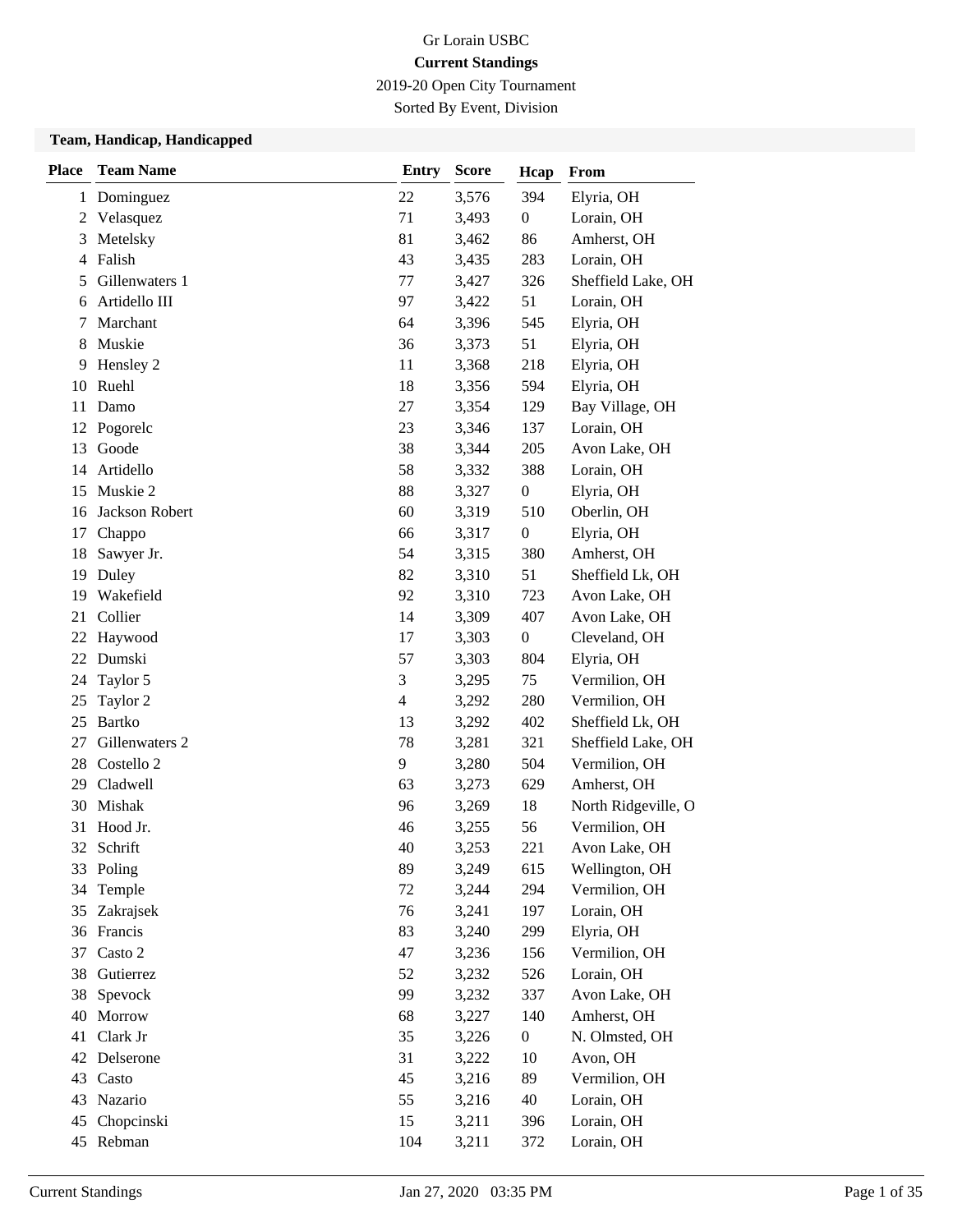2019-20 Open City Tournament

Sorted By Event, Division

### **Team, Handicap, Handicapped**

| <b>Place</b> | <b>Team Name</b>      | <b>Entry</b>   | Score | Hcap             | From               |
|--------------|-----------------------|----------------|-------|------------------|--------------------|
|              | 47 Biro               | 62             | 3,209 | 307              | Lorain, OH         |
|              | 48 Krupp              | 59             | 3,196 | 626              | LaGrange, OH       |
|              | 49 Burich             | 33             | 3,185 | 291              | Lorain, OH         |
| 50           | Costello              | $\tau$         | 3,179 | 521              | Vermilion, OH      |
|              | 51 Kovacs             | 85             | 3,176 | 286              | Sheffield Lake, OH |
|              | 52 Retallick          | 87             | 3,172 | 353              | Lorain, OH         |
| 53           | hood 2                | 73             | 3,164 | 37               | Vermilion, OH      |
|              | 54 Eischen            | $8\,$          | 3,160 | $\boldsymbol{0}$ | Amherst, OH        |
| 55           | Jackson Amos          | 84             | 3,159 | 399              | Elyria, OH         |
|              | 56 Hensley 1          | 10             | 3,152 | 13               | Elyria, OH         |
| 57           | <b>Barnes</b>         | 49             | 3,151 | 718              | Lorain, OH         |
| 58           | Delmonico 5           | $\mathbf{1}$   | 3,148 | 337              | Lorain, OH         |
|              | 59 Faria              | 67             | 3,147 | 272              | Lorain, OH         |
| 60           | Feliciano             | 30             | 3,145 | 683              | Lorain, OH         |
| 61           | Witten                | 39             | 3,134 | 585              | Amherst, OH        |
|              | 62 Duesler            | 6              | 3,124 | 502              | Avon Lake, OH      |
| 63           | Pogorelc <sub>2</sub> | 24             | 3,100 | 216              | Lorain, OH         |
|              | 64 Votruba            | 5              | 3,091 | 475              | Avon Lake, OH      |
|              | 64 Citro              | 41             | 3,091 | 210              | Amherst, OH        |
|              | 66 Price              | 28             | 3,088 | $\boldsymbol{0}$ | Amherst, OH        |
| 67           | Thompson 1            | 32             | 3,085 | 243              | Amherst, OH        |
| 68           | Reddinger 5           | $\overline{2}$ | 3,076 | 855              | Elyria, OH         |
| 69           | Gaetz                 | 19             | 3,071 | 40               | Elyria, OH         |
| 70           | Papo                  | 95             | 3,067 | 483              | Lorain, OH         |
| 71           | <b>Barry</b>          | 44             | 3,059 | $\boldsymbol{0}$ | Lorain, OH         |
| 72           | Whitman               | 98             | 3,056 | 591              | Lorain, OH         |
| 73           | Kozusko               | 34             | 3,048 | 342              | Lorain, OH         |
| 74           | Thompson 3            | 51             | 3,046 | 318              | Amherst, OH        |
| 75           | Caldwell              | 48             | 3,041 | 496              | Lorain, OH         |
| 76           | Morris                | 61             | 3,031 | 259              | Vermilion, OH      |
| 77           | Baldwin               | 20             | 3,007 | 207              | Lorain, OH         |
| 78           | Goers                 | 65             | 3,005 | 243              | N. Ridgeville, OH  |
| 79           | Rodriguez             | 53             | 2,991 | 359              | Lorain, OH         |
| 80           | Thompson 2            | 42             | 2,984 | 167              | Amherst, OH        |
| 81           | <b>Budka</b>          | 25             | 2,964 | 162              | Vermilion, OH      |
| 82           | Speck                 | 90             | 2,752 | 453              | Lorain, OH         |

The lowest score to cash is 3319.

#### **Team, Scratch, Scratch**

|   | <b>Place</b> Team Name | Entry | <b>Score</b> | Hcap | From        |
|---|------------------------|-------|--------------|------|-------------|
|   | Velasquez              | 71    | 3,493        |      | Lorain, OH  |
|   | 2 Metelsky             | 81    | 3,376        |      | Amherst, OH |
| 3 | Artidello III          | 97    | 3,371        |      | Lorain, OH  |
|   | 4 Muskie 2             | 88    | 3,327        |      | Elyria, OH  |
|   | 5 Muskie               | 36    | 3,322        |      | Elyria, OH  |
|   | 6 Chappo               | 66    | 3,317        |      | Elyria, OH  |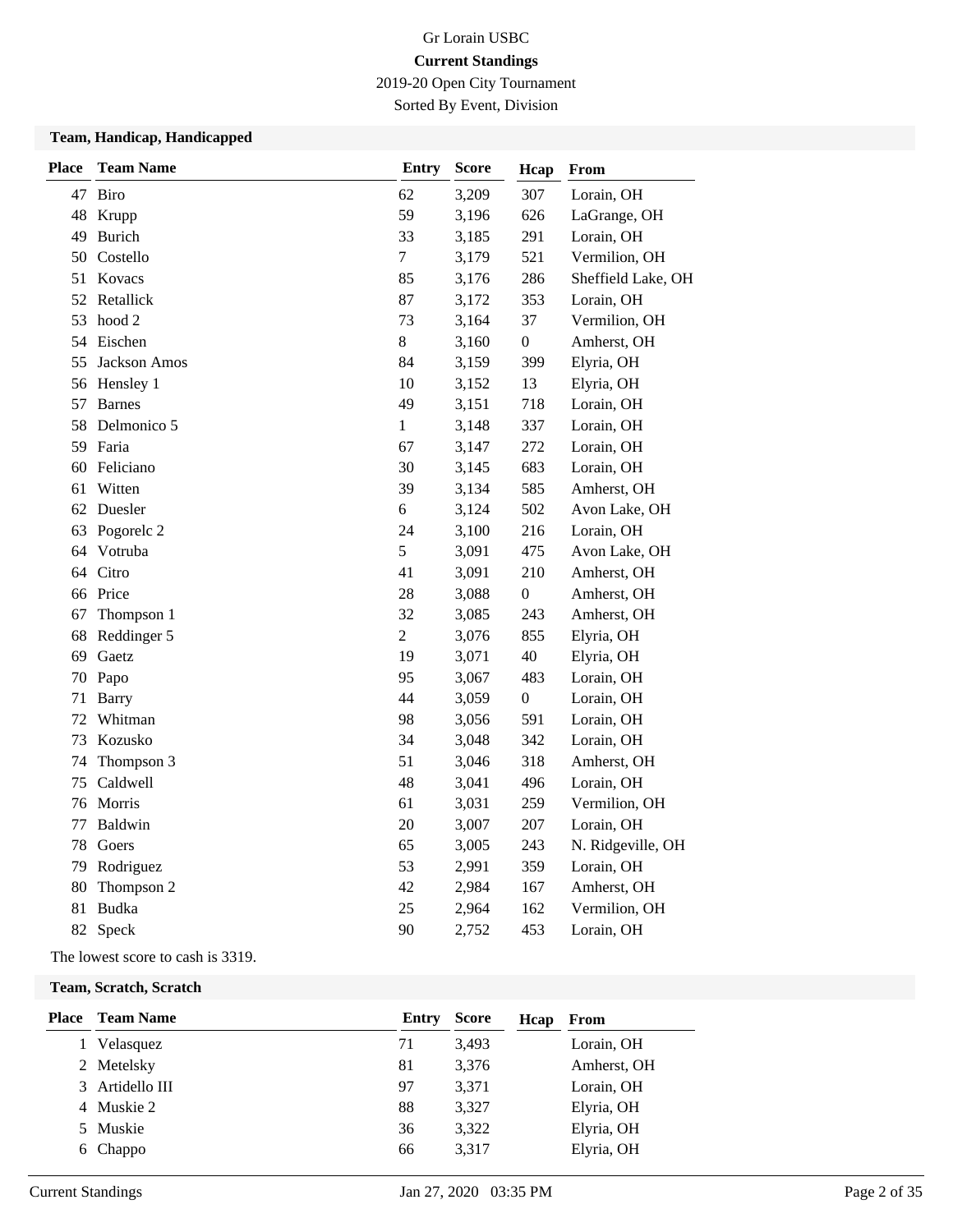2019-20 Open City Tournament

Sorted By Event, Division

### **Team, Scratch, Scratch**

| <b>Place</b> | <b>Team Name</b> | <b>Entry</b> | <b>Score</b> | Hcap | From                |
|--------------|------------------|--------------|--------------|------|---------------------|
| 7            | Haywood          | 17           | 3,303        |      | Cleveland, OH       |
| 8            | Duley            | 82           | 3,259        |      | Sheffield Lk, OH    |
| 9            | Mishak           | 96           | 3,251        |      | North Ridgeville, O |
| 10           | Clark Jr         | 35           | 3,226        |      | N. Olmsted, OH      |
| 11           | Damo             | 27           | 3,225        |      | Bay Village, OH     |
| 12           | Taylor 5         | 3            | 3,220        |      | Vermilion, OH       |
| 13           | Delserone        | 31           | 3,212        |      | Avon, OH            |
| 14           | Pogorelc         | 23           | 3,209        |      | Lorain, OH          |
| 15           | Hood Jr.         | 46           | 3,199        |      | Vermilion, OH       |
| 16           | Dominguez        | 22           | 3,182        |      | Elyria, OH          |
| 17           | Nazario          | 55           | 3,176        |      | Lorain, OH          |
| 18           | Eischen          | 8            | 3,160        |      | Amherst, OH         |
| 19           | Falish           | 43           | 3,152        |      | Lorain, OH          |
| 20           | Hensley 2        | 11           | 3,150        |      | Elyria, OH          |
| 21           | Hensley 1        | 10           | 3,139        |      | Elyria, OH          |
| 21           | Goode            | 38           | 3,139        |      | Avon Lake, OH       |
| 23           | Casto            | 45           | 3,127        |      | Vermilion, OH       |
| 23           | hood 2           | 73           | 3,127        |      | Vermilion, OH       |
| 25           | Gillenwaters 1   | 77           | 3,101        |      | Sheffield Lake, OH  |
|              | 26 Price         | 28           | 3,088        |      | Amherst, OH         |
| 27           | Morrow           | 68           | 3,087        |      | Amherst, OH         |
| 28           | Casto 2          | 47           | 3,080        |      | Vermilion, OH       |
| 29           | <b>Barry</b>     | 44           | 3,059        |      | Lorain, OH          |
| 30           | Zakrajsek        | 76           | 3,044        |      | Lorain, OH          |
| 31           | Schrift          | 40           | 3,032        |      | Avon Lake, OH       |
| 32           | Gaetz            | 19           | 3,031        |      | Elyria, OH          |
| 33           | Taylor 2         | 4            | 3,012        |      | Vermilion, OH       |
| 34           | Gillenwaters 2   | 78           | 2,960        |      | Sheffield Lake, OH  |
| 35           | Temple           | 72           | 2,950        |      | Vermilion, OH       |
| 36           | Artidello        | 58           | 2,944        |      | Lorain, OH          |
| 37           | Francis          | 83           | 2,941        |      | Elyria, OH          |
| 38           | Sawyer Jr.       | 54           | 2,935        |      | Amherst, OH         |
|              | 39 Collier       | 14           | 2,902        |      | Avon Lake, OH       |
|              | 39 Biro          | 62           | 2,902        |      | Lorain, OH          |
| 41           | Spevock          | 99           | 2,895        |      | Avon Lake, OH       |
|              | 42 Burich        | 33           | 2,894        |      | Lorain, OH          |
|              | 43 Bartko        | 13           | 2,890        |      | Sheffield Lk, OH    |
| 43           | Kovacs           | 85           | 2,890        |      | Sheffield Lake, OH  |
| 45           | Pogorelc 2       | 24           | 2,884        |      | Lorain, OH          |
|              | 46 Citro         | 41           | 2,881        |      | Amherst, OH         |
|              | 47 Faria         | 67           | 2,875        |      | Lorain, OH          |
| 48           | Marchant         | 64           | 2,851        |      | Elyria, OH          |
| 49           | Thompson 1       | 32           | 2,842        |      | Amherst, OH         |
| 50           | Rebman           | 104          | 2,839        |      | Lorain, OH          |
| 51           | Retallick        | 87           | 2,819        |      | Lorain, OH          |
| 52           | Thompson 2       | 42           | 2,817        |      | Amherst, OH         |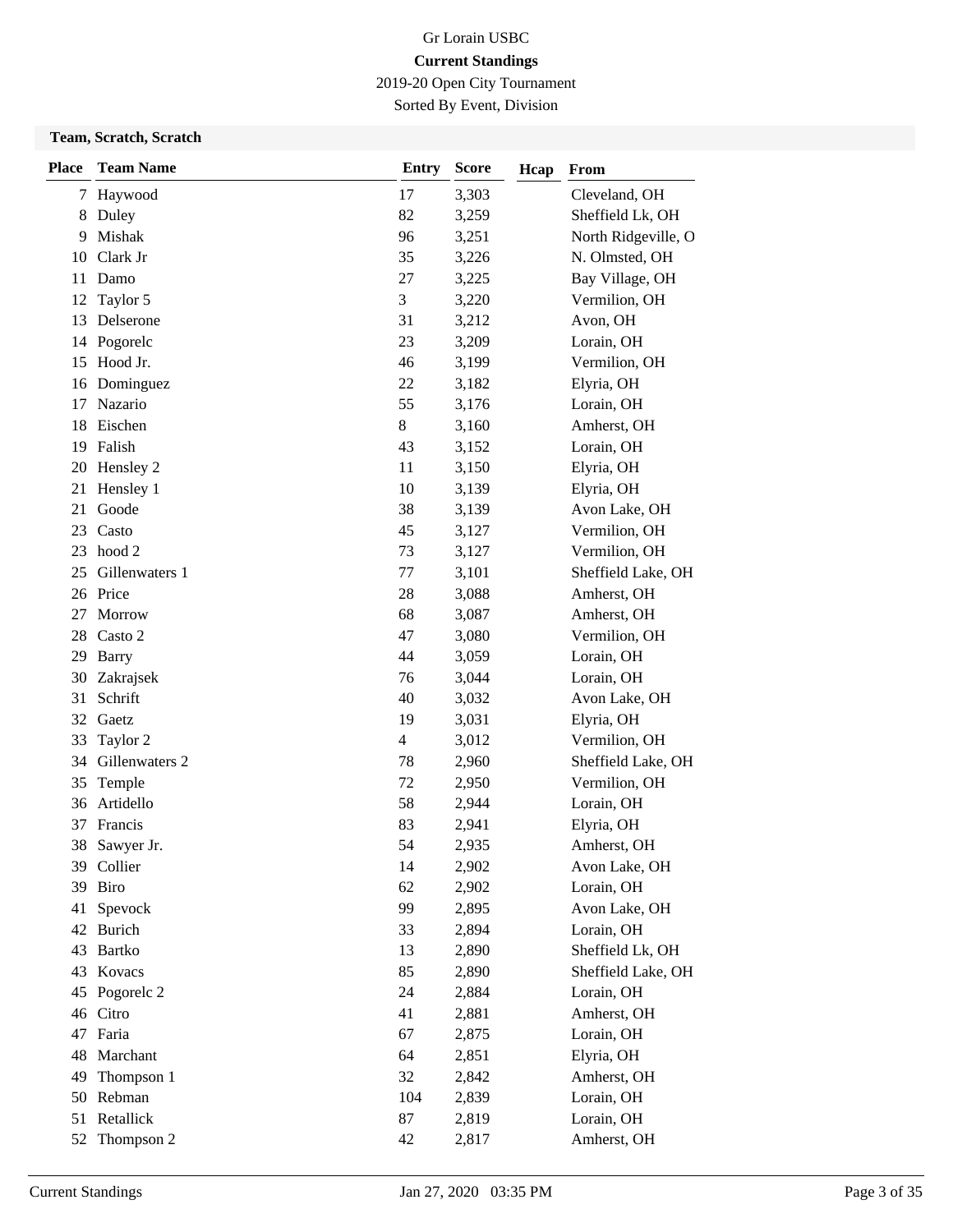2019-20 Open City Tournament

Sorted By Event, Division

#### **Team, Scratch, Scratch**

| <b>Place</b> | <b>Team Name</b> | <b>Entry</b> | <b>Score</b> | Hcap | From              |
|--------------|------------------|--------------|--------------|------|-------------------|
| 53           | Chopcinski       | 15           | 2,815        |      | Lorain, OH        |
| 54           | Delmonico 5      | 1            | 2,811        |      | Lorain, OH        |
| 55           | Jackson Robert   | 60           | 2,809        |      | Oberlin, OH       |
| 56           | Budka            | 25           | 2,802        |      | Vermilion, OH     |
| 57           | Baldwin          | 20           | 2,800        |      | Lorain, OH        |
| 58           | Costello 2       | 9            | 2,776        |      | Vermilion, OH     |
| 59           | Morris           | 61           | 2,772        |      | Vermilion, OH     |
| 60           | Ruehl            | 18           | 2,762        |      | Elyria, OH        |
| 60           | Goers            | 65           | 2,762        |      | N. Ridgeville, OH |
| 62           | Jackson Amos     | 84           | 2,760        |      | Elyria, OH        |
| 63           | Thompson 3       | 51           | 2,728        |      | Amherst, OH       |
| 64           | Kozusko          | 34           | 2,706        |      | Lorain, OH        |
| 64           | Gutierrez        | 52           | 2,706        |      | Lorain, OH        |
| 66           | Costello         | $\tau$       | 2,658        |      | Vermilion, OH     |
| 67           | Cladwell         | 63           | 2,644        |      | Amherst, OH       |
| 68           | Poling           | 89           | 2,634        |      | Wellington, OH    |
| 69           | Rodriguez        | 53           | 2,632        |      | Lorain, OH        |
| 70           | Duesler          | 6            | 2,622        |      | Avon Lake, OH     |
| 71           | Votruba          | 5            | 2,616        |      | Avon Lake, OH     |
| 72           | Wakefield        | 92           | 2,587        |      | Avon Lake, OH     |
| 73           | Papo             | 95           | 2,584        |      | Lorain, OH        |
| 74           | Krupp            | 59           | 2,570        |      | LaGrange, OH      |
| 75           | Witten           | 39           | 2,549        |      | Amherst, OH       |
| 76           | Caldwell         | 48           | 2,545        |      | Lorain, OH        |
| 77           | Dumski           | 57           | 2,499        |      | Elyria, OH        |
| 78           | Whitman          | 98           | 2,465        |      | Lorain, OH        |
| 79           | Feliciano        | 30           | 2,462        |      | Lorain, OH        |
| 80           | <b>Barnes</b>    | 49           | 2,433        |      | Lorain, OH        |
| 81           | Speck            | 90           | 2,299        |      | Lorain, OH        |
|              | 82 Reddinger 5   | 2            | 2,221        |      | Elyria, OH        |

The lowest score to cash is 3493.

### **Doubles, Handicap`, Handicapped**

| Place | <b>Team Name</b>                                 | Entry | <b>Score</b> | Hcap           | From                 |
|-------|--------------------------------------------------|-------|--------------|----------------|----------------------|
|       | 1 Caserta Patrick P. Jr \ Shawver Richard M. III | 97    | 1,546        | 59             | Lorain, OH           |
|       | 2 Vasquez Joshua N. \Tarabek Brandon M.          | 80    | 1,537        | $\theta$       | Sheffield Village, C |
| 3     | Warren Bernard A. \ Clark Michael A. Jr          | 35    | 1,479        | $\overline{0}$ | N. Olmsted, OH       |
|       | 4 Camp Jeffery J. Jr \ Cahl Dan C.               | 59    | 1,465        | 243            | LaGrange, OH         |
|       | 5 Brown Jeff A. $\setminus$ Loschetter Chris J.  | 17    | 1,463        | $\overline{0}$ | Cleveland, OH        |
| 6.    | Artidiello Lou P. III \ Santana Manual A.        | 58    | 1,456        | 261            | Lorain, OH           |
|       | 7 Loschetter Erin G. \ Velasquez Collin A.       | 71    | 1,453        | 54             | Lorain, OH           |
| 8     | Fluker Raymond Jr \ Jackson Marvin L. Sr         | 84    | 1,439        | 140            | Elyria, OH           |
| 9     | Votruba Daniel F. \ Duesler Jason                | 5     | 1,438        | 135            | Avon Lake, OH        |
| 10    | Gaetz Jason E. $\setminus$ Taylor Steven M.      | 19    | 1,429        | 35             | Elyria, OH           |
|       | 11 Kovacs Brian \ Bandersky Jay M.               | 85    | 1,424        | 75             | Sheffield Lake, OH   |
|       | 12 Plumb Richard \ Burich Ryan K.                | 34    | 1,423        | 64             | Lorain, OH           |
|       |                                                  |       |              |                |                      |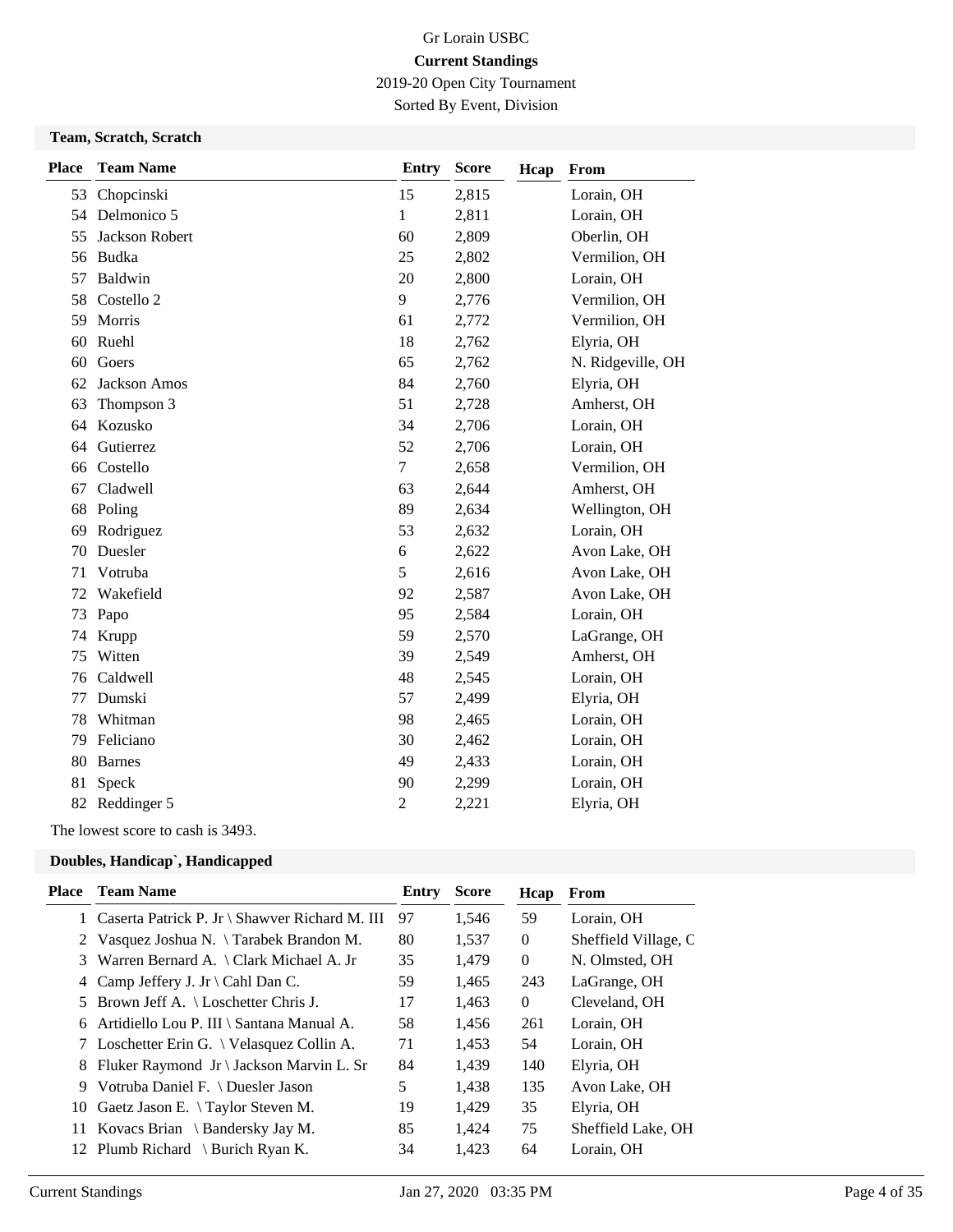2019-20 Open City Tournament

Sorted By Event, Division

#### **Doubles, Handicap`, Handicapped**

| <b>Place</b> | <b>Team Name</b>                             | Entry | <b>Score</b> | Hcap             | <b>From</b>        |
|--------------|----------------------------------------------|-------|--------------|------------------|--------------------|
|              | 13 Sabelli Griffin W. \Loescher Scott M.     | 19    | 1,417        | 8                | Elyria, OH         |
|              | 14 Lothes George P. III \ McCowan Jim D.     | 79    | 1,416        | 167              | Avon, OH           |
|              | 15 St. Peter Chuck J. \ Carrion Ernie J.     | 42    | 1,413        | 56               | Amherst, OH        |
|              | 16 Bartko Mike J. Jr \ Bartko Mike J. Sr     | 13    | 1,412        | 129              | Sheffield Lk, OH   |
| 17           | Pakish Frank W. \ Pierce Jarod M.            | 16    | 1,408        | 167              | Elyria, OH         |
| 18           | Olexa Steven M. \ Haywood Timothy W.         | 17    | 1,406        | 45               | Cleveland, OH      |
|              | 19 Frazier Al C. Jr \ Frazier Mark A.        | 103   | 1,401        | $\boldsymbol{0}$ | Elyria, OH         |
|              | 20 Faria Kenneth \ Perez Jesus M.            | 29    | 1,399        | 259              | Lorain, OH         |
|              | 20 Dumski Corey \ Sommer Kris A.             | 57    | 1,399        | 348              | Elyria, OH         |
|              | 22 Flowers John A. II \ Fisher Addison M.    | 58    | 1,397        | 110              | Lorain, OH         |
|              | 23 Greenless Brian P. \Caldwell Anthony      | 63    | 1,395        | 164              | Amherst, OH        |
|              | 24 Toth John A. \ Johns Steve                | 5     | 1,394        | 186              | Avon Lake, OH      |
| 25           | Hughart Robert G. \Pogorelc Chriss R.        | 23    | 1,387        | 62               | Lorain, OH         |
|              | 26 Akers Michael A. \ Costello Jeffery A.    | 9     | 1,386        | 78               | Vermilion, OH      |
|              | 26 Hurlbut Diane L. \ Barnes Amber K.        | 49    | 1,386        | 386              | Lorain, OH         |
|              | 26 Price John F. \ Mixter Keith V.           | 28    | 1,386        | $\boldsymbol{0}$ | Amherst, OH        |
| 29           | Stempowski Matthew A. \ Carter Tyler J.      | 57    | 1,384        | 386              | Elyria, OH         |
| 30           | Burich Teri \ Feliciano Papo                 | 34    | 1,381        | 210              | Lorain, OH         |
| 31           | McKiel John J.   Ksenich Joseph C.           | 86    | 1,378        | $\mathbf{2}$     | Lorain, OH         |
|              | 32 Willard Richard R. Jr \ Klein Keira N.    | 54    | 1,373        | 229              | Amherst, OH        |
|              | 32 Mendosa Dennis S. \ Cuevas Jesse          | 22    | 1,373        | 267              | Elyria, OH         |
|              | 34 Damasiewicz Jeff R. \ Hromada Jerome M.   | 27    | 1,372        | 81               | Bay Village, OH    |
|              | 35 Lewis Guy \ Roseman Charles A.            | 85    | 1,371        | 135              | Sheffield Lake, OH |
| 36           | Spears Terry J. \ Hashier Philip M.          | 37    | 1,366        | 97               | Sheffield Lake, OH |
| 37           | Gutierrez Rebecca L. \ Diaz Kim A.           | 52    | 1,364        | 261              | Lorain, OH         |
| 38           | Budka Aaron O. \ Cunningham Bradley W.       | 46    | 1,363        | 37               | Vermilion, OH      |
| 39           | Pettry Brad M. \ Casto Jacob A.              | 47    | 1,362        | 83               | Vermilion, OH      |
| 40           | Eischen David J. \ Ragnoni Chris J.          | 8     | 1,361        | $\overline{c}$   | Amherst, OH        |
| 41           | Konowal Ray R. \ Soto Sergio                 | 48    | 1,358        | 305              | Lorain, OH         |
|              | 42 Wilt Jeremy A. \ Pustulka Walter J. Jr    | 70    | 1,355        | 67               | Lorain, OH         |
| 43           | Gray Brandon M. \ Delserone Richard          | 31    | 1,352        | 5                | Avon, OH           |
| 44           | Tibbitts Francis E. \ Zakutny Dennis M.      | 40    | 1,351        | 10               | Avon Lake, OH      |
|              | 44 Metelsky Daniel G. \Mahnke Christopher J. | 81    | 1,351        | 5                | Amherst, OH        |
| 46           | Baldwin Brian E. \ Katynski Darion M.        | 20    | 1,348        | 51               | Lorain, OH         |
| 46           | Barnes Thomas W. \ Barnes Dale T.            | 49    | 1,348        | 283              | Lorain, OH         |
| 48           | Falish Melinda M. \ Barry Richard A. Jr      | 43    | 1,347        | 102              | Lorain, OH         |
| 49           | Krupp Michael E. \Traxler James R.           | 59    | 1,345        | 189              | LaGrange, OH       |
| 50           | Witten Thomas W. \ Witten Michelle L.        | 39    | 1,344        | 272              | Amherst, OH        |
| 51           | Zakrajsek Gary G. Sr \ Zakrajsek Rick        | 76    | 1,343        | 135              | Lorain, OH         |
| 51           | Edwards Thomas \ St Croix David S. Jr        | 83    | 1,343        | 132              | Elyria, OH         |
| 51           | Jackson Richard T. \ Francis Glenn A.        | 83    | 1,343        | 143              | Elyria, OH         |
| 51           | Burnsworth Shane M. \ Shreve John H. Jr      | 101   | 1,343        | 10               | Vermilion, OH      |
| 55           | Muskiewicz Keith R. \ Sheets Donald J. Jr    | 36    | 1,342        | 10               | Elyria, OH         |
| 56           | Phillips Kenny A. $\Phi$ Phillips Craig A.   | 25    | 1,335        | 97               | Vermilion, OH      |
| 57           | Dubosh Chip E. Jr \ Sebastian Joseph J.      | 40    | 1,333        | 153              | Avon Lake, OH      |
| 57           | Hronec Patty A. \ Kozel Steve A.             | 65    | 1,333        | 143              | N. Ridgeville, OH  |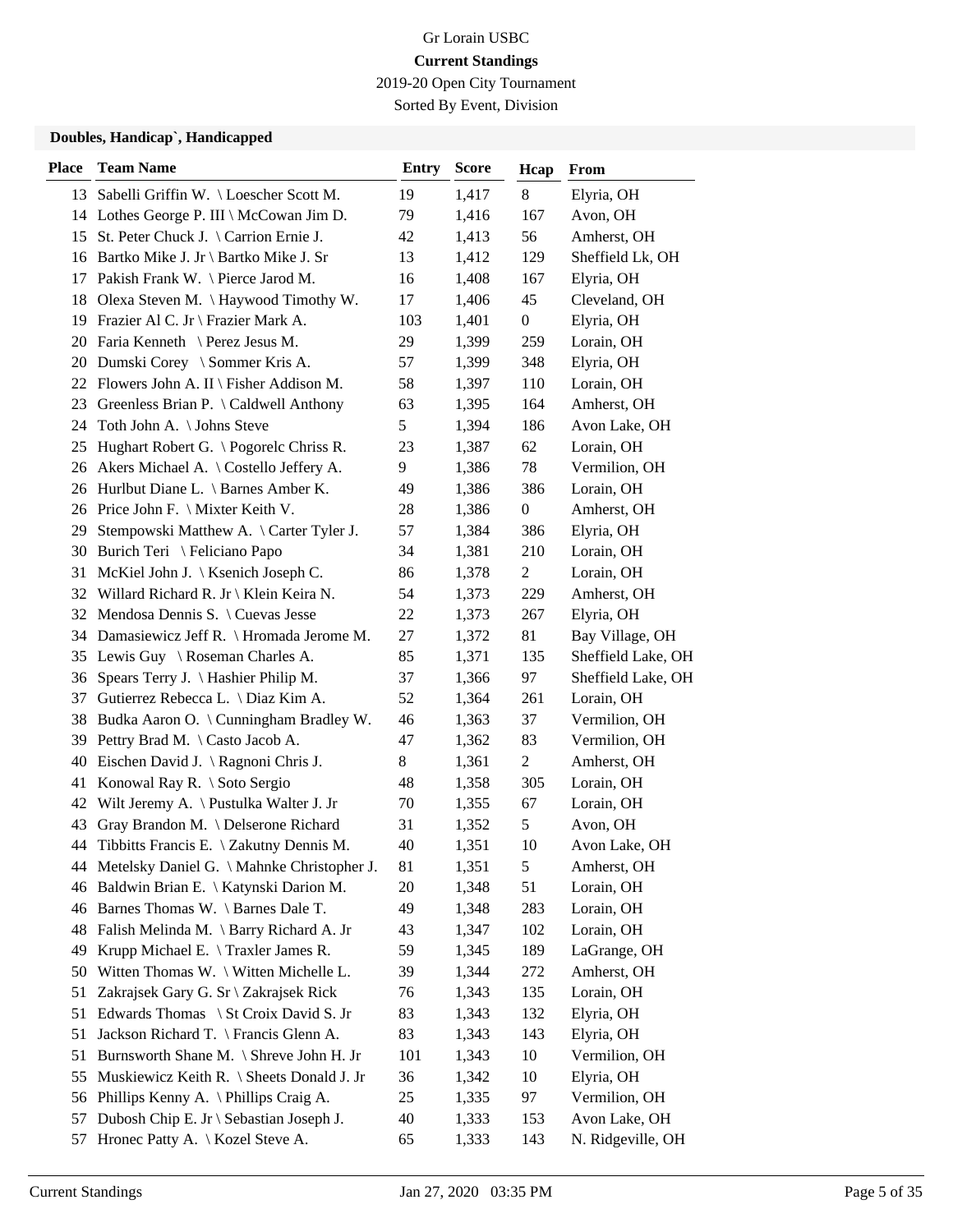2019-20 Open City Tournament

Sorted By Event, Division

#### **Doubles, Handicap`, Handicapped**

| <b>Place</b> | <b>Team Name</b>                                | <b>Entry</b>   | <b>Score</b> | Hcap             | From               |
|--------------|-------------------------------------------------|----------------|--------------|------------------|--------------------|
|              | 59 Houston William G. Jr \ Brown Keith J.       | 20             | 1,332        | 178              | Lorain, OH         |
| 60           | Chappo Marc \ Parschen Richard A.               | 66             | 1,331        | $\boldsymbol{0}$ | Elyria, OH         |
| 61           | Truman Joshua P. \ Wagner Seth J.               | $8\,$          | 1,330        | $\boldsymbol{0}$ | Amherst, OH        |
|              | 62 Marchand Dan J. \ White Steve H.             | 3              | 1,325        | 129              | Vermilion, OH      |
|              | 62 Moats Tyler R. \ Moats Justin M.             | 38             | 1,325        | 29               | Avon Lake, OH      |
|              | 64 Pettry Adam R. \Hood Charles W. Jr           | 45             | 1,318        | 13               | Vermilion, OH      |
| 64           | Sagert Don C. \ Duley Jeremy J.                 | 82             | 1,318        | $\boldsymbol{0}$ | Sheffield Lk, OH   |
|              | 66 Davis William L.   Kozusko Douglas J.        | 34             | 1,314        | 137              | Lorain, OH         |
| 67           | Czarney Michael J. \ Berner Joshua A.           | 15             | 1,313        | 288              | Lorain, OH         |
| 68           | Rooker Ashley C. \ Richardson Erika             | 52             | 1,311        | 229              | Lorain, OH         |
| 69           | Ponczocha James E. \ Ponczocha Matthew E.       | 39             | 1,310        | 245              | Amherst, OH        |
| 69           | Santos John H. Jr \ Roman Felix W.              | 91             | 1,310        | 170              | Lorain, OH         |
| 71           | Citro Michael A. Sr \ Citro Michael R. Jr       | 41             | 1,309        | 70               | Amherst, OH        |
|              | 72 Heikkinen James E. \ Miller Sean A.          | 93             | 1,305        | 86               | Valley City, OH    |
| 73           | Pagan Chris R. $\langle$ Gray Lindsey D.        | 69             | 1,304        | 329              | Lorain, OH         |
|              | 74 Henson Tyler M. \Aschenbach Kristopher S.    | 61             | 1,301        | 59               | Vermilion, OH      |
| 75           | Renaldo Frank J. \ Hartman Matt A.              | 60             | 1,297        | 180              | Oberlin, OH        |
| 76           | Taylor Vern A. \ DelMonico Lugino A.            | 3              | 1,296        | $\boldsymbol{0}$ | Vermilion, OH      |
| 77           | Muskiewicz Kevin J. \ Muskiewicz Kevin J. Jr 36 |                | 1,294        | 59               | Elyria, OH         |
| 77           | Jackson Amos $Jr \setminus$ Thomas Eugene R.    | 84             | 1,294        | 183              | Elyria, OH         |
|              | 79 Heilman Michael L. \ Rebman Rob D.           | 104            | 1,290        | 105              | Lorain, OH         |
|              | 80 Durst Larry D. \ Ruehl Peter                 | 18             | 1,286        | 178              | Elyria, OH         |
| 81           | Roth Erik T. $\setminus$ Collier Matthew S.     | 14             | 1,285        | 143              | Avon Lake, OH      |
|              | 82 Scott William M. \Gillenwaters John J.       | 78             | 1,284        | 118              | Sheffield Lake, OH |
| 83           | Gallagher Bill E. \ Schefft Edward A.           | 99             | 1,283        | 178              | Avon Lake, OH      |
|              | 84 Delserone Rachael K. \ Carey Timothy A.      | 31             | 1,282        | 27               | Avon, OH           |
|              | 84 Gates Robert F. \ Thiffault Thomas R. Jr     | 50             | 1,282        | 272              | Sheffield Lake, OH |
|              | 84 Hill Tracy L. \ Wilfong Robert A.            | 54             | 1,282        | 216              | Amherst, OH        |
| 87           | Reddinger Ken E. \ Reddinger Donna E.           | $\overline{2}$ | 1,279        | 388              | Elyria, OH         |
| 88           | Cordy Chris D. \ Sanchez Amber                  | 43             | 1,278        | 118              | Lorain, OH         |
| 89           | Retallick Tina L. \ Retallick Thomas F.         | 87             | 1,277        | 164              | Lorain, OH         |
| 90           | Malinowski Dale \ Carek Ronald J.               | 104            | 1,274        | 178              | Lorain, OH         |
| 91.          | Schrift John G. \ Konya Mark A.                 | 40             | 1,270        | 159              | Avon Lake, OH      |
| 92           | Campo Jordan \ Campo Jeff J.                    | 38             | 1,269        | 102              | Avon Lake, OH      |
| 93           | Chopcinski Antoni D. \ Presutto Rick J.         | 15             | 1,268        | 62               | Lorain, OH         |
| 93           | Hamilton Dennis M. \Hamilton Dennis B.          | 89             | 1,268        | 251              | Wellington, OH     |
| 95           | Goers Chris D. \ Biggins Rufus A. III           | 65             | 1,267        | 43               | N. Ridgeville, OH  |
| 96           | Goode Keith A. \ Goode Adam M.                  | 38             | 1,264        | 129              | Avon Lake, OH      |
| 97           | Stacknick Mark J. \ Stacknick Crystal N.        | 94             | 1,263        | 251              | Sheffield Lake, OH |
| 98           | Nazario Saul R. \ Carlton Perry N.              | 55             | 1,262        | 102              | Lorain, OH         |
| 99           | Shawver Richard M. \ Hernandez Jesse Jr         | 74             | 1,259        | $\boldsymbol{0}$ | Amherst, OH        |
| 100          | Gage Tim A. \ Biro Christopher A. Jr            | 62             | 1,258        | 10               | Lorain, OH         |
| 101          | Morris Heather M. \ Dlugosz Nick E.             | 61             | 1,256        | 108              | Vermilion, OH      |
|              | 101 Piwowar Alex \Temple Michael S.             | 72             | 1,256        | 91               | Vermilion, OH      |
|              | 101 Plowman Andrew W. Sr \ Plowman Andrew S. 82 |                | 1,256        | $\boldsymbol{0}$ | Sheffield Lk, OH   |
|              | Jr                                              |                |              |                  |                    |
| 104          | Thompson Courtney L. \ Plumb Daniel C.          | 32             | 1,255        | 24               | Amherst, OH        |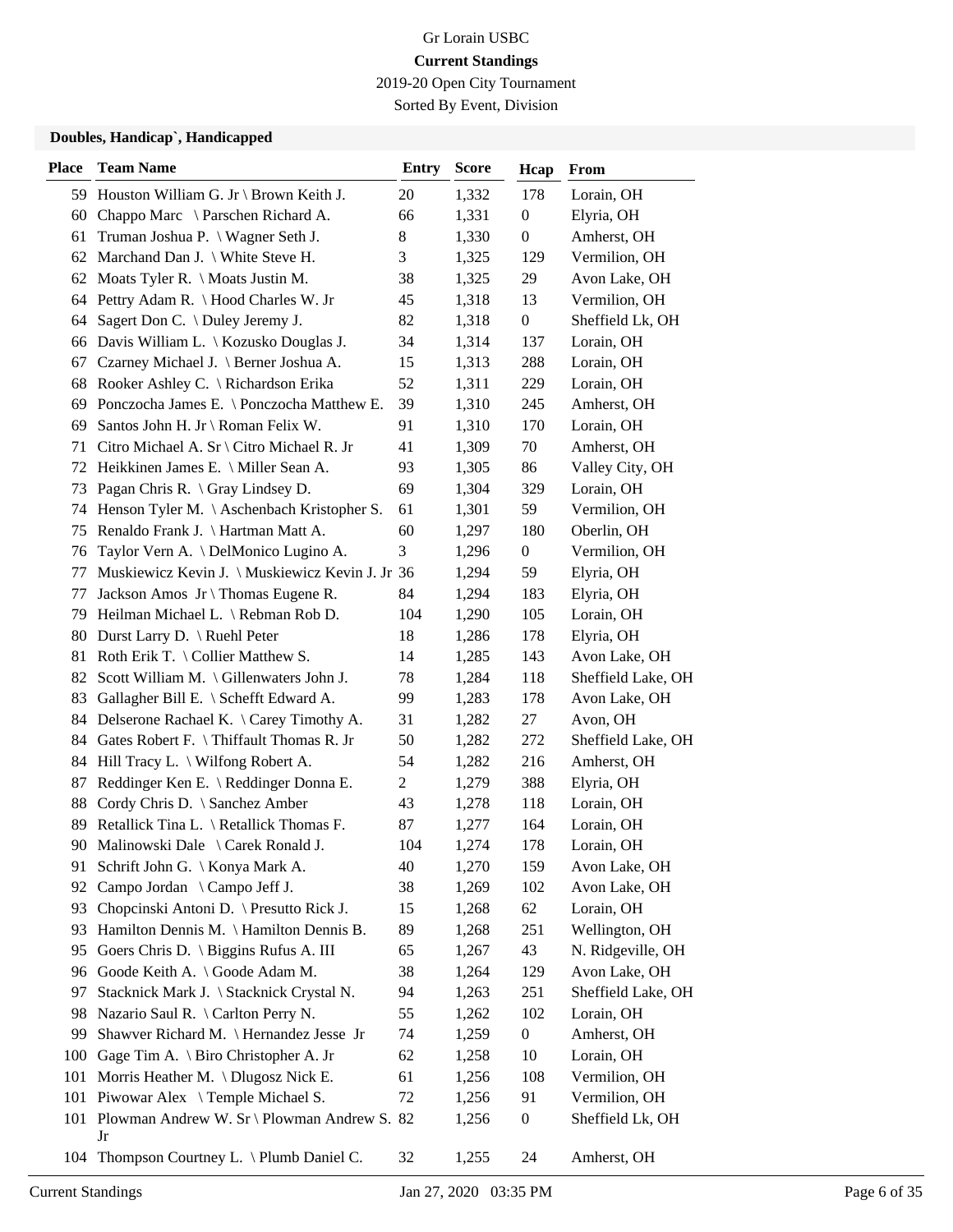2019-20 Open City Tournament

Sorted By Event, Division

#### **Doubles, Handicap`, Handicapped**

| <b>Place</b> | <b>Team Name</b>                                          | <b>Entry</b>   | <b>Score</b> | Hcap             | From                |
|--------------|-----------------------------------------------------------|----------------|--------------|------------------|---------------------|
|              | 105 Groner Rusty \ Coursey Larry D.                       | 1              | 1,253        | 110              | Lorain, OH          |
| 106          | Tharp Michael D. \ Sapienza Guy L.                        | 72             | 1,250        | 126              | Vermilion, OH       |
|              | 106 Perkins Leonard A. IV \ Baker Richard W.              | 28             | 1,250        | $\boldsymbol{0}$ | Amherst, OH         |
|              | 108 Mishak Adam J. \ Mannillo William R. Jr               | 96             | 1,249        | 27               | North Ridgeville, O |
|              | 109 Rodriguez Raquel \ Lockhart Eric R.                   | 53             | 1,248        | 202              | Lorain, OH          |
|              | 110 Esser Matthew J. \Jackson Billy J.                    | 53             | 1,243        | 105              | Lorain, OH          |
|              | 111 Burns Robin \ Thompson Kayla M.                       | 51             | 1,242        | 207              | Amherst, OH         |
|              | 112 Jacinto Brandon J. \ Velasquez Anthony M.             | 76             | 1,241        | 29               | Lorain, OH          |
| 113          | Schaefer Henry L. Jr \ Chichester Paul G.                 | 6              | 1,236        | 210              | Avon Lake, OH       |
|              | 113 Egan Bob G. \ McEwen Bob T.                           | 6              | 1,236        | 326              | Avon Lake, OH       |
|              | 115 Diehl Matt B. \ Swietyniowski Jordan D.               | 32             | 1,234        | 121              | Amherst, OH         |
|              | 116 Costello Cynthia M. \ Waechter Patricia A.            | 9              | 1,233        | 369              | Vermilion, OH       |
| 117          | Phillips Olivia L. $\big\{\text{Gregory John D.}\right\}$ | 100            | 1,228        | 43               | Elyria, OH          |
|              | 118 Nazario Mark A.   Kovacs Eric L.                      | 26             | 1,223        | 121              | Sheffield Lake, OH  |
|              | 119 Hammill Lisa M. \Reddinger Ryan K.                    | $\overline{c}$ | 1,219        | 278              | Elyria, OH          |
|              | 120 Mihalko Robert A. \ Durst Russell E.                  | 18             | 1,213        | 153              | Elyria, OH          |
|              | 121 Csubak Darin M. \ Gomez Aaron D.                      | 48             | 1,211        | 89               | Lorain, OH          |
|              | 122 Dennis Nico J. \ Carek Richard A.                     | 12             | 1,209        | 81               | N. Ridgeville, OH   |
|              | 123 Kazee James R. \ Falish Jason P.                      | 102            | 1,208        | $\boldsymbol{0}$ | Amherst, OH         |
|              | 124 Milton Trever C. \ Lorentzen Robert L. Jr             | 20             | 1,206        | 110              | Lorain, OH          |
|              | 124 Spevock James S. II \ Schefft Richard M.              | 99             | 1,206        | 51               | Avon Lake, OH       |
|              | 126 Rolen Wayne A. \Cannon Larry B. Jr                    | 87             | 1,205        | 48               | Lorain, OH          |
|              | 127 Pelc Robert J. \ McGinnis Eric E.                     | 41             | 1,202        | 91               | Amherst, OH         |
|              | 128 Jackson Robert A. \ Washington Jeffery C. Sr          | 60             | 1,199        | 180              | Oberlin, OH         |
|              | 129 Brasse Thomas G. \Poling Arthur L. Sr                 | 89             | 1,198        | 286              | Wellington, OH      |
|              | 130 Bowman Ronald E. \ Moore David K.                     | 21             | 1,194        | 118              | Lorain, OH          |
|              | 131 Jesensky-Biro Jill M. \ Biro Chris A. Sr              | 62             | 1,193        | 226              | Lorain, OH          |
|              | 132 Pranckunas Beth \ Delmonico Connie M.                 | $\mathbf{1}$   | 1,192        | 135              | Lorain, OH          |
|              | 133 Marchant Stephanie M. \ Marchant Gerald L.<br>Ш       | 14             | 1,188        | 329              | Avon Lake, OH       |
|              | 133 Gonzalez Tito \ Witten Amanda                         | 39             | 1,188        | 213              | Amherst, OH         |
|              | 135 Klein Keith D. \ Sawyer William A. Jr                 | 54             | 1,185        | 64               | Amherst, OH         |
|              | 136 Spalding Scott J. \Caldwell Robert J.                 | 48             | 1,184        | 145              | Lorain, OH          |
| 137          | Smith Brian L. \ Smith Shayne                             | 60             | 1,183        | 237              | Oberlin, OH         |
| 138          | Griffiths Jeremy R. \ Mead Bob J.                         | 5              | 1,182        | 118              | Avon Lake, OH       |
| 139          | St Croix Brandon A. \ Donaldson Shawn D.                  | 83             | 1,179        | 54               | Elyria, OH          |
|              | 140 Anderson Brandon R. \ Anderson Tyler                  | 75             | 1,177        | 240              | Vermilion, OH       |
|              | 141 Hensley Brian R. \ Harrell Randolph W.                | 3              | 1,156        | 48               | Vermilion, OH       |
|              | 142 Hull Katelyn V. \ Phillips Robert J. Jr               | 47             | 1,155        | 18               | Vermilion, OH       |
| 143          | Serrano Edgar I. \ Gatten Stephen T.                      | 43             | 1,151        | 121              | Lorain, OH          |
|              | 144 Wasilk Rachel E. \ Criss Ken R.                       | 45             | 1,143        | 54               | Vermilion, OH       |
| 145          | Costello Jennifer A. \ Hrovat Holly R.                    | 9              | 1,142        | 218              | Vermilion, OH       |
| 146          | Thompson Sherri L. \ Gatten Matt P.                       | 42             | 1,095        | 75               | Amherst, OH         |
| 147          | Dominguez Kelsey M. \ Dominguez Joe L. Jr                 | 22             | 1,086        | 110              | Elyria, OH          |

The lowest score to cash is 1384.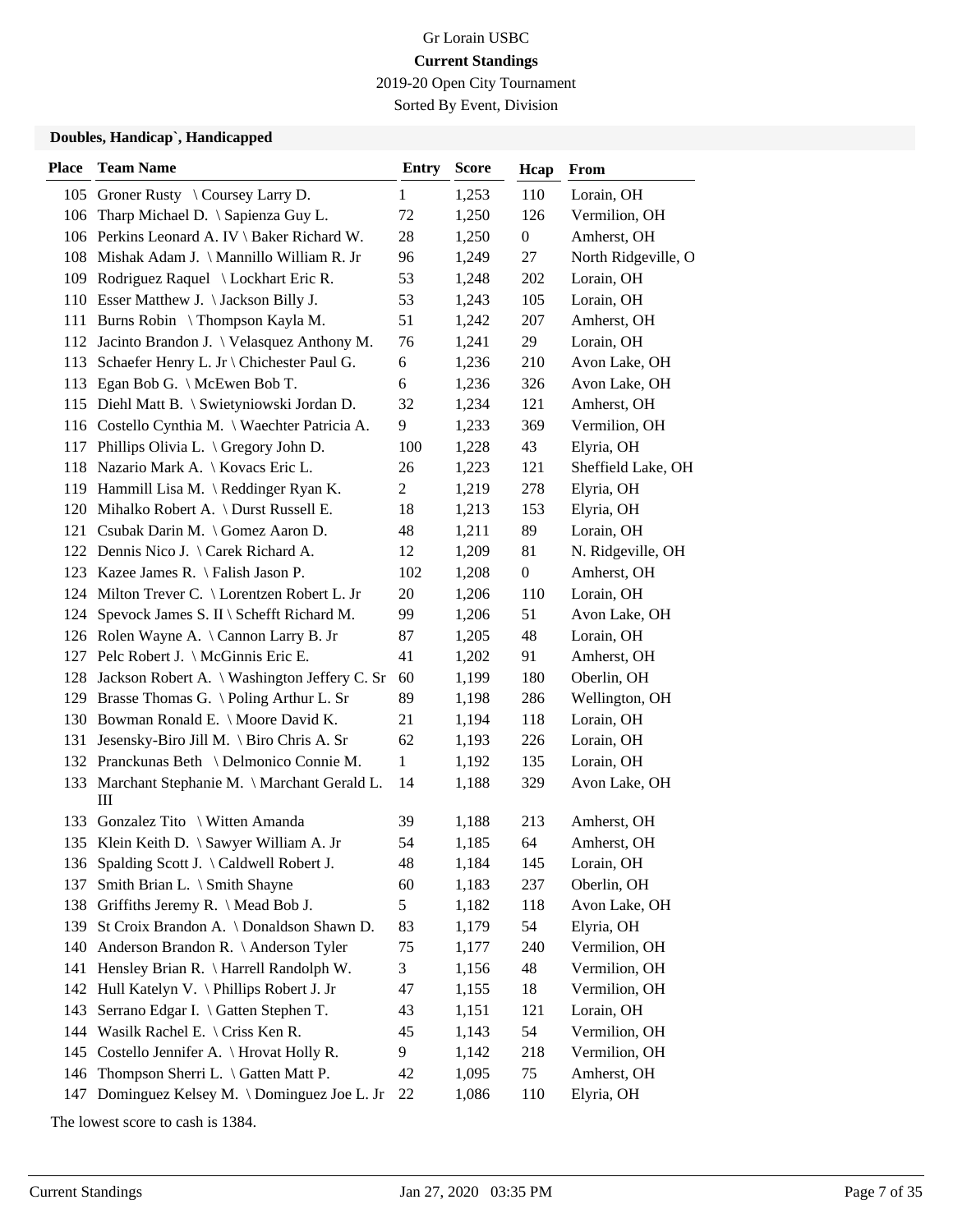2019-20 Open City Tournament

Sorted By Event, Division

#### **Doubles, scratch, Scratch**

| <b>Place</b> | <b>Team Name</b>                                     | Entry | <b>Score</b> | Hcap | From                 |
|--------------|------------------------------------------------------|-------|--------------|------|----------------------|
|              | 1 Vasquez Joshua N. \Tarabek Brandon M.              | 80    | 1,537        |      | Sheffield Village, C |
|              | 2 Caserta Patrick P. Jr \ Shawver Richard M. III     | 97    | 1,487        |      | Lorain, OH           |
| 3            | Warren Bernard A. \ Clark Michael A. Jr              | 35    | 1,479        |      | N. Olmsted, OH       |
| 4            | Brown Jeff A. \ Loschetter Chris J.                  | 17    | 1,463        |      | Cleveland, OH        |
| 5            | Sabelli Griffin W. \Loescher Scott M.                | 19    | 1,409        |      | Elyria, OH           |
|              | 6 Frazier Al C. Jr \ Frazier Mark A.                 | 103   | 1,401        |      | Elyria, OH           |
|              | 7 Loschetter Erin G. \ Velasquez Collin A.           | 71    | 1,399        |      | Lorain, OH           |
| 8            | Gaetz Jason E. \Taylor Steven M.                     | 19    | 1,394        |      | Elyria, OH           |
| 9            | Price John F. \ Mixter Keith V.                      | 28    | 1,386        |      | Amherst, OH          |
|              | 10 McKiel John J.   Ksenich Joseph C.                | 86    | 1,376        |      | Lorain, OH           |
| 11           | Olexa Steven M. \ Haywood Timothy W.                 | 17    | 1,361        |      | Cleveland, OH        |
|              | 12 Eischen David J. \Ragnoni Chris J.                | 8     | 1,359        |      | Amherst, OH          |
|              | 12 Plumb Richard \ Burich Ryan K.                    | 34    | 1,359        |      | Lorain, OH           |
| 14           | St. Peter Chuck J. \ Carrion Ernie J.                | 42    | 1,357        |      | Amherst, OH          |
|              | 15 Kovacs Brian \ Bandersky Jay M.                   | 85    | 1,349        |      | Sheffield Lake, OH   |
|              | 16 Gray Brandon M. \ Delserone Richard               | 31    | 1,347        |      | Avon, OH             |
| 17           | Metelsky Daniel G. \ Mahnke Christopher J.           | 81    | 1,346        |      | Amherst, OH          |
| 18           | Tibbitts Francis E. \ Zakutny Dennis M.              | 40    | 1,341        |      | Avon Lake, OH        |
|              | 19 Burnsworth Shane M. \ Shreve John H. Jr           | 101   | 1,333        |      | Vermilion, OH        |
|              | 20 Muskiewicz Keith R. \ Sheets Donald J. Jr         | 36    | 1,332        |      | Elyria, OH           |
| 21           | Chappo Marc \ Parschen Richard A.                    | 66    | 1,331        |      | Elyria, OH           |
|              | 22 Truman Joshua P. \ Wagner Seth J.                 | 8     | 1,330        |      | Amherst, OH          |
|              | 23 Budka Aaron O. \ Cunningham Bradley W.            | 46    | 1,326        |      | Vermilion, OH        |
|              | 24 Hughart Robert G. \Pogorelc Chriss R.             | 23    | 1,325        |      | Lorain, OH           |
| 25           | Sagert Don C. \ Duley Jeremy J.                      | 82    | 1,318        |      | Sheffield Lk, OH     |
|              | 26 Akers Michael A. \ Costello Jeffery A.            | 9     | 1,308        |      | Vermilion, OH        |
| 27           | Pettry Adam R. \ Hood Charles W. Jr                  | 45    | 1,305        |      | Vermilion, OH        |
|              | 28 Votruba Daniel F. \ Duesler Jason                 | 5     | 1,303        |      | Avon Lake, OH        |
| 29           | Fluker Raymond Jr \ Jackson Marvin L. Sr             | 84    | 1,299        |      | Elyria, OH           |
| 30           | Baldwin Brian E. \ Katynski Darion M.                | 20    | 1,297        |      | Lorain, OH           |
| 31           | Taylor Vern A. \ DelMonico Lugino A.                 | 3     | 1,296        |      | Vermilion, OH        |
| 31           | Moats Tyler R. $\setminus$ Moats Justin M.           | 38    | 1,296        |      | Avon Lake, OH        |
|              | 33 Damasiewicz Jeff R. \ Hromada Jerome M.           | 27    | 1,291        |      | Bay Village, OH      |
|              | 34 Wilt Jeremy A. \ Pustulka Walter J. Jr            | 70    | 1,288        |      | Lorain, OH           |
| 35           | Flowers John A. II \ Fisher Addison M.               | 58    | 1,287        |      | Lorain, OH           |
| 36           | Bartko Mike J. Jr \ Bartko Mike J. Sr                | 13    | 1,283        |      | Sheffield Lk, OH     |
| 37           | Pettry Brad M. \ Casto Jacob A.                      | 47    | 1,279        |      | Vermilion, OH        |
| 38           | Spears Terry J. \ Hashier Philip M.                  | 37    | 1,269        |      | Sheffield Lake, OH   |
| 39           | Shawver Richard M. \ Hernandez Jesse Jr              | 74    | 1,259        |      | Amherst, OH          |
|              | 40 Plowman Andrew W. Sr \ Plowman Andrew S. 82<br>Jr |       | 1,256        |      | Sheffield Lk, OH     |
| 41           | Delserone Rachael K. \ Carey Timothy A.              | 31    | 1,255        |      | Avon, OH             |
|              | 42 Perkins Leonard A. IV \ Baker Richard W.          | 28    | 1,250        |      | Amherst, OH          |
| 43           | Lothes George P. III $\backslash$ McCowan Jim D.     | 79    | 1,249        |      | Avon, OH             |
| 44           | Gage Tim A. \ Biro Christopher A. Jr                 | 62    | 1,248        |      | Lorain, OH           |
| 45           | Falish Melinda M. \ Barry Richard A. Jr              | 43    | 1,245        |      | Lorain, OH           |
| 46           | Henson Tyler M. \ Aschenbach Kristopher S.           | 61    | 1,242        |      | Vermilion, OH        |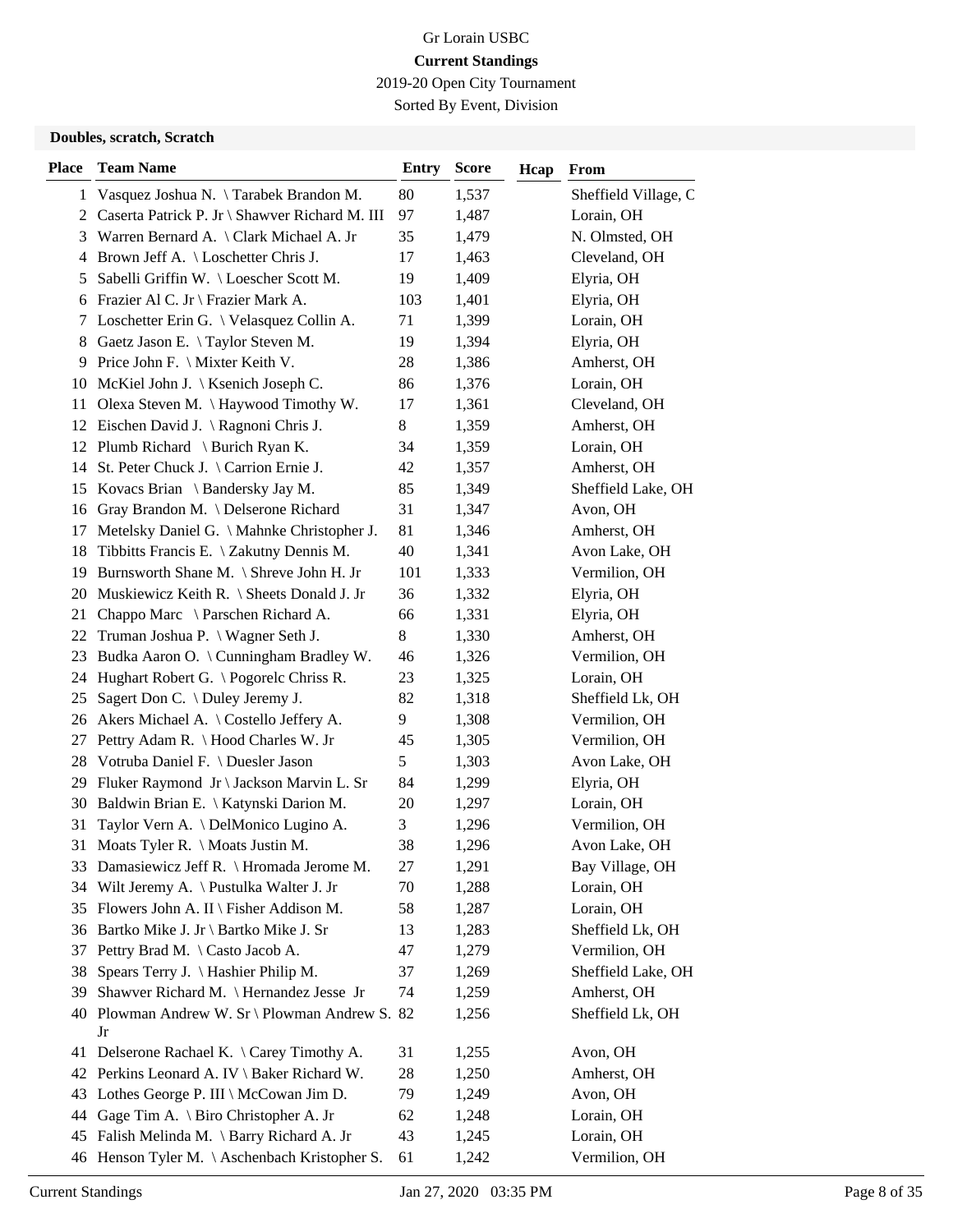2019-20 Open City Tournament

Sorted By Event, Division

#### **Doubles, scratch, Scratch**

| <b>Place</b> | <b>Team Name</b>                                | <b>Entry</b> | <b>Score</b> | Hcap | From                |
|--------------|-------------------------------------------------|--------------|--------------|------|---------------------|
|              | 47 Pakish Frank W. \ Pierce Jarod M.            | 16           | 1,241        |      | Elyria, OH          |
|              | 48 Citro Michael A. Sr \ Citro Michael R. Jr    | 41           | 1,239        |      | Amherst, OH         |
| 49           | Phillips Kenny A. \ Phillips Craig A.           | 25           | 1,238        |      | Vermilion, OH       |
|              | 50 Lewis Guy \ Roseman Charles A.               | 85           | 1,236        |      | Sheffield Lake, OH  |
| 51           | Muskiewicz Kevin J. \ Muskiewicz Kevin J. Jr 36 |              | 1,235        |      | Elyria, OH          |
| 52           | Thompson Courtney L. \ Plumb Daniel C.          | 32           | 1,231        |      | Amherst, OH         |
| 52           | Greenless Brian P. \ Caldwell Anthony           | 63           | 1,231        |      | Amherst, OH         |
|              | 54 Goers Chris D. \ Biggins Rufus A. III        | 65           | 1,224        |      | N. Ridgeville, OH   |
|              | 55 Camp Jeffery J. Jr \ Cahl Dan C.             | 59           | 1,222        |      | LaGrange, OH        |
|              | 55 Mishak Adam J. \ Mannillo William R. Jr      | 96           | 1,222        |      | North Ridgeville, O |
| 57           | Heikkinen James E. \ Miller Sean A.             | 93           | 1,219        |      | Valley City, OH     |
| 58           | Jacinto Brandon J. \ Velasquez Anthony M.       | 76           | 1,212        |      | Lorain, OH          |
|              | 59 Edwards Thomas \ St Croix David S. Jr        | 83           | 1,211        |      | Elyria, OH          |
| 60           | Toth John A. \ Johns Steve                      | 5            | 1,208        |      | Avon Lake, OH       |
| 60           | Zakrajsek Gary G. Sr \ Zakrajsek Rick           | 76           | 1,208        |      | Lorain, OH          |
|              | 60 Kazee James R. \Falish Jason P.              | 102          | 1,208        |      | Amherst, OH         |
| 63           | Chopcinski Antoni D. \ Presutto Rick J.         | 15           | 1,206        |      | Lorain, OH          |
|              | 64 Jackson Richard T. \ Francis Glenn A.        | 83           | 1,200        |      | Elyria, OH          |
| 65           | Marchand Dan J. \ White Steve H.                | 3            | 1,196        |      | Vermilion, OH       |
|              | 66 Artidiello Lou P. III \ Santana Manual A.    | 58           | 1,195        |      | Lorain, OH          |
| 67           | Hronec Patty A.   Kozel Steve A.                | 65           | 1,190        |      | N. Ridgeville, OH   |
| 68           | Phillips Olivia L. \ Gregory John D.            | 100          | 1,185        |      | Elyria, OH          |
|              | 68 Heilman Michael L. \ Rebman Rob D.           | 104          | 1,185        |      | Lorain, OH          |
|              | 70 Dubosh Chip E. Jr \ Sebastian Joseph J.      | 40           | 1,180        |      | Avon Lake, OH       |
|              | 71 Davis William L. \ Kozusko Douglas J.        | 34           | 1,177        |      | Lorain, OH          |
| 72           | Burich Teri \ Feliciano Papo                    | 34           | 1,171        |      | Lorain, OH          |
| 73           | Campo Jordan \ Campo Jeff J.                    | 38           | 1,167        |      | Avon Lake, OH       |
| 74           | Scott William M. \ Gillenwaters John J.         | 78           | 1,166        |      | Sheffield Lake, OH  |
| 75           | Piwowar Alex \Temple Michael S.                 | 72           | 1,165        |      | Vermilion, OH       |
|              | 76 Cordy Chris D. \ Sanchez Amber               | 43           | 1,160        |      | Lorain, OH          |
|              | 76 Nazario Saul R. \ Carlton Perry N.           | 55           | 1,160        |      | Lorain, OH          |
| 78           | Rolen Wayne A. \ Cannon Larry B. Jr             | 87           | 1,157        |      | Lorain, OH          |
|              | 79 Krupp Michael E. \ Traxler James R.          | 59           | 1,156        |      | LaGrange, OH        |
| 80           | Spevock James S. II \ Schefft Richard M.        | 99           | 1,155        |      | Avon Lake, OH       |
| 81           | Houston William G. Jr \ Brown Keith J.          | 20           | 1,154        |      | Lorain, OH          |
|              | 82 Morris Heather M. \ Dlugosz Nick E.          | 61           | 1,148        |      | Vermilion, OH       |
| 83           | Willard Richard R. Jr \ Klein Keira N.          | 54           | 1,144        |      | Amherst, OH         |
| 84           | Groner Rusty $\setminus$ Coursey Larry D.       | 1            | 1,143        |      | Lorain, OH          |
| 85           | Roth Erik T. \ Collier Matthew S.               | 14           | 1,142        |      | Avon Lake, OH       |
| 86           | Faria Kenneth \ Perez Jesus M.                  | 29           | 1,140        |      | Lorain, OH          |
| 86           | Santos John H. Jr \ Roman Felix W.              | 91           | 1,140        |      | Lorain, OH          |
| 88           | Esser Matthew J. \ Jackson Billy J.             | 53           | 1,138        |      | Lorain, OH          |
| 89           | Hull Katelyn V. \ Phillips Robert J. Jr         | 47           | 1,137        |      | Vermilion, OH       |
| 90           | Goode Keith A. \ Goode Adam M.                  | 38           | 1,135        |      | Avon Lake, OH       |
| 91           | Dennis Nico J. \ Carek Richard A.               | 12           | 1,128        |      | N. Ridgeville, OH   |
| 92           | St Croix Brandon A. \ Donaldson Shawn D.        | 83           | 1,125        |      | Elyria, OH          |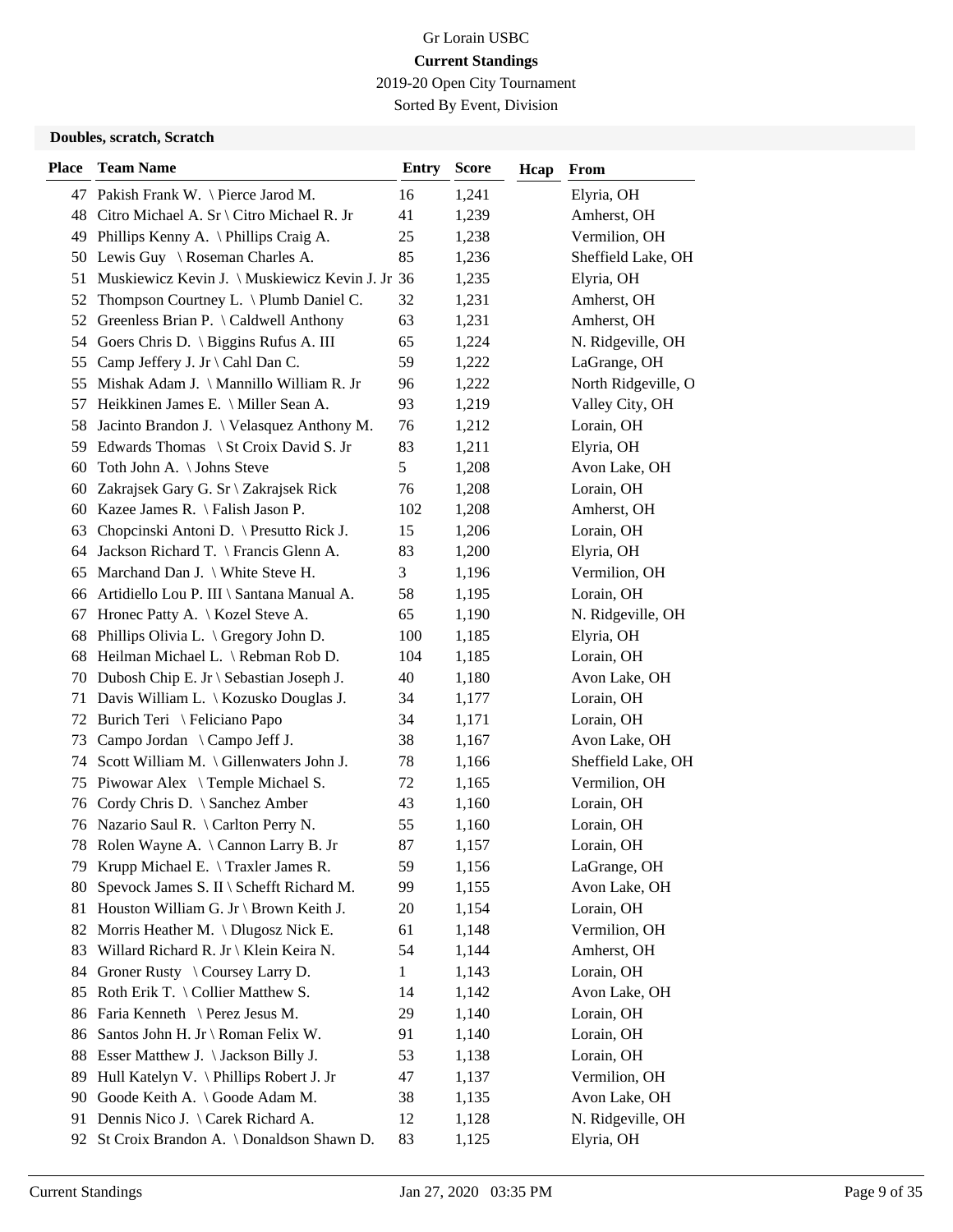2019-20 Open City Tournament

Sorted By Event, Division

#### **Doubles, scratch, Scratch**

| <b>Place</b> | <b>Team Name</b>                              | <b>Entry</b> | <b>Score</b> | Hcap | From               |
|--------------|-----------------------------------------------|--------------|--------------|------|--------------------|
| 93           | Tharp Michael D. $\S$ apienza Guy L.          | 72           | 1,124        |      | Vermilion, OH      |
|              | 94 Csubak Darin M. \Gomez Aaron D.            | 48           | 1,122        |      | Lorain, OH         |
|              | 95 Klein Keith D. \ Sawyer William A. Jr      | 54           | 1,121        |      | Amherst, OH        |
|              | 96 Renaldo Frank J. \ Hartman Matt A.         | 60           | 1,117        |      | Oberlin, OH        |
|              | 97 Diehl Matt B. \ Swietyniowski Jordan D.    | 32           | 1,113        |      | Amherst, OH        |
|              | 97 Retallick Tina L. \ Retallick Thomas F.    | 87           | 1,113        |      | Lorain, OH         |
| 99.          | Schrift John G. \ Konya Mark A.               | 40           | 1,111        |      | Avon Lake, OH      |
|              | 99 Pelc Robert J. \ McGinnis Eric E.          | 41           | 1,111        |      | Amherst, OH        |
| 99           | Jackson Amos $Jr \setminus$ Thomas Eugene R.  | 84           | 1,111        |      | Elyria, OH         |
|              | 102 Hensley Brian R. \ Harrell Randolph W.    | 3            | 1,108        |      | Vermilion, OH      |
|              | 102 Durst Larry D. \ Ruehl Peter              | 18           | 1,108        |      | Elyria, OH         |
|              | 104 Mendosa Dennis S. \ Cuevas Jesse          | 22           | 1,106        |      | Elyria, OH         |
| 105          | Gallagher Bill E. \ Schefft Edward A.         | 99           | 1,105        |      | Avon Lake, OH      |
|              | 106 Gutierrez Rebecca L. \ Diaz Kim A.        | 52           | 1,103        |      | Lorain, OH         |
|              | 107 Nazario Mark A.   Kovacs Eric L.          | 26           | 1,102        |      | Sheffield Lake, OH |
|              | 108 Milton Trever C. \ Lorentzen Robert L. Jr | 20           | 1,096        |      | Lorain, OH         |
|              | 108 Malinowski Dale \ Carek Ronald J.         | 104          | 1,096        |      | Lorain, OH         |
|              | 110 Wasilk Rachel E. \ Criss Ken R.           | 45           | 1,089        |      | Vermilion, OH      |
|              | 111 Rooker Ashley C. \ Richardson Erika       | 52           | 1,082        |      | Lorain, OH         |
|              | 112 Bowman Ronald E. \ Moore David K.         | 21           | 1,076        |      | Lorain, OH         |
|              | 113 Witten Thomas W. \ Witten Michelle L.     | 39           | 1,072        |      | Amherst, OH        |
|              | 114 Hill Tracy L. \ Wilfong Robert A.         | 54           | 1,066        |      | Amherst, OH        |
|              | 115 Ponczocha James E. \ Ponczocha Matthew E. | 39           | 1,065        |      | Amherst, OH        |
|              | 115 Barnes Thomas W. \ Barnes Dale T.         | 49           | 1,065        |      | Lorain, OH         |
| 117          | Griffiths Jeremy R. \ Mead Bob J.             | 5            | 1,064        |      | Avon Lake, OH      |
|              | 118 Mihalko Robert A. \ Durst Russell E.      | 18           | 1,060        |      | Elyria, OH         |
|              | 119 Pranckunas Beth \ Delmonico Connie M.     | 1            | 1,057        |      | Lorain, OH         |
|              | 120 Konowal Ray R. \ Soto Sergio              | 48           | 1,053        |      | Lorain, OH         |
| 121          | Dumski Corey \ Sommer Kris A.                 | 57           | 1,051        |      | Elyria, OH         |
|              | 122 Rodriguez Raquel \ Lockhart Eric R.       | 53           | 1,046        |      | Lorain, OH         |
| 123          | Spalding Scott J. \Caldwell Robert J.         | 48           | 1,039        |      | Lorain, OH         |
|              | 124 Burns Robin \ Thompson Kayla M.           | 51           | 1,035        |      | Amherst, OH        |
| 125          | Serrano Edgar I. \ Gatten Stephen T.          | 43           | 1,030        |      | Lorain, OH         |
| 126          | Schaefer Henry L. Jr \ Chichester Paul G.     | 6            | 1,026        |      | Avon Lake, OH      |
| 127          | Czarney Michael J. \ Berner Joshua A.         | 15           | 1,025        |      | Lorain, OH         |
| 128          | Thompson Sherri L. \ Gatten Matt P.           | 42           | 1,020        |      | Amherst, OH        |
| 129          | Jackson Robert A. \ Washington Jeffery C. Sr  | 60           | 1,019        |      | Oberlin, OH        |
|              | 130 Hamilton Dennis M. \ Hamilton Dennis B.   | 89           | 1,017        |      | Wellington, OH     |
| 131          | Stacknick Mark J. \ Stacknick Crystal N.      | 94           | 1,012        |      | Sheffield Lake, OH |
|              | 132 Gates Robert F. \ Thiffault Thomas R. Jr  | 50           | 1,010        |      | Sheffield Lake, OH |
| 133          | Hurlbut Diane L. \ Barnes Amber K.            | 49           | 1,000        |      | Lorain, OH         |
| 134          | Stempowski Matthew A. \ Carter Tyler J.       | 57           | 998          |      | Elyria, OH         |
| 135          | Dominguez Kelsey M. \Dominguez Joe L. Jr      | 22           | 976          |      | Elyria, OH         |
|              | 136 Gonzalez Tito \ Witten Amanda             | 39           | 975          |      | Amherst, OH        |
|              | 136 Pagan Chris R. \ Gray Lindsey D.          | 69           | 975          |      | Lorain, OH         |
|              | 138 Jesensky-Biro Jill M. \ Biro Chris A. Sr  | 62           | 967          |      | Lorain, OH         |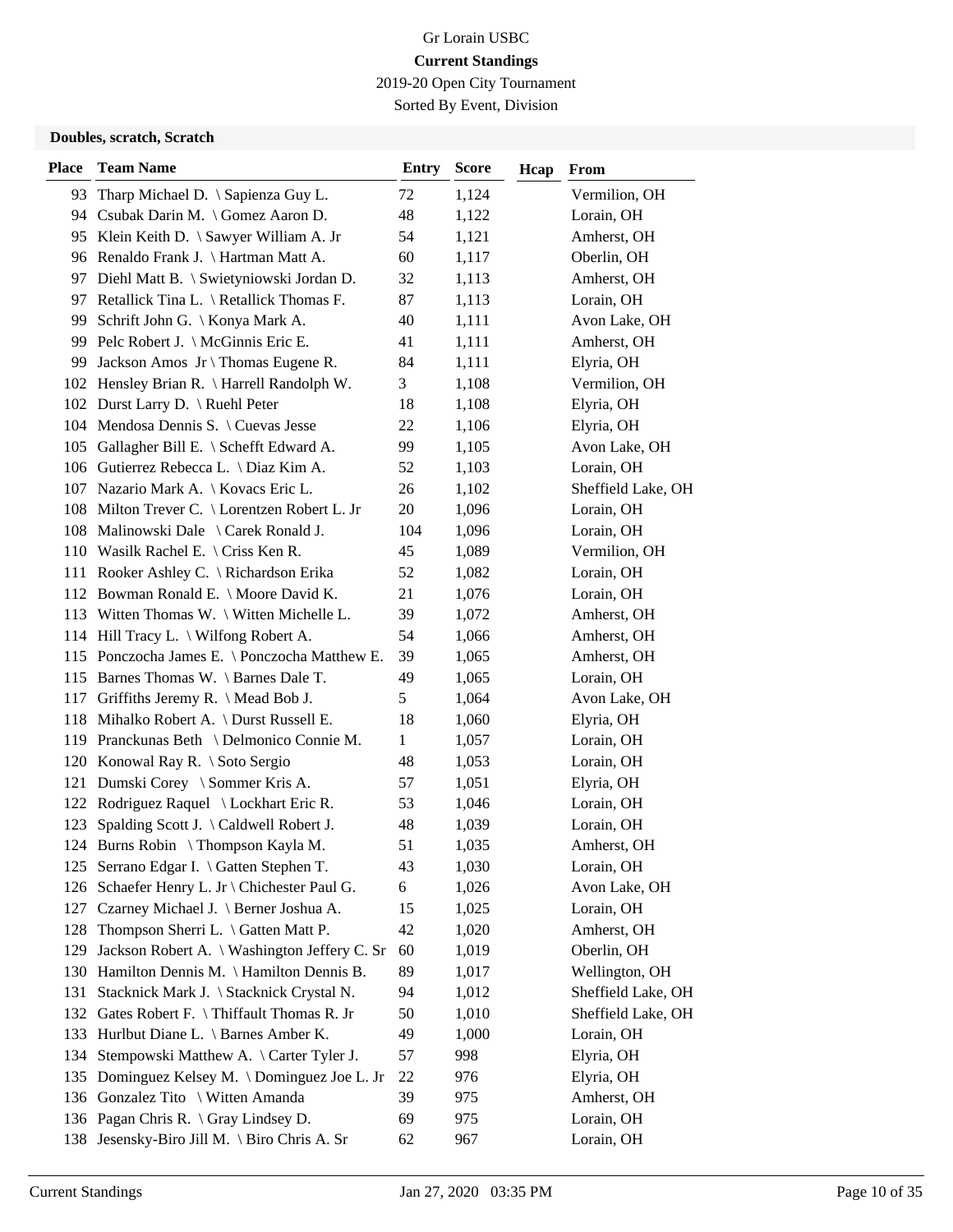2019-20 Open City Tournament

Sorted By Event, Division

#### **Doubles, scratch, Scratch**

| Place | <b>Team Name</b>                                | Entry         | <b>Score</b> | Hcap | From           |
|-------|-------------------------------------------------|---------------|--------------|------|----------------|
|       | 139 Smith Brian L. $\Im$ Smith Shayne           | 60            | 946          |      | Oberlin, OH    |
|       | 140 Hammill Lisa M. \ Reddinger Ryan K.         | 2             | 941          |      | Elyria, OH     |
|       | 141 Anderson Brandon R. \ Anderson Tyler        | 75            | 937          |      | Vermilion, OH  |
|       | 142 Costello Jennifer A. \ Hrovat Holly R.      | 9             | 924          |      | Vermilion, OH  |
|       | 143 Brasse Thomas G. \Poling Arthur L. Sr       | 89            | 912          |      | Wellington, OH |
|       | 144 Egan Bob G. \ McEwen Bob T.                 | 6             | 910          |      | Avon Lake, OH  |
|       | 145 Reddinger Ken E. \ Reddinger Donna E.       | $\mathcal{L}$ | 891          |      | Elyria, OH     |
|       | 146 Costello Cynthia M. \ Waechter Patricia A.  | 9             | 864          |      | Vermilion, OH  |
| 147   | Marchant Stephanie M. \ Marchant Gerald L.<br>Ш | 14            | 859          |      | Avon Lake, OH  |

The lowest score to cash is 1537.

| <b>Place</b> | <b>Team Name</b>       | <b>Entry</b> | <b>Score</b> | Hcap             | From               |
|--------------|------------------------|--------------|--------------|------------------|--------------------|
| 1            | Clark Michael A. Jr    | 35           | 827          | $\Omega$         | N. Olmsted, OH     |
| 2            | Schaefer Henry L. Jr   | 6            | 793          | 105              | Avon Lake, OH      |
| 3            | Carter Tyler J.        | 57           | 789          | 229              | Elyria, OH         |
| 4            | Sabelli Griffin W.     | 19           | 783          | $\boldsymbol{0}$ | Elyria, OH         |
| 5            | Camp Jeffery J. Jr     | 59           | 776          | 137              | LaGrange, OH       |
| 6            | Loescher Scott M.      | 19           | 767          | 16               | Elyria, OH         |
| 7            | Dumski Corey           | 57           | 751          | 221              | Elyria, OH         |
| 8            | Muskiewicz Keith R.    | 36           | 750          | $\boldsymbol{0}$ | Elyria, OH         |
| 9            | Konowal Ray R.         | 48           | 747          | 143              | Lorain, OH         |
| 10           | Berner Joshua A.       | 15           | 739          | 145              | Lorain, OH         |
| 11           | Parschen Richard A.    | 66           | 738          | $\boldsymbol{0}$ | Elyria, OH         |
| 12           | Hensley Brian R.       | 3            | 737          | 27               | Vermilion, OH      |
| 13           | Metelsky Daniel G.     | 81           | 732          | 27               | Amherst, OH        |
| 13           | Shawver Richard M. III | 97           | 732          | 43               | Lorain, OH         |
| 15           | Haywood Timothy W.     | 17           | 731          | 13               | Cleveland, OH      |
| 16           | Wagner Seth J.         | $8\,$        | 730          | $\overline{0}$   | Amherst, OH        |
| 17           | Marchand Dan J.        | 3            | 728          | 97               | Vermilion, OH      |
| 18           | Bartko Mike J. Sr      | 13           | 727          | 56               | Sheffield Lk, OH   |
| 19           | Fluker Raymond Jr      | 84           | 726          | 72               | Elyria, OH         |
| 20           | Costello Jeffery A.    | 9            | 725          | 24               | Vermilion, OH      |
| 21           | Dubosh Chip E. Jr      | 40           | 724          | 51               | Avon Lake, OH      |
| 22           | Taylor Steven M.       | 19           | 720          | 37               | Elyria, OH         |
| 22           | Perez Jesus M.         | 29           | 720          | 164              | Lorain, OH         |
| 24           | Goode Keith A.         | 38           | 719          | 102              | Avon Lake, OH      |
| 25           | Traxler James R.       | 59           | 718          | 37               | LaGrange, OH       |
| 26           | Brown Keith J.         | 20           | 716          | 45               | Lorain, OH         |
| 27           | Hill Tracy L.          | 54           | 715          | 132              | Amherst, OH        |
| 28           | Campo Jordan           | 38           | 714          | 45               | Avon Lake, OH      |
| 29           | Roseman Charles A.     | 85           | 712          | 56               | Sheffield Lake, OH |
| 30           | Witten Thomas W.       | 39           | 710          | 91               | Amherst, OH        |
| 31           | Houston William G. Jr  | 20           | 708          | 132              | Lorain, OH         |
| 32           | Sawyer William A. Jr   | 54           | 703          | 5                | Amherst, OH        |
|              |                        |              |              |                  |                    |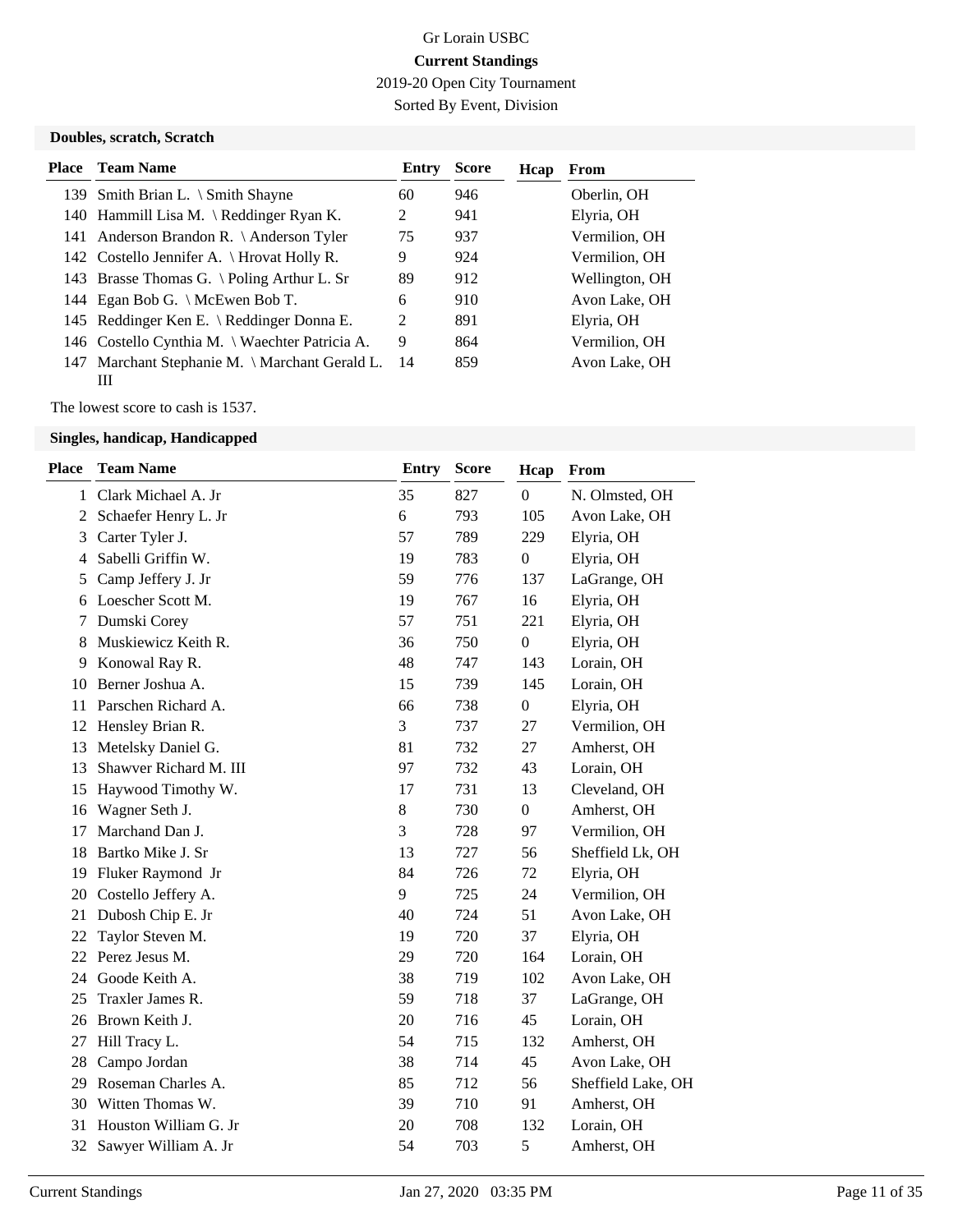2019-20 Open City Tournament

Sorted By Event, Division

| <b>Place</b> | <b>Team Name</b>                       | <b>Entry</b>   | <b>Score</b> | Hcap                    | From                      |
|--------------|----------------------------------------|----------------|--------------|-------------------------|---------------------------|
|              | 32 Tarabek Brandon M.                  | 80             | 703          | $\boldsymbol{0}$        | Sheffield Village, C      |
|              | 34 Kazee James R.                      | 102            | 702          | $\boldsymbol{0}$        | Amherst, OH               |
| 35           | Thompson Courtney L.                   | 32             | 701          | 35                      | Amherst, OH               |
| 35           | Hurlbut Diane L.                       | 49             | 701          | 218                     | Lorain, OH                |
| 35           | Caldwell Anthony                       | 63             | 701          | 86                      | Amherst, OH               |
| 38           | Casto Jacob A.                         | 47             | 700          | 21                      | Vermilion, OH             |
| 39           | Shawver Richard M.                     | 74             | 699          | $\overline{0}$          | Amherst, OH               |
| 40           | Malinowski Dale                        | 104            | 698          | 91                      | Lorain, OH                |
|              | 41 Willard Richard R. Jr               | 54             | 697          | 99                      | Amherst, OH               |
| 41           | Hronec Patty A.                        | 65             | 697          | 110                     | N. Ridgeville, OH         |
| 41           | Heilman Michael L.                     | 104            | 697          | 78                      | Lorain, OH                |
| 44           | <b>Burns Robin</b>                     | 51             | 696          | 140                     | Amherst, OH               |
| 45           | Pagan Chris R.                         | 69             | 695          | 189                     | Lorain, OH                |
| 45           | Plowman Andrew S. Jr                   | 82             | 695          | $\overline{0}$          | Sheffield Lk, OH          |
| 47           | Reddinger Ken E.                       | $\overline{2}$ | 694          | 132                     | Elyria, OH                |
| 47           | Tibbitts Francis E.                    | 40             | 694          | 16                      | Avon Lake, OH             |
| 47           | Schrift John G.                        | 40             | 694          | 89                      | Avon Lake, OH             |
| 47           | Thiffault Thomas R. Jr                 | 50             | 694          | 97                      | Sheffield Lake, OH        |
| 51           | Griffiths Jeremy R.                    | 5              | 693          | 67                      | Avon Lake, OH             |
| 51           | Cahl Dan C.                            | 59             | 693          | 105                     | LaGrange, OH              |
| 51           | Rolen Wayne A.                         | 87             | 693          | 24                      | Lorain, OH                |
| 54           | Gutierrez Rebecca L.                   | 52             | 692          | 135                     | Lorain, OH                |
| 55           | Lockhart Eric R.                       | 53             | 691          | 48                      | Lorain, OH                |
| 56           | Votruba Daniel F.                      | 5              | 690          | 67                      | Avon Lake, OH             |
| 56           | Durst Larry D.                         | 18             | 690          | 99                      | Elyria, OH                |
| 56           | Damasiewicz Jeff R.                    | 27             | 690          | 64                      | Bay Village, OH           |
| 56           | Gates Robert F.                        | 50             | 690          | 175                     | Sheffield Lake, OH        |
| 56           | Zakrajsek Rick                         | 76             | 690          | $\overline{2}$          | Lorain, OH                |
| 61           | Loschetter Chris J.                    | 17             | 688          | $\overline{0}$          | Cleveland, OH             |
| 62           | Dennis Nico J.                         | 12             | 687          | 48                      | N. Ridgeville, OH         |
| 62           | Vasquez Joshua N.                      | 80             | 687          | 0                       | Sheffield Village, C      |
| 64           | Smith Brian L.                         | 60             | 686          | 124                     | Oberlin, OH               |
| 65           | Mishak Adam J.                         | 96             | 685          | 32                      | North Ridgeville, O       |
| 65           | Shreve John H. Jr                      | 101            | 685          | 0                       | Vermilion, OH             |
| 67           | Cunningham Bradley W.                  | 46             | 684          | 8                       | Vermilion, OH             |
| 68           | Sebastian Joseph J.                    | 40             | 683          | 102                     | Avon Lake, OH             |
| 68           | Piwowar Alex                           | 72             | 683          | 72                      | Vermilion, OH             |
| 68           | Donaldson Shawn D.                     | 83             | 683          | 8                       | Elyria, OH                |
| 71           | Falish Jason P.                        | 102            | 682          | $\overline{c}$          | Amherst, OH               |
| 72           | Gray Brandon M.                        | 31             | 680          | 21                      | Avon, OH                  |
| 72           | Lothes George P. III<br>Gaetz Jason E. | 79             | 680          | 105                     | Avon, OH                  |
| 74<br>75     | Ponczocha James E.                     | 19<br>39       | 678          | $\boldsymbol{0}$<br>151 | Elyria, OH<br>Amherst, OH |
|              | Zakutny Dennis M.                      | 40             | 677<br>677   | $\boldsymbol{0}$        | Avon Lake, OH             |
| 75<br>75     | McKiel John J.                         | 86             | 677          | $\boldsymbol{0}$        | Lorain, OH                |
| 75           | Jacinto Brandon J.                     | 76             | 677          | $\boldsymbol{0}$        | Lorain, OH                |
|              |                                        |                |              |                         |                           |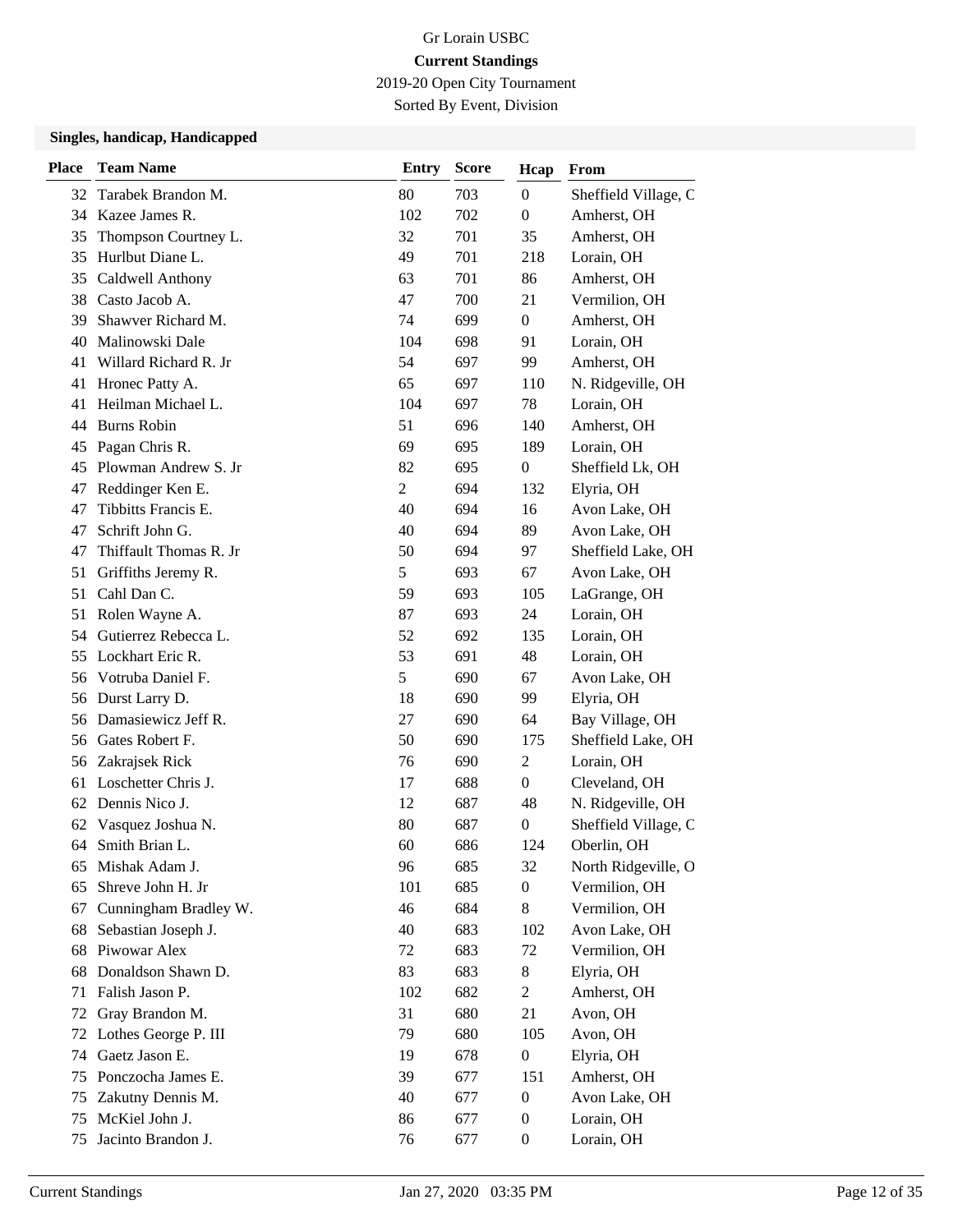2019-20 Open City Tournament

Sorted By Event, Division

| <b>Place</b> | <b>Team Name</b>       | <b>Entry</b>   | <b>Score</b> | Hcap             | From               |
|--------------|------------------------|----------------|--------------|------------------|--------------------|
| 79           | Katynski Darion M.     | 20             | 676          | $8\,$            | Lorain, OH         |
| 79           | Kozusko Douglas J.     | 34             | 676          | 54               | Lorain, OH         |
| 79           | Warren Bernard A.      | 35             | 676          | $\boldsymbol{0}$ | N. Olmsted, OH     |
| 82           | Marchant Stephanie M.  | 14             | 675          | 253              | Avon Lake, OH      |
| 83           | Jackson Billy J.       | 53             | 673          | 59               | Lorain, OH         |
| 84           | Spears Terry J.        | 37             | 672          | 105              | Sheffield Lake, OH |
| 84.          | Carrion Ernie J.       | 42             | 672          | 48               | Amherst, OH        |
|              | 84 Hood Charles W. Jr  | 45             | 672          | $\overline{2}$   | Vermilion, OH      |
| 84           | Temple Michael S.      | 72             | 672          | 18               | Vermilion, OH      |
| 88           | Mixter Keith V.        | 28             | 671          | $\boldsymbol{0}$ | Amherst, OH        |
| 89           | Mead Bob J.            | 5              | 670          | 51               | Avon Lake, OH      |
| 89           | Biggins Rufus A. III   | 65             | 670          | $\boldsymbol{0}$ | N. Ridgeville, OH  |
| 89           | Bandersky Jay M.       | 85             | 670          | 37               | Sheffield Lake, OH |
| 92           | Moats Justin M.        | 38             | 669          | $\boldsymbol{0}$ | Avon Lake, OH      |
|              | 92 Lewis Guy           | 85             | 669          | 78               | Sheffield Lake, OH |
|              | 94 DelMonico Lugino A. | 3              | 668          | $\boldsymbol{0}$ | Vermilion, OH      |
|              | 94 Presutto Rick J.    | 15             | 668          | 35               | Lorain, OH         |
| 94           | Carey Timothy A.       | 31             | 668          | $\overline{2}$   | Avon, OH           |
| 94           | St. Peter Chuck J.     | 42             | 668          | 8                | Amherst, OH        |
| 98           | Moats Tyler R.         | 38             | 667          | 32               | Avon Lake, OH      |
| 98           | Miller Sean A.         | 93             | 667          | 13               | Valley City, OH    |
| 100          | Cordy Chris D.         | 43             | 666          | 59               | Lorain, OH         |
|              | 100 Pettry Brad M.     | 47             | 666          | 62               | Vermilion, OH      |
|              | 102 Pranckunas Beth    | $\mathbf{1}$   | 664          | 45               | Lorain, OH         |
|              | 102 Johns Steve        | 5              | 664          | 118              | Avon Lake, OH      |
|              | 102 Edwards Thomas     | 83             | 664          | 62               | Elyria, OH         |
|              | 105 Phillips Craig A.  | 25             | 663          | 29               | Vermilion, OH      |
|              | 105 Duley Jeremy J.    | 82             | 663          | $\overline{0}$   | Sheffield Lk, OH   |
| 107          | Wasilk Rachel E.       | 45             | 662          | 54               | Vermilion, OH      |
| 107          | Dominguez Joe L. Jr    | 22             | 662          | $\boldsymbol{0}$ | Elyria, OH         |
| 109          | Jackson Marvin L. Sr   | 84             | 661          | 67               | Elyria, OH         |
| 110          | Soto Sergio            | 48             | 660          | 162              | Lorain, OH         |
|              | 110 Greenless Brian P. | 63             | 660          | 78               | Amherst, OH        |
|              | 112 Faria Kenneth      | 29             | 659          | 94               | Lorain, OH         |
|              | 112 Diehl Matt B.      | 32             | 659          | 86               | Amherst, OH        |
|              | 112 Barnes Amber K.    | 49             | 659          | 167              | Lorain, OH         |
| 115          | Stempowski Matthew A.  | 57             | 658          | 156              | Elyria, OH         |
| 115          | Jackson Richard T.     | 83             | 658          | 75               | Elyria, OH         |
|              | 115 Frazier Al C. Jr   | 103            | 658          | $\boldsymbol{0}$ | Elyria, OH         |
|              | 118 Chappo Marc        | 66             | 657          | 8                | Elyria, OH         |
| 119          | Rodriguez Raquel       | 53             | 656          | 153              | Lorain, OH         |
| 120          | Hammill Lisa M.        | $\overline{c}$ | 655          | 186              | Elyria, OH         |
| 120          | Toth John A.           | 5              | 655          | 67               | Avon Lake, OH      |
|              | 120 Pogorelc Chriss R. | 23             | 655          | 32               | Lorain, OH         |
|              | 120 Witten Amanda      | 39             | 655          | 145              | Amherst, OH        |
|              | 120 Pelc Robert J.     | 41             | 655          | 51               | Amherst, OH        |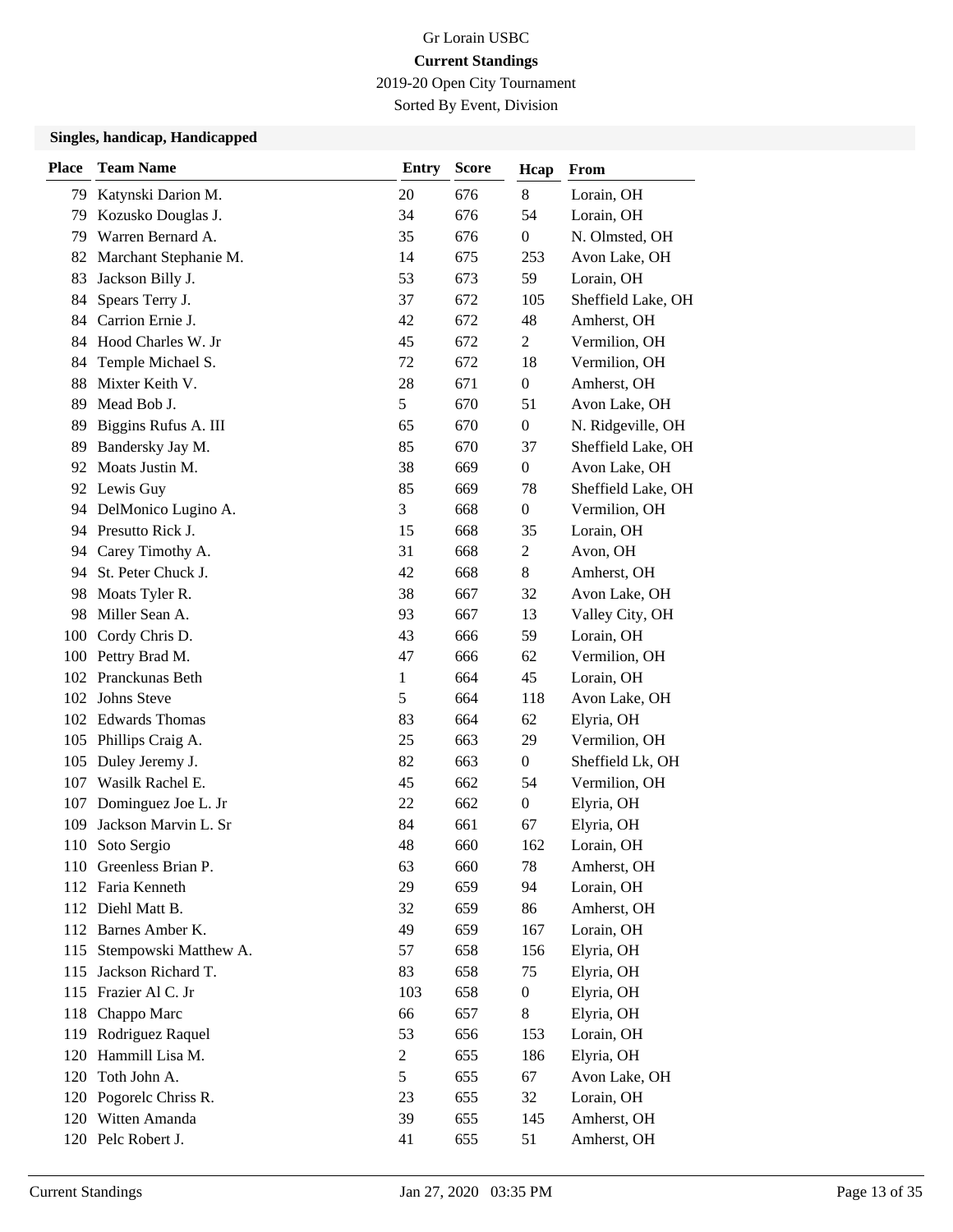2019-20 Open City Tournament

Sorted By Event, Division

| <b>Place</b> | <b>Team Name</b>           | <b>Entry</b>   | <b>Score</b> | Hcap             | From               |
|--------------|----------------------------|----------------|--------------|------------------|--------------------|
|              | 120 St Croix David S. Jr   | 83             | 655          | 70               | Elyria, OH         |
|              | 126 Pierce Jarod M.        | 16             | 654          | 132              | Elyria, OH         |
|              | 126 Konya Mark A.          | 40             | 654          | 70               | Avon Lake, OH      |
|              | 126 Dominguez Kelsey M.    | 22             | 654          | 121              | Elyria, OH         |
|              | 129 Muskiewicz Kevin J. Jr | 36             | 653          | 48               | Elyria, OH         |
| 129          | Barnes Thomas W.           | 49             | 653          | 248              | Lorain, OH         |
| 129          | Wilt Jeremy A.             | 70             | 653          | 32               | Lorain, OH         |
|              | 129 Phillips Olivia L.     | 100            | 653          | 27               | Elyria, OH         |
| 133          | Anderson Tyler             | 75             | 651          | 135              | Vermilion, OH      |
| 133          | St Croix Brandon A.        | 83             | 651          | 45               | Elyria, OH         |
| 135          | Sagert Don C.              | 82             | 650          | 0                | Sheffield Lk, OH   |
| 135          | Schefft Richard M.         | 99             | 650          | 8                | Avon Lake, OH      |
| 137          | <b>Ruehl Peter</b>         | 18             | 649          | 78               | Elyria, OH         |
| 137          | Csubak Darin M.            | 48             | 649          | 43               | Lorain, OH         |
| 137          | Barnes Dale T.             | 49             | 649          | 35               | Lorain, OH         |
|              | 137 Caserta Patrick P. Jr  | 97             | 649          | 16               | Lorain, OH         |
|              | 141 Hromada Jerome M.      | 27             | 647          | 16               | Bay Village, OH    |
| 141          | Feliciano Papo             | 34             | 647          | 70               | Lorain, OH         |
| 141          | Diaz Kim A.                | 52             | 647          | 126              | Lorain, OH         |
|              | 141 Gray Lindsey D.        | 69             | 647          | 140              | Lorain, OH         |
| 141          | Tharp Michael D.           | 72             | 647          | 89               | Vermilion, OH      |
| 146          | Thomas Eugene R.           | 84             | 646          | 99               | Elyria, OH         |
| 147          | Ponczocha Matthew E.       | 39             | 645          | 94               | Amherst, OH        |
|              | 148 Delmonico Connie M.    | 1              | 644          | 89               | Lorain, OH         |
|              | 148 Phillips Kenny A.      | 25             | 644          | 67               | Vermilion, OH      |
| 150          | Plumb Richard              | 34             | 643          | 45               | Lorain, OH         |
| 150          | Hartman Matt A.            | 60             | 643          | 102              | Oberlin, OH        |
| 150          | Jackson Robert A.          | 60             | 643          | 91               | Oberlin, OH        |
|              | 150 Biro Chris A. Sr       | 62             | 643          | 135              | Lorain, OH         |
| 154          | Nazario Mark A.            | 26             | 642          | 75               | Sheffield Lake, OH |
| 155          | Reddinger Donna E.         | $\overline{2}$ | 641          | 256              | Elyria, OH         |
|              | 155 Klein Keith D.         | 54             | 641          | 59               | Amherst, OH        |
|              | 157 Phillips Robert J. Jr  | 47             | 640          | 8                | Vermilion, OH      |
|              | 158 Davis William L.       | 34             | 639          | 83               | Lorain, OH         |
|              | 158 Francis Glenn A.       | 83             | 639          | 67               | Elyria, OH         |
|              | 158 Hamilton Dennis M.     | 89             | 639          | 86               | Wellington, OH     |
| 161          | McEwen Bob T.              | 6              | 638          | 159              | Avon Lake, OH      |
| 161          | Velasquez Collin A.        | 71             | 638          | 24               | Lorain, OH         |
| 163          | Criss Ken R.               | 45             | 637          | $\boldsymbol{0}$ | Vermilion, OH      |
| 163          | Spalding Scott J.          | 48             | 637          | 32               | Lorain, OH         |
| 163          | Heikkinen James E.         | 93             | 637          | 72               | Valley City, OH    |
|              | 166 Egan Bob G.            | 6              | 636          | 167              | Avon Lake, OH      |
| 167          | Hashier Philip M.          | 37             | 635          | $\boldsymbol{0}$ | Sheffield Lake, OH |
| 168          | Mihalko Robert A.          | 18             | 632          | 64               | Elyria, OH         |
|              | 168 Burich Ryan K.         | 34             | 632          | 18               | Lorain, OH         |
|              | 170 Ragnoni Chris J.       | 8              | 631          | 5                | Amherst, OH        |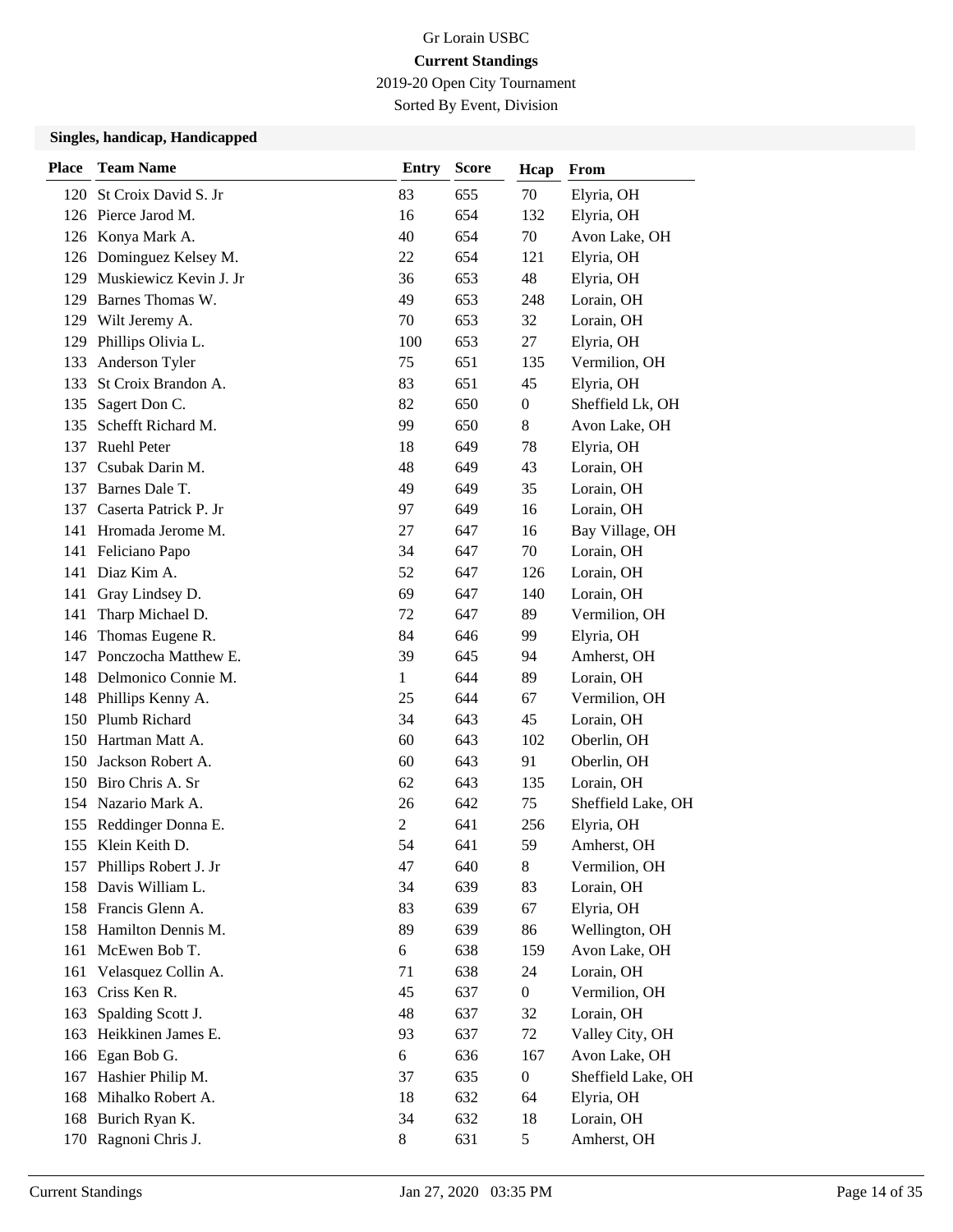2019-20 Open City Tournament

Sorted By Event, Division

| <b>Place</b> | <b>Team Name</b>         | <b>Entry</b>   | <b>Score</b> | Hcap             | <b>From</b>        |
|--------------|--------------------------|----------------|--------------|------------------|--------------------|
| 170          | Moore David K.           | 21             | 631          | 62               | Lorain, OH         |
| 172          | Smith Shayne             | 60             | 630          | 113              | Oberlin, OH        |
| 172          | Biro Christopher A. Jr   | 62             | 630          | $\boldsymbol{0}$ | Lorain, OH         |
| 174          | Hamilton Dennis B.       | 89             | 629          | 164              | Wellington, OH     |
| 175          | Jackson Amos Jr          | 84             | 628          | 83               | Elyria, OH         |
| 176          | Taylor Vern A.           | 3              | 627          | $\overline{0}$   | Vermilion, OH      |
| 176          | Stacknick Crystal N.     | 94             | 627          | 40               | Sheffield Lake, OH |
| 178          | Durst Russell E.         | 18             | 626          | 89               | Elyria, OH         |
| 178          | Muskiewicz Kevin J.      | 36             | 626          | 10               | Elyria, OH         |
| 180          | Washington Jeffery C. Sr | 60             | 624          | 89               | Oberlin, OH        |
| 180          | Baker Richard W.         | 28             | 624          | $\overline{0}$   | Amherst, OH        |
| 180          | Schefft Edward A.        | 99             | 624          | 91               | Avon Lake, OH      |
| 183          | Santana Manual A.        | 58             | 623          | 216              | Lorain, OH         |
| 183          | Cuevas Jesse             | 22             | 623          | 99               | Elyria, OH         |
| 185          | Witten Michelle L.       | 39             | 622          | 180              | Amherst, OH        |
| 185          | Velasquez Anthony M.     | 76             | 622          | 29               | Lorain, OH         |
| 187          | Jesensky-Biro Jill M.    | 62             | 621          | 91               | Lorain, OH         |
| 187          | Goers Chris D.           | 65             | 621          | 48               | N. Ridgeville, OH  |
| 187          | Brasse Thomas G.         | 89             | 621          | 145              | Wellington, OH     |
| 187          | Nazario Saul R.          | 55             | 621          | 70               | Lorain, OH         |
| 187          | Rebman Rob D.            | 104            | 621          | 27               | Lorain, OH         |
|              | 192 Esser Matthew J.     | 53             | 620          | 45               | Lorain, OH         |
|              | 193 Poling Arthur L. Sr  | 89             | 618          | 140              | Wellington, OH     |
|              | 193 Gregory John D.      | 100            | 618          | 16               | Elyria, OH         |
| 195          | Swietyniowski Jordan D.  | 32             | 617          | 35               | Amherst, OH        |
| 195          | Barry Richard A. Jr      | 43             | 617          | $\boldsymbol{0}$ | Lorain, OH         |
| 195          | Stacknick Mark J.        | 94             | 617          | 210              | Sheffield Lake, OH |
|              | 198 Roman Felix W.       | 91             | 616          | 43               | Lorain, OH         |
| 198          | Spevock James S. II      | 99             | 616          | 43               | Avon Lake, OH      |
|              | 200 Renaldo Frank J.     | 60             | 615          | 78               | Oberlin, OH        |
| 200          | Carlton Perry N.         | 55             | 615          | 32               | Lorain, OH         |
|              | 202 Reddinger Ryan K.    | $\overline{2}$ | 614          | 91               | Elyria, OH         |
|              | 202 Baldwin Brian E.     | 20             | 614          | 43               | Lorain, OH         |
|              | 202 Hughart Robert G.    | 23             | 614          | 29               | Lorain, OH         |
|              | 202 Retallick Thomas F.  | 87             | 614          | 78               | Lorain, OH         |
|              | 206 Plumb Daniel C.      | 32             | 613          | $\boldsymbol{0}$ | Amherst, OH        |
|              | 206 Goode Adam M.        | 38             | 613          | 27               | Avon Lake, OH      |
|              | 206 Frazier Mark A.      | 103            | 613          | $\boldsymbol{0}$ | Elyria, OH         |
|              | 206 Carek Ronald J.      | 104            | 613          | 86               | Lorain, OH         |
|              | 210 Akers Michael A.     | 9              | 612          | 54               | Vermilion, OH      |
|              | 210 Kovacs Eric L.       | 26             | 612          | 45               | Sheffield Lake, OH |
|              | 212 Budka Aaron O.       | 46             | 611          | 29               | Vermilion, OH      |
| 212          | Thompson Kayla M.        | 51             | 611          | 67               | Amherst, OH        |
|              | 214 Campo Jeff J.        | 38             | 610          | 56               | Avon Lake, OH      |
|              | 214 Klein Keira N.       | 54             | 610          | 129              | Amherst, OH        |
|              | 216 Gatten Stephen T.    | 43             | 609          | 67               | Lorain, OH         |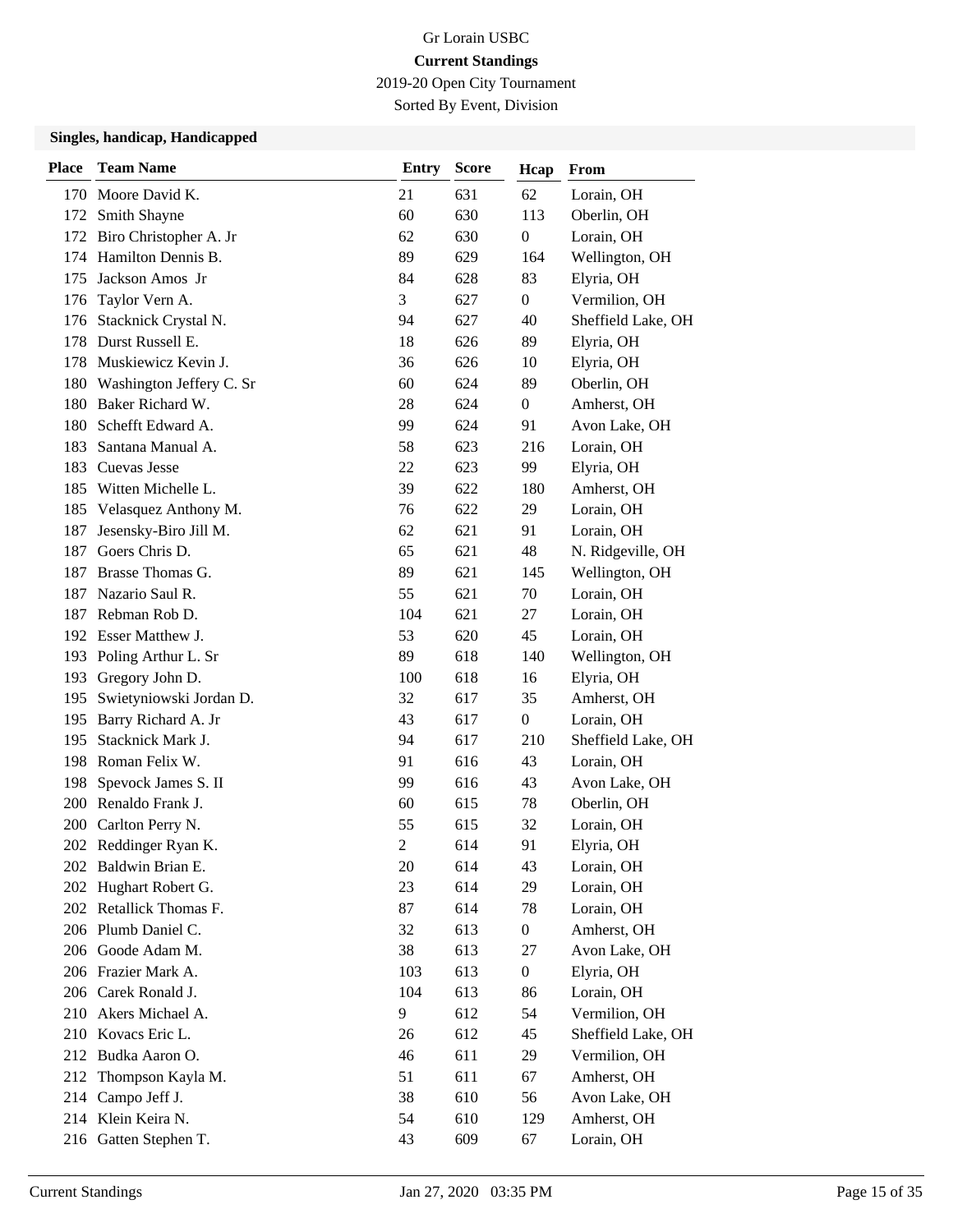2019-20 Open City Tournament

Sorted By Event, Division

| <b>Place</b> | <b>Team Name</b>          | <b>Entry</b> | <b>Score</b> | Hcap             | From                |
|--------------|---------------------------|--------------|--------------|------------------|---------------------|
|              | 216 Morris Heather M.     | 61           | 609          | 72               | Vermilion, OH       |
|              | 216 Gillenwaters John J.  | 78           | 609          | 64               | Sheffield Lake, OH  |
| 219          | Chopcinski Antoni D.      | 15           | 607          | 27               | Lorain, OH          |
|              | 219 Fisher Addison M.     | 58           | 607          | 37               | Lorain, OH          |
| 221          | Citro Michael R. Jr       | 41           | 606          | $\boldsymbol{0}$ | Amherst, OH         |
| 221          | Mannillo William R. Jr    | 96           | 606          | $\theta$         | North Ridgeville, O |
| 223          | Price John F.             | 28           | 605          | 5                | Amherst, OH         |
| 224          | Scott William M.          | 78           | 604          | 54               | Sheffield Lake, OH  |
| 225          | Truman Joshua P.          | 8            | 603          | $\overline{0}$   | Amherst, OH         |
|              | 226 Loschetter Erin G.    | 71           | 601          | 29               | Lorain, OH          |
| 227          | Hernandez Jesse Jr        | 74           | 599          | $\overline{0}$   | Amherst, OH         |
| 227          | Marchant Gerald L. III    | 14           | 599          | 75               | Avon Lake, OH       |
| 229.         | Costello Jennifer A.      | 9            | 598          | 110              | Vermilion, OH       |
|              | 229 Falish Melinda M.     | 43           | 598          | 108              | Lorain, OH          |
| 229          | Perkins Leonard A. IV     | 28           | 598          | 8                | Amherst, OH         |
| 232          | Santos John H. Jr         | 91           | 595          | 126              | Lorain, OH          |
|              | 233 Burich Teri           | 34           | 593          | 140              | Lorain, OH          |
|              | 233 Mahnke Christopher J. | 81           | 593          | $\boldsymbol{0}$ | Amherst, OH         |
| 235          | Costello Cynthia M.       | 9            | 592          | 207              | Vermilion, OH       |
|              | 235 Brown Jeff A.         | 17           | 592          | $\theta$         | Cleveland, OH       |
|              | 237 Delserone Richard     | 31           | 589          | $\boldsymbol{0}$ | Avon, OH            |
|              | 237 Kovacs Brian          | 85           | 589          | 37               | Sheffield Lake, OH  |
| 237          | Burnsworth Shane M.       | 101          | 589          | 16               | Vermilion, OH       |
|              | 240 Groner Rusty          | 1            | 588          | 59               | Lorain, OH          |
|              | 241 Henson Tyler M.       | 61           | 587          | 37               | Vermilion, OH       |
| 241          | Ksenich Joseph C.         | 86           | 587          | 2                | Lorain, OH          |
| 243          | Olexa Steven M.           | 17           | 585          | 32               | Cleveland, OH       |
|              | 244 Harrell Randolph W.   | 3            | 583          | 21               | Vermilion, OH       |
| 245          | Citro Michael A. Sr       | 41           | 582          | 70               | Amherst, OH         |
|              | 246 Waechter Patricia A.  | 9            | 579          | 162              | Vermilion, OH       |
| 246          | Sapienza Guy L.           | 72           | 579          | 37               | Vermilion, OH       |
|              | 248 Pakish Frank W.       | 16           | 577          | 35               | Elyria, OH          |
| 248          | Gatten Matt P.            | 42           | 577          | $\boldsymbol{0}$ | Amherst, OH         |
| 248          | Gomez Aaron D.            | 48           | 577          | 45               | Lorain, OH          |
|              | 248 Krupp Michael E.      | 59           | 577          | 151              | LaGrange, OH        |
|              | 252 Flowers John A. II    | 58           | 576          | 72               | Lorain, OH          |
| 253          | Gonzalez Tito             | 39           | 574          | 67               | Amherst, OH         |
|              | 254 Eischen David J.      | 8            | 572          | $\boldsymbol{0}$ | Amherst, OH         |
|              | 254 Rooker Ashley C.      | 52           | 572          | 159              | Lorain, OH          |
|              | 254 Kozel Steve A.        | 65           | 572          | 32               | N. Ridgeville, OH   |
|              | 254 Mendosa Dennis S.     | 22           | 572          | 167              | Elyria, OH          |
| 254          | Cannon Larry B. Jr        | 87           | 572          | 24               | Lorain, OH          |
| 259          | Gallagher Bill E.         | 99           | 570          | 86               | Avon Lake, OH       |
|              | 260 Hrovat Holly R.       | 9            | 569          | 108              | Vermilion, OH       |
| 260          | Sanchez Amber             | 43           | 569          | 59               | Lorain, OH          |
|              | 262 Duesler Jason         | 5            | 568          | 67               | Avon Lake, OH       |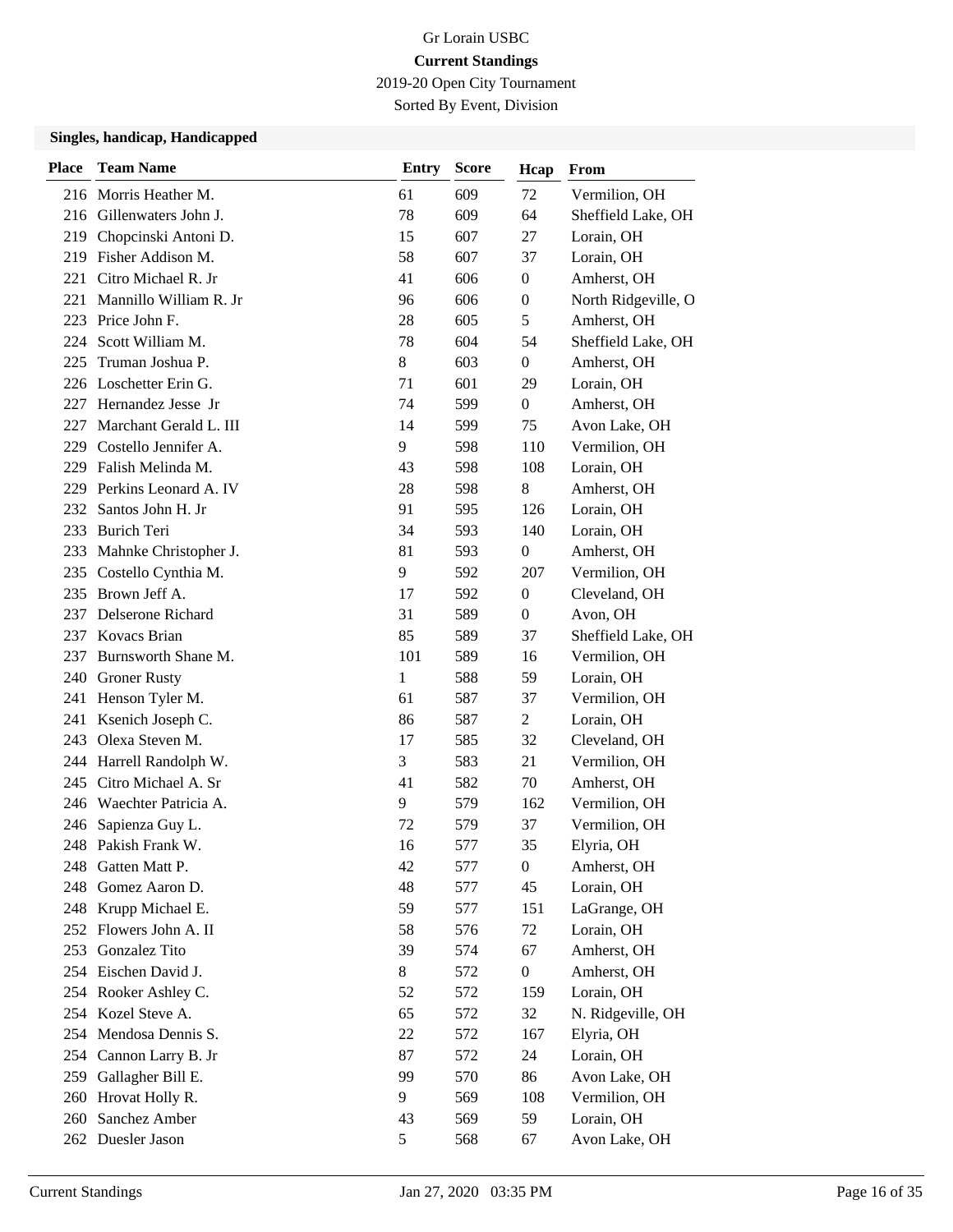2019-20 Open City Tournament

Sorted By Event, Division

#### **Singles, handicap, Handicapped**

| <b>Team Name</b>         | <b>Entry</b>       | <b>Score</b> | Hcap | From             |
|--------------------------|--------------------|--------------|------|------------------|
| Bartko Mike J. Jr        | 13                 | 568          | 72   | Sheffield Lk, OH |
| Plowman Andrew W. Sr     | 82                 | 568          | 16   | Sheffield Lk, OH |
| Roth Erik T.             | 14                 | 568          | 113  | Avon Lake, OH    |
| Bowman Ronald E.         | 21                 | 567          | 56   | Lorain, OH       |
| Caldwell Robert J.       | 48                 | 567          | 113  | Lorain, OH       |
| Anderson Brandon R.      | 75                 | 564          | 105  | Vermilion, OH    |
| Coursey Larry D.         | $\mathbf{1}$       | 563          | 51   | Lorain, OH       |
| McCowan Jim D.           | 79                 | 563          | 62   | Avon, OH         |
| Collier Matthew S.       | 14                 | 563          | 29   | Avon Lake, OH    |
| Gage Tim A.              | 62                 | 562          | 18   | Lorain, OH       |
| Hull Katelyn V.          | 47                 | 560          | 10   | Vermilion, OH    |
| Thompson Sherri L.       | 42                 | 557          | 97   | Amherst, OH      |
| McGinnis Eric E.         | 41                 | 555          | 40   | Amherst, OH      |
| Dlugosz Nick E.          | 61                 | 551          | 35   | Vermilion, OH    |
| Lorentzen Robert L. Jr   | 20                 | 547          | 43   | Lorain, OH       |
| Pettry Adam R.           | 45                 | 547          | 10   | Vermilion, OH    |
| Sommer Kris A.           | 57                 | 547          | 126  | Elyria, OH       |
| Artidiello Lou P. III    | 58                 | 547          | 45   | Lorain, OH       |
| Richardson Erika         | 52                 | 544          | 70   | Lorain, OH       |
| Zakrajsek Gary G. Sr     | 76                 | 544          | 132  | Lorain, OH       |
| Delserone Rachael K.     | 31                 | 526          | 24   | Avon, OH         |
| Chichester Paul G.       | 6                  | 524          | 105  | Avon Lake, OH    |
| Serrano Edgar I.         | 43                 | 524          | 54   | Lorain, OH       |
| Aschenbach Kristopher S. | 61                 | 519          | 21   | Vermilion, OH    |
| Pustulka Walter J. Jr    | 70                 | 507          | 35   | Lorain, OH       |
| Sheets Donald J. Jr      | 36                 | 501          | 37   | Elyria, OH       |
| Milton Trever C.         | 20                 | 499          | 67   | Lorain, OH       |
| Wilfong Robert A.        | 54                 | 499          | 83   | Amherst, OH      |
| Czarney Michael J.       | 15                 | 474          | 143  | Lorain, OH       |
|                          | 3                  | 350          | 32   | Vermilion, OH    |
|                          | 292 White Steve H. |              |      |                  |

The lowest score to cash is 690.

| Place | <b>Team Name</b>      | Entry | <b>Score</b> | Hcap | From                 |
|-------|-----------------------|-------|--------------|------|----------------------|
|       | 1 Clark Michael A. Jr | 35    | 827          |      | N. Olmsted, OH       |
|       | 2 Sabelli Griffin W.  | 19    | 783          |      | Elyria, OH           |
|       | 3 Loescher Scott M.   | 19    | 751          |      | Elyria, OH           |
|       | 4 Muskiewicz Keith R. | 36    | 750          |      | Elyria, OH           |
|       | 5 Parschen Richard A. | 66    | 738          |      | Elyria, OH           |
| 6     | Wagner Seth J.        | 8     | 730          |      | Amherst, OH          |
|       | 7 Haywood Timothy W.  | 17    | 718          |      | Cleveland, OH        |
|       | 8 Hensley Brian R.    | 3     | 710          |      | Vermilion, OH        |
| 9     | Metelsky Daniel G.    | 81    | 705          |      | Amherst, OH          |
| 10    | Tarabek Brandon M.    | 80    | 703          |      | Sheffield Village, C |
| 11.   | Kazee James R.        | 102   | 702          |      | Amherst, OH          |
| 12    | Costello Jeffery A.   | 9     | 701          |      | Vermilion, OH        |
|       |                       |       |              |      |                      |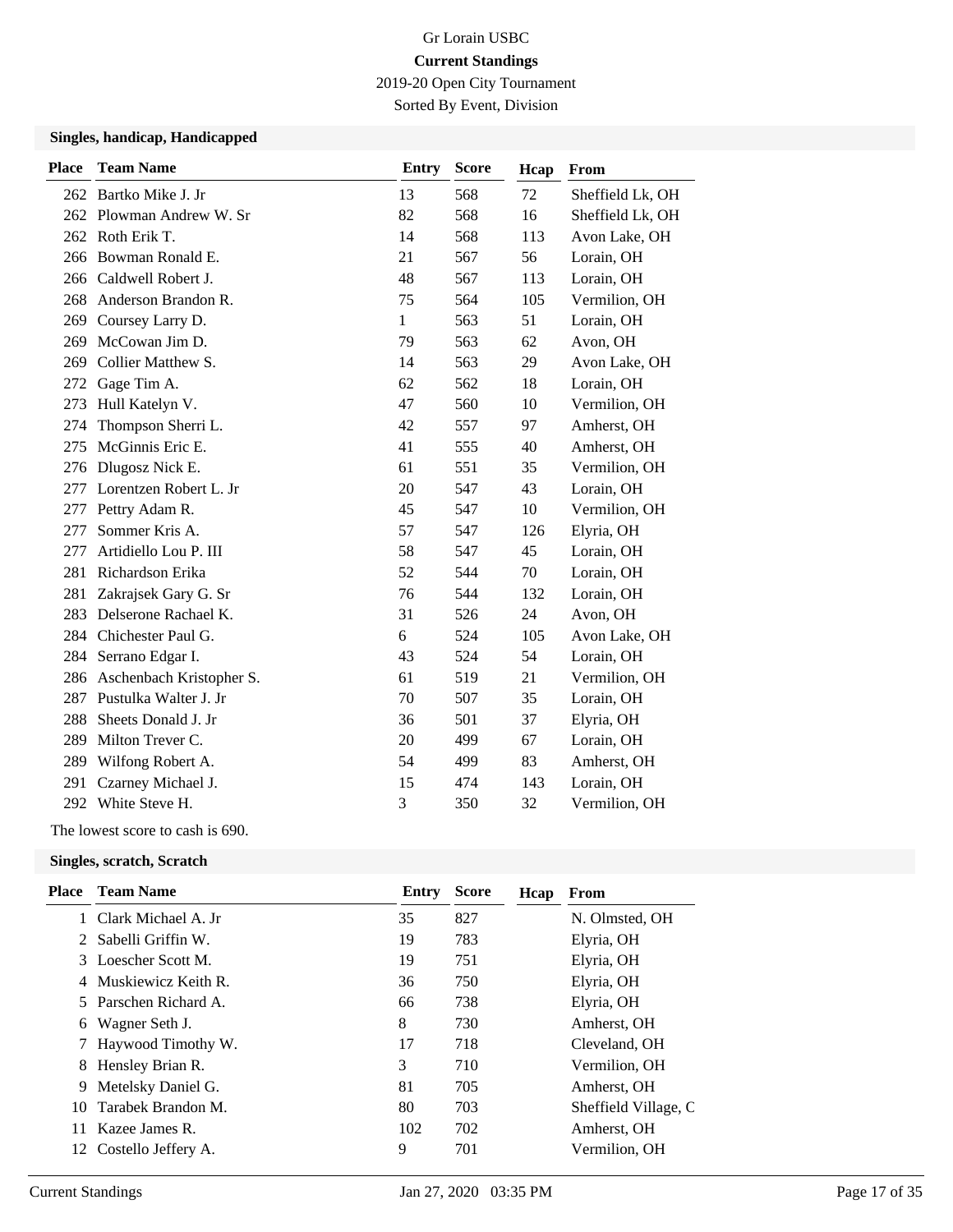2019-20 Open City Tournament

Sorted By Event, Division

| <b>Place</b> | <b>Team Name</b>       | <b>Entry</b> | <b>Score</b> | Hcap | From                 |
|--------------|------------------------|--------------|--------------|------|----------------------|
| 13           | Shawver Richard M.     | 74           | 699          |      | Amherst, OH          |
| 14           | Sawyer William A. Jr   | 54           | 698          |      | Amherst, OH          |
| 15           | Plowman Andrew S. Jr   | 82           | 695          |      | Sheffield Lk, OH     |
| 16           | Shawver Richard M. III | 97           | 689          |      | Lorain, OH           |
| 17           | Schaefer Henry L. Jr   | 6            | 688          |      | Avon Lake, OH        |
| 17           | Loschetter Chris J.    | 17           | 688          |      | Cleveland, OH        |
| 17           | Zakrajsek Rick         | 76           | 688          |      | Lorain, OH           |
| 20           | Vasquez Joshua N.      | 80           | 687          |      | Sheffield Village, C |
| 21           | Shreve John H. Jr      | 101          | 685          |      | Vermilion, OH        |
| 22           | Taylor Steven M.       | 19           | 683          |      | Elyria, OH           |
| 23           | Traxler James R.       | 59           | 681          |      | LaGrange, OH         |
|              | 24 Falish Jason P.     | 102          | 680          |      | Amherst, OH          |
| 25           | Casto Jacob A.         | 47           | 679          |      | Vermilion, OH        |
| 26           | Gaetz Jason E.         | 19           | 678          |      | Elyria, OH           |
| 26           | Tibbitts Francis E.    | 40           | 678          |      | Avon Lake, OH        |
| 28           | Zakutny Dennis M.      | 40           | 677          |      | Avon Lake, OH        |
| 28           | McKiel John J.         | 86           | 677          |      | Lorain, OH           |
| 28           | Jacinto Brandon J.     | 76           | 677          |      | Lorain, OH           |
| 31           | Warren Bernard A.      | 35           | 676          |      | N. Olmsted, OH       |
| 31           | Cunningham Bradley W.  | 46           | 676          |      | Vermilion, OH        |
| 33           | Donaldson Shawn D.     | 83           | 675          |      | Elyria, OH           |
| 34           | Dubosh Chip E. Jr      | 40           | 673          |      | Avon Lake, OH        |
| 35           | Bartko Mike J. Sr      | 13           | 671          |      | Sheffield Lk, OH     |
| 35           | Brown Keith J.         | 20           | 671          |      | Lorain, OH           |
| 35           | Mixter Keith V.        | 28           | 671          |      | Amherst, OH          |
| 38           | Hood Charles W. Jr     | 45           | 670          |      | Vermilion, OH        |
| 38           | Biggins Rufus A. III   | 65           | 670          |      | N. Ridgeville, OH    |
| 40           | Moats Justin M.        | 38           | 669          |      | Avon Lake, OH        |
| 40           | Campo Jordan           | 38           | 669          |      | Avon Lake, OH        |
|              | 40 Rolen Wayne A.      | 87           | 669          |      | Lorain, OH           |
| 43           | DelMonico Lugino A.    | 3            | 668          |      | Vermilion, OH        |
|              | 43 Katynski Darion M.  | 20           | 668          |      | Lorain, OH           |
|              | 45 Carey Timothy A.    | 31           | 666          |      | Avon, OH             |
| 45           | Thompson Courtney L.   | 32           | 666          |      | Amherst, OH          |
| 47           | Duley Jeremy J.        | 82           | 663          |      | Sheffield Lk, OH     |
| 48           | Dominguez Joe L. Jr    | 22           | 662          |      | Elyria, OH           |
| 49           | St. Peter Chuck J.     | 42           | 660          |      | Amherst, OH          |
| 50           | Gray Brandon M.        | 31           | 659          |      | Avon, OH             |
| 51           | Frazier Al C. Jr       | 103          | 658          |      | Elyria, OH           |
| 52           | Roseman Charles A.     | 85           | 656          |      | Sheffield Lake, OH   |
| 53           | Temple Michael S.      | 72           | 654          |      | Vermilion, OH        |
| 53           | Fluker Raymond Jr      | 84           | 654          |      | Elyria, OH           |
| 53           | Miller Sean A.         | 93           | 654          |      | Valley City, OH      |
| 56           | Mishak Adam J.         | 96           | 653          |      | North Ridgeville, O  |
| 57           | Sagert Don C.          | 82           | 650          |      | Sheffield Lk, OH     |
| 58           | Chappo Marc            | 66           | 649          |      | Elyria, OH           |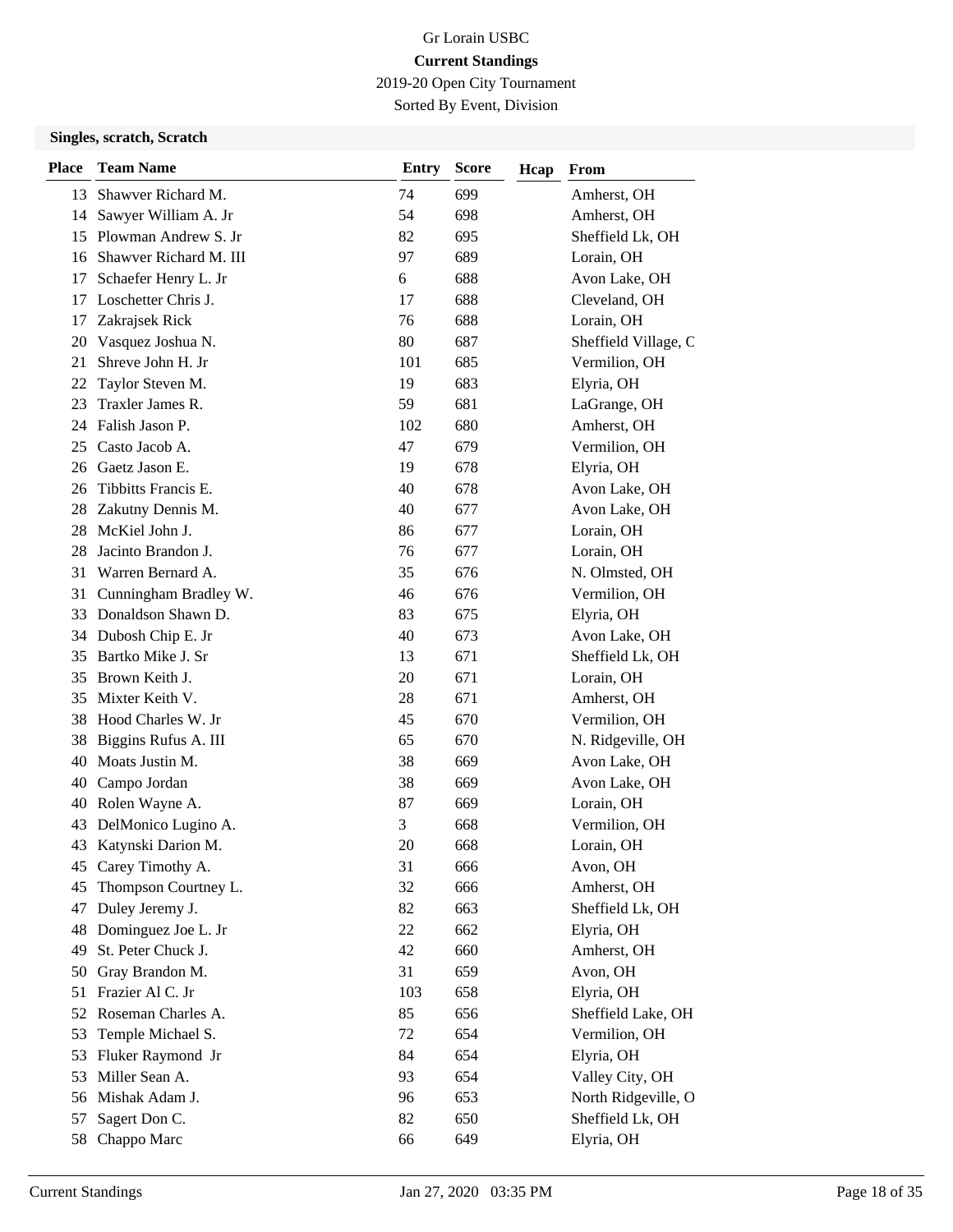2019-20 Open City Tournament

Sorted By Event, Division

| <b>Place</b> | <b>Team Name</b>       | <b>Entry</b> | <b>Score</b> | Hcap | From               |
|--------------|------------------------|--------------|--------------|------|--------------------|
| 59           | Lockhart Eric R.       | 53           | 643          |      | Lorain, OH         |
| 60           | Schefft Richard M.     | 99           | 642          |      | Avon Lake, OH      |
| 61           | Dennis Nico J.         | 12           | 639          |      | N. Ridgeville, OH  |
| 61           | Camp Jeffery J. Jr     | 59           | 639          |      | LaGrange, OH       |
| 63           | Criss Ken R.           | 45           | 637          |      | Vermilion, OH      |
| 64           | Hashier Philip M.      | 37           | 635          |      | Sheffield Lake, OH |
| 64           | Moats Tyler R.         | 38           | 635          |      | Avon Lake, OH      |
| 66           | Phillips Craig A.      | 25           | 634          |      | Vermilion, OH      |
| 67           | Presutto Rick J.       | 15           | 633          |      | Lorain, OH         |
| 67           | Bandersky Jay M.       | 85           | 633          |      | Sheffield Lake, OH |
| 67           | Caserta Patrick P. Jr  | 97           | 633          |      | Lorain, OH         |
| 70           | Phillips Robert J. Jr  | 47           | 632          |      | Vermilion, OH      |
| 71           | Marchand Dan J.        | 3            | 631          |      | Vermilion, OH      |
| 71           | Hromada Jerome M.      | 27           | 631          |      | Bay Village, OH    |
| 73           | Biro Christopher A. Jr | 62           | 630          |      | Lorain, OH         |
| 74           | Taylor Vern A.         | 3            | 627          |      | Vermilion, OH      |
| 75           | Griffiths Jeremy R.    | 5            | 626          |      | Avon Lake, OH      |
| 75           | Ragnoni Chris J.       | 8            | 626          |      | Amherst, OH        |
| 75           | Damasiewicz Jeff R.    | 27           | 626          |      | Bay Village, OH    |
| 75           | Phillips Olivia L.     | 100          | 626          |      | Elyria, OH         |
| 79           | Carrion Ernie J.       | 42           | 624          |      | Amherst, OH        |
| 79           | Baker Richard W.       | 28           | 624          |      | Amherst, OH        |
| 81           | Votruba Daniel F.      | 5            | 623          |      | Avon Lake, OH      |
| 81           | Pogorelc Chriss R.     | 23           | 623          |      | Lorain, OH         |
| 83           | Kozusko Douglas J.     | 34           | 622          |      | Lorain, OH         |
| 84           | Wilt Jeremy A.         | 70           | 621          |      | Lorain, OH         |
| 85           | Pranckunas Beth        | 1            | 619          |      | Lorain, OH         |
| 85           | Mead Bob J.            | 5            | 619          |      | Avon Lake, OH      |
| 85           | Witten Thomas W.       | 39           | 619          |      | Amherst, OH        |
| 85           | Heilman Michael L.     | 104          | 619          |      | Lorain, OH         |
| 89           | Goode Keith A.         | 38           | 617          |      | Avon Lake, OH      |
| 89           | Barry Richard A. Jr    | 43           | 617          |      | Lorain, OH         |
| 91           | Muskiewicz Kevin J.    | 36           | 616          |      | Elyria, OH         |
| 92           | Caldwell Anthony       | 63           | 615          |      | Amherst, OH        |
| 93           | Burich Ryan K.         | 34           | 614          |      | Lorain, OH         |
| 93           | Barnes Dale T.         | 49           | 614          |      | Lorain, OH         |
| 93           | Jackson Billy J.       | 53           | 614          |      | Lorain, OH         |
| 93           | Velasquez Collin A.    | 71           | 614          |      | Lorain, OH         |
| 97           | Plumb Daniel C.        | 32           | 613          |      | Amherst, OH        |
| 97           | Frazier Mark A.        | 103          | 613          |      | Elyria, OH         |
| 99           | Piwowar Alex           | 72           | 611          |      | Vermilion, OH      |
| 100          | Wasilk Rachel E.       | 45           | 608          |      | Vermilion, OH      |
| 101          | Cordy Chris D.         | 43           | 607          |      | Lorain, OH         |
| 101          | Malinowski Dale        | 104          | 607          |      | Lorain, OH         |
| 103          | Citro Michael R. Jr    | 41           | 606          |      | Amherst, OH        |
|              | 103 Csubak Darin M.    | 48           | 606          |      | Lorain, OH         |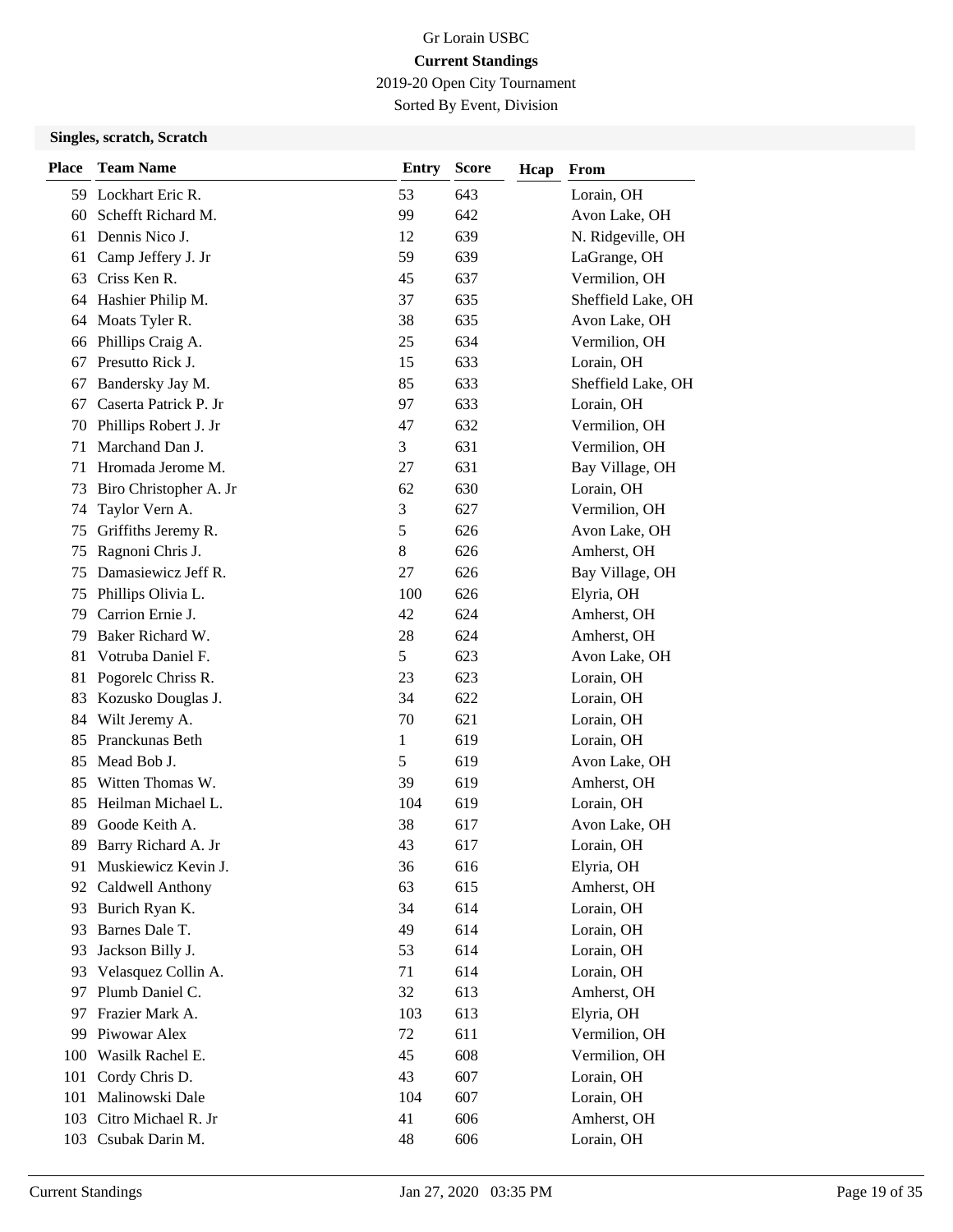2019-20 Open City Tournament

Sorted By Event, Division

| <b>Place</b> | <b>Team Name</b>           | <b>Entry</b> | <b>Score</b> | Hcap | From                |
|--------------|----------------------------|--------------|--------------|------|---------------------|
|              | 103 St Croix Brandon A.    | 83           | 606          |      | Elyria, OH          |
|              | 103 Mannillo William R. Jr | 96           | 606          |      | North Ridgeville, O |
|              | 107 Muskiewicz Kevin J. Jr | 36           | 605          |      | Elyria, OH          |
|              | 107 Schrift John G.        | 40           | 605          |      | Avon Lake, OH       |
| 107          | Spalding Scott J.          | 48           | 605          |      | Lorain, OH          |
|              | 110 Pelc Robert J.         | 41           | 604          |      | Amherst, OH         |
|              | 110 Pettry Brad M.         | 47           | 604          |      | Vermilion, OH       |
|              | 110 Konowal Ray R.         | 48           | 604          |      | Lorain, OH          |
| 113          | Truman Joshua P.           | $8\,$        | 603          |      | Amherst, OH         |
|              | 114 Edwards Thomas         | 83           | 602          |      | Elyria, OH          |
|              | 114 Gregory John D.        | 100          | 602          |      | Elyria, OH          |
|              | 116 Price John F.          | 28           | 600          |      | Amherst, OH         |
|              | 117 Hernandez Jesse Jr     | 74           | 599          |      | Amherst, OH         |
|              | 118 Plumb Richard          | 34           | 598          |      | Lorain, OH          |
|              | 118 Willard Richard R. Jr  | 54           | 598          |      | Amherst, OH         |
|              | 120 Thiffault Thomas R. Jr | 50           | 597          |      | Sheffield Lake, OH  |
|              | 121 Berner Joshua A.       | 15           | 594          |      | Lorain, OH          |
| 121          | Jackson Marvin L. Sr       | 84           | 594          |      | Elyria, OH          |
|              | 121 Rebman Rob D.          | 104          | 594          |      | Lorain, OH          |
|              | 124 Mahnke Christopher J.  | 81           | 593          |      | Amherst, OH         |
|              | 124 Velasquez Anthony M.   | 76           | 593          |      | Lorain, OH          |
|              | 126 Brown Jeff A.          | 17           | 592          |      | Cleveland, OH       |
|              | 127 Durst Larry D.         | 18           | 591          |      | Elyria, OH          |
|              | 127 Lewis Guy              | 85           | 591          |      | Sheffield Lake, OH  |
|              | 129 Perkins Leonard A. IV  | 28           | 590          |      | Amherst, OH         |
|              | 130 Delserone Richard      | 31           | 589          |      | Avon, OH            |
| 131          | Toth John A.               | 5            | 588          |      | Avon Lake, OH       |
|              | 131 Cahl Dan C.            | 59           | 588          |      | LaGrange, OH        |
|              | 133 Hronec Patty A.        | 65           | 587          |      | N. Ridgeville, OH   |
| 133          | Stacknick Crystal N.       | 94           | 587          |      | Sheffield Lake, OH  |
| 135          | Goode Adam M.              | 38           | 586          |      | Avon Lake, OH       |
|              | 136 Hughart Robert G.      | 23           | 585          |      | Lorain, OH          |
|              | 136 St Croix David S. Jr   | 83           | 585          |      | Elyria, OH          |
|              | 136 Ksenich Joseph C.      | 86           | 585          |      | Lorain, OH          |
|              | 139 Konya Mark A.          | 40           | 584          |      | Avon Lake, OH       |
|              | 140 Hill Tracy L.          | 54           | 583          |      | Amherst, OH         |
| 140          | Jackson Richard T.         | 83           | 583          |      | Elyria, OH          |
|              | 140 Carlton Perry N.       | 55           | 583          |      | Lorain, OH          |
| 143          | Swietyniowski Jordan D.    | 32           | 582          |      | Amherst, OH         |
| 143          | Budka Aaron O.             | 46           | 582          |      | Vermilion, OH       |
| 143          | Klein Keith D.             | 54           | 582          |      | Amherst, OH         |
| 143          | Greenless Brian P.         | 63           | 582          |      | Amherst, OH         |
| 147          | Sebastian Joseph J.        | 40           | 581          |      | Avon Lake, OH       |
|              | 148 Chopcinski Antoni D.   | 15           | 580          |      | Lorain, OH          |
|              | 149 Phillips Kenny A.      | 25           | 577          |      | Vermilion, OH       |
|              | 149 Feliciano Papo         | 34           | 577          |      | Lorain, OH          |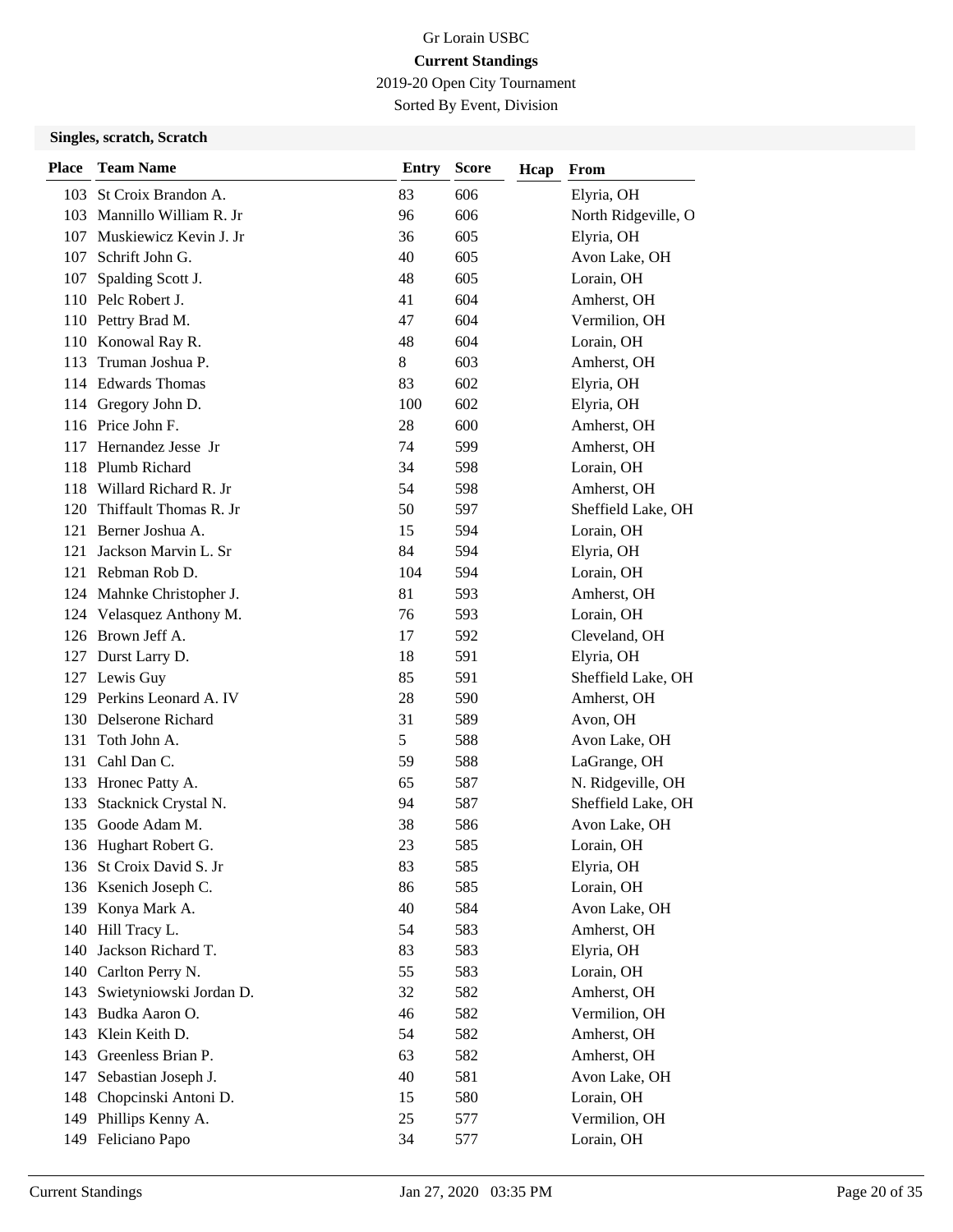2019-20 Open City Tournament

Sorted By Event, Division

| <b>Place</b> | <b>Team Name</b>          | <b>Entry</b>   | <b>Score</b> | Hcap | From               |
|--------------|---------------------------|----------------|--------------|------|--------------------|
| 149          | Gatten Matt P.            | 42             | 577          |      | Amherst, OH        |
|              | 152 Houston William G. Jr | 20             | 576          |      | Lorain, OH         |
|              | 153 Esser Matthew J.      | 53             | 575          |      | Lorain, OH         |
|              | 153 Lothes George P. III  | 79             | 575          |      | Avon, OH           |
|              | 155 Diehl Matt B.         | 32             | 573          |      | Amherst, OH        |
|              | 155 Goers Chris D.        | 65             | 573          |      | N. Ridgeville, OH  |
|              | 155 Roman Felix W.        | 91             | 573          |      | Lorain, OH         |
|              | 155 Burnsworth Shane M.   | 101            | 573          |      | Vermilion, OH      |
| 155          | Spevock James S. II       | 99             | 573          |      | Avon Lake, OH      |
|              | 160 Eischen David J.      | 8              | 572          |      | Amherst, OH        |
| 160          | Loschetter Erin G.        | 71             | 572          |      | Lorain, OH         |
|              | 160 Francis Glenn A.      | 83             | 572          |      | Elyria, OH         |
| 163          | <b>Ruehl Peter</b>        | 18             | 571          |      | Elyria, OH         |
| 163          | Baldwin Brian E.          | 20             | 571          |      | Lorain, OH         |
| 165          | Fisher Addison M.         | 58             | 570          |      | Lorain, OH         |
|              | 166 Moore David K.        | 21             | 569          |      | Lorain, OH         |
| 167          | Mihalko Robert A.         | 18             | 568          |      | Elyria, OH         |
| 168          | Nazario Mark A.           | 26             | 567          |      | Sheffield Lake, OH |
|              | 168 Kovacs Eric L.        | 26             | 567          |      | Sheffield Lake, OH |
| 168          | Spears Terry J.           | 37             | 567          |      | Sheffield Lake, OH |
| 171          | Faria Kenneth             | 29             | 565          |      | Lorain, OH         |
| 171          | Heikkinen James E.        | 93             | 565          |      | Valley City, OH    |
| 173          | Reddinger Ken E.          | $\overline{2}$ | 562          |      | Elyria, OH         |
| 173          | Harrell Randolph W.       | 3              | 562          |      | Vermilion, OH      |
| 173          | Smith Brian L.            | 60             | 562          |      | Oberlin, OH        |
| 176          | Carter Tyler J.           | 57             | 560          |      | Elyria, OH         |
| 177          | Akers Michael A.          | 9              | 558          |      | Vermilion, OH      |
| 177          | Tharp Michael D.          | 72             | 558          |      | Vermilion, OH      |
| 179          | Gutierrez Rebecca L.      | 52             | 557          |      | Lorain, OH         |
|              | 180 Perez Jesus M.        | 29             | 556          |      | Lorain, OH         |
| 180          | Davis William L.          | 34             | 556          |      | Lorain, OH         |
|              | 180 Burns Robin           | 51             | 556          |      | Amherst, OH        |
|              | 183 Delmonico Connie M.   | 1              | 555          |      | Lorain, OH         |
| 184          | Campo Jeff J.             | 38             | 554          |      | Avon Lake, OH      |
|              | 185 Hamilton Dennis M.    | 89             | 553          |      | Wellington, OH     |
|              | 185 Olexa Steven M.       | 17             | 553          |      | Cleveland, OH      |
| 187          | Jackson Robert A.         | 60             | 552          |      | Oberlin, OH        |
|              | 187 Plowman Andrew W. Sr  | 82             | 552          |      | Sheffield Lk, OH   |
|              | 187 Kovacs Brian          | 85             | 552          |      | Sheffield Lake, OH |
|              | 190 Ponczocha Matthew E.  | 39             | 551          |      | Amherst, OH        |
|              | 190 Nazario Saul R.       | 55             | 551          |      | Lorain, OH         |
|              | 192 Hull Katelyn V.       | 47             | 550          |      | Vermilion, OH      |
|              | 192 Henson Tyler M.       | 61             | 550          |      | Vermilion, OH      |
|              | 192 Scott William M.      | 78             | 550          |      | Sheffield Lake, OH |
|              | 195 Cannon Larry B. Jr    | 87             | 548          |      | Lorain, OH         |
|              | 196 Thomas Eugene R.      | 84             | 547          |      | Elyria, OH         |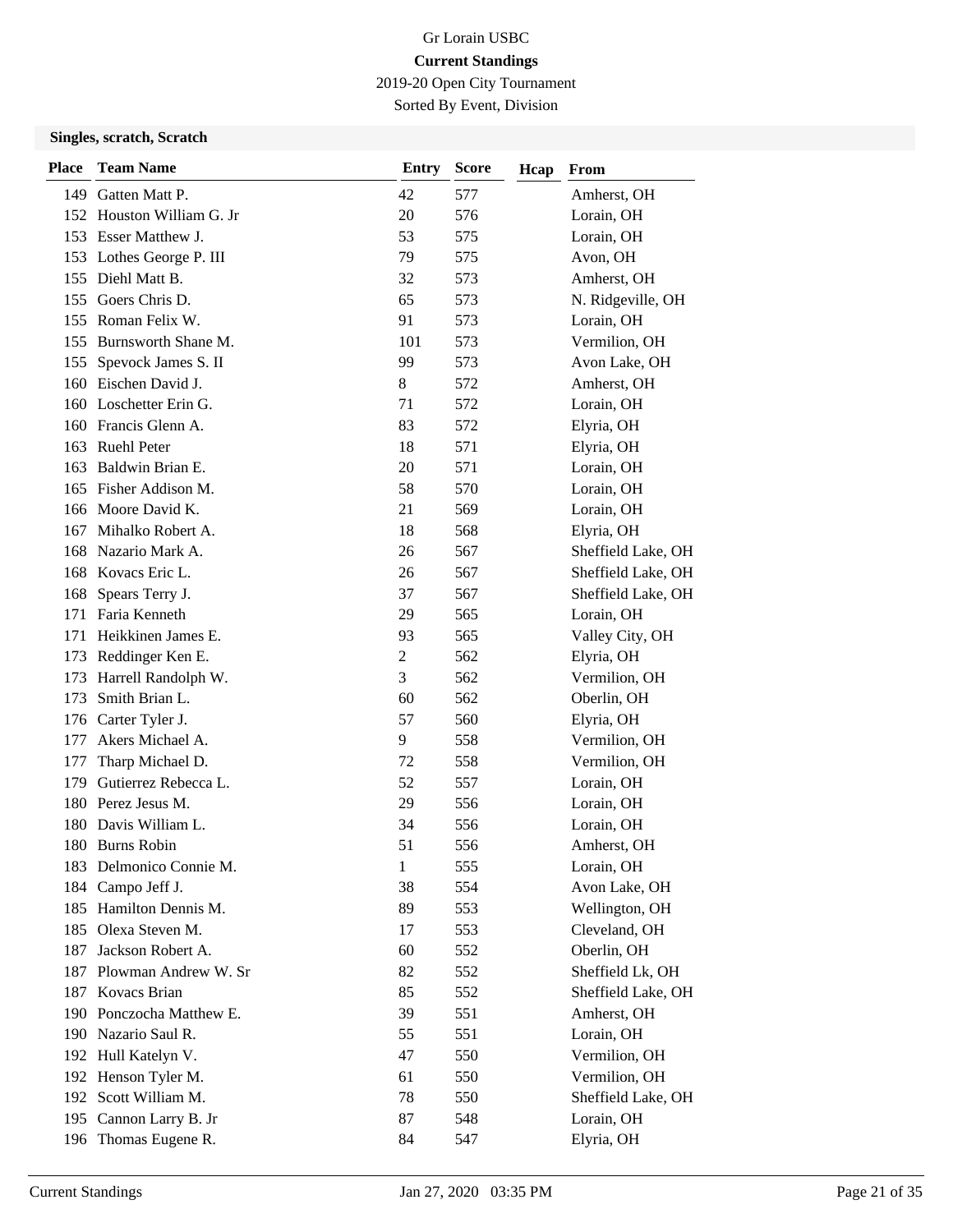2019-20 Open City Tournament

Sorted By Event, Division

| <b>Place</b> | <b>Team Name</b>             | <b>Entry</b>   | <b>Score</b> | Hcap | From               |
|--------------|------------------------------|----------------|--------------|------|--------------------|
| 197          | Johns Steve                  | 5              | 546          |      | Avon Lake, OH      |
| 198          | Gillenwaters John J.         | 78             | 545          |      | Sheffield Lake, OH |
| 198          | Jackson Amos Jr              | 84             | 545          |      | Elyria, OH         |
| <b>200</b>   | Thompson Kayla M.            | 51             | 544          |      | Amherst, OH        |
| 200          | Gage Tim A.                  | 62             | 544          |      | Lorain, OH         |
|              | 202 Pakish Frank W.          | 16             | 542          |      | Elyria, OH         |
|              | 202 Gatten Stephen T.        | 43             | 542          |      | Lorain, OH         |
| 202          | Sapienza Guy L.              | 72             | 542          |      | Vermilion, OH      |
| 205          | Hartman Matt A.              | 60             | 541          |      | Oberlin, OH        |
|              | 206 Kozel Steve A.           | 65             | 540          |      | N. Ridgeville, OH  |
| 207          | Durst Russell E.             | 18             | 537          |      | Elyria, OH         |
|              | 207 Pettry Adam R.           | 45             | 537          |      | Vermilion, OH      |
|              | 207 Renaldo Frank J.         | 60             | 537          |      | Oberlin, OH        |
| 207          | Morris Heather M.            | 61             | 537          |      | Vermilion, OH      |
| 211          | Retallick Thomas F.          | 87             | 536          |      | Lorain, OH         |
|              | 212 Washington Jeffery C. Sr | 60             | 535          |      | Oberlin, OH        |
| 213          | Collier Matthew S.           | 14             | 534          |      | Avon Lake, OH      |
|              | 214 Dominguez Kelsey M.      | 22             | 533          |      | Elyria, OH         |
| 214          | Schefft Edward A.            | 99             | 533          |      | Avon Lake, OH      |
|              | 216 Gomez Aaron D.           | 48             | 532          |      | Lorain, OH         |
|              | 217 Dumski Corey             | 57             | 530          |      | Elyria, OH         |
| 217          | Jesensky-Biro Jill M.        | 62             | 530          |      | Lorain, OH         |
| 219          | <b>Groner Rusty</b>          | 1              | 529          |      | Lorain, OH         |
| 220          | Carek Ronald J.              | 104            | 527          |      | Lorain, OH         |
| 221          | Ponczocha James E.           | 39             | 526          |      | Amherst, OH        |
| 222          | Cuevas Jesse                 | 22             | 524          |      | Elyria, OH         |
|              | 222 Marchant Gerald L. III   | 14             | 524          |      | Avon Lake, OH      |
|              | 224 Reddinger Ryan K.        | $\overline{2}$ | 523          |      | Elyria, OH         |
| 225          | Pierce Jarod M.              | 16             | 522          |      | Elyria, OH         |
|              | 226 Diaz Kim A.              | 52             | 521          |      | Lorain, OH         |
| 227          | Smith Shayne                 | 60             | 517          |      | Oberlin, OH        |
|              | 228 Dlugosz Nick E.          | 61             | 516          |      | Vermilion, OH      |
|              | 228 Anderson Tyler           | 75             | 516          |      | Vermilion, OH      |
|              | 230 McGinnis Eric E.         | 41             | 515          |      | Amherst, OH        |
|              | 230 Gates Robert F.          | 50             | 515          |      | Sheffield Lake, OH |
|              | 232 Coursey Larry D.         | $\mathbf{1}$   | 512          |      | Lorain, OH         |
|              | 232 Citro Michael A. Sr      | 41             | 512          |      | Amherst, OH        |
|              | 234 Bowman Ronald E.         | 21             | 511          |      | Lorain, OH         |
| 235          | Witten Amanda                | 39             | 510          |      | Amherst, OH        |
| 235          | Sanchez Amber                | 43             | 510          |      | Lorain, OH         |
| 237          | Biro Chris A. Sr             | 62             | 508          |      | Lorain, OH         |
| 238          | Gonzalez Tito                | 39             | 507          |      | Amherst, OH        |
| 238          | Gray Lindsey D.              | 69             | 507          |      | Lorain, OH         |
|              | 240 Pagan Chris R.           | 69             | 506          |      | Lorain, OH         |
|              | 241 Lorentzen Robert L. Jr   | 20             | 504          |      | Lorain, OH         |
|              | 241 Flowers John A. II       | 58             | 504          |      | Lorain, OH         |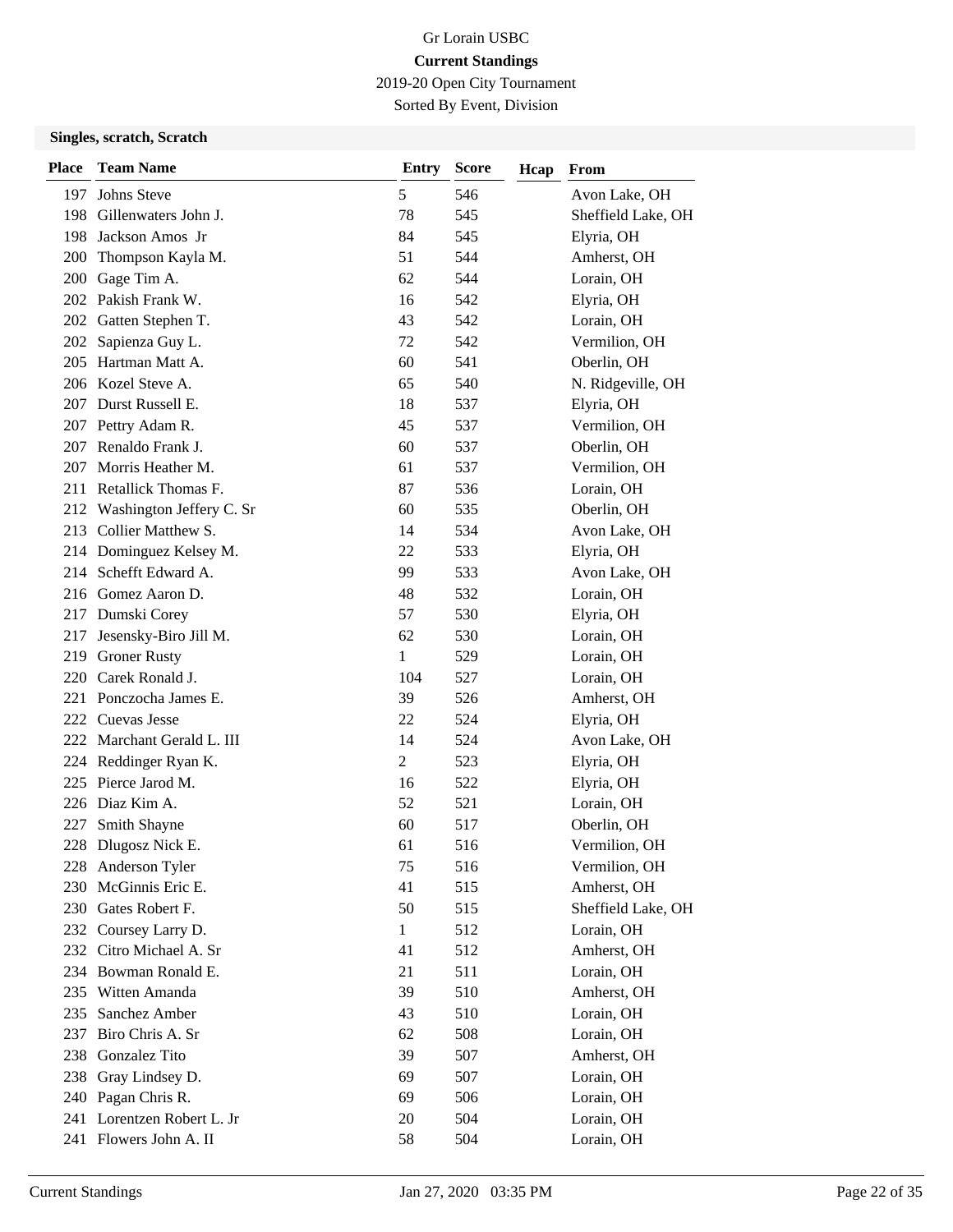2019-20 Open City Tournament

Sorted By Event, Division

| <b>Place</b> | <b>Team Name</b>          | <b>Entry</b>   | <b>Score</b> | Hcap | From               |
|--------------|---------------------------|----------------|--------------|------|--------------------|
|              | 243 Rodriguez Raquel      | 53             | 503          |      | Lorain, OH         |
|              | 244 Delserone Rachael K.  | 31             | 502          |      | Avon, OH           |
|              | 244 Stempowski Matthew A. | 57             | 502          |      | Elyria, OH         |
|              | 244 Artidiello Lou P. III | 58             | 502          |      | Lorain, OH         |
| 247          | Duesler Jason             | 5              | 501          |      | Avon Lake, OH      |
| 247          | McCowan Jim D.            | 79             | 501          |      | Avon, OH           |
| 249          | Soto Sergio               | 48             | 498          |      | Lorain, OH         |
| 249          | Aschenbach Kristopher S.  | 61             | 498          |      | Vermilion, OH      |
| 251          | Bartko Mike J. Jr         | 13             | 496          |      | Sheffield Lk, OH   |
|              | 252 Barnes Amber K.       | 49             | 492          |      | Lorain, OH         |
|              | 253 Falish Melinda M.     | 43             | 490          |      | Lorain, OH         |
|              | 254 Costello Jennifer A.  | 9              | 488          |      | Vermilion, OH      |
|              | 255 Gallagher Bill E.     | 99             | 484          |      | Avon Lake, OH      |
| 256          | Hurlbut Diane L.          | 49             | 483          |      | Lorain, OH         |
| 257          | Klein Keira N.            | 54             | 481          |      | Amherst, OH        |
|              | 258 McEwen Bob T.         | 6              | 479          |      | Avon Lake, OH      |
|              | 259 Poling Arthur L. Sr   | 89             | 478          |      | Wellington, OH     |
| 260          | Brasse Thomas G.          | 89             | 476          |      | Wellington, OH     |
| 261          | Richardson Erika          | 52             | 474          |      | Lorain, OH         |
|              | 262 Pustulka Walter J. Jr | 70             | 472          |      | Lorain, OH         |
|              | 263 Serrano Edgar I.      | 43             | 470          |      | Lorain, OH         |
|              | 264 Hammill Lisa M.       | $\overline{2}$ | 469          |      | Elyria, OH         |
|              | 264 Egan Bob G.           | 6              | 469          |      | Avon Lake, OH      |
|              | 264 Santos John H. Jr     | 91             | 469          |      | Lorain, OH         |
| 267          | Hamilton Dennis B.        | 89             | 465          |      | Wellington, OH     |
| 268          | Sheets Donald J. Jr       | 36             | 464          |      | Elyria, OH         |
|              | 269 Hrovat Holly R.       | 9              | 461          |      | Vermilion, OH      |
| 270          | Thompson Sherri L.        | 42             | 460          |      | Amherst, OH        |
| 271          | Anderson Brandon R.       | 75             | 459          |      | Vermilion, OH      |
| 272.         | Roth Erik T.              | 14             | 455          |      | Avon Lake, OH      |
| 273          | Caldwell Robert J.        | 48             | 454          |      | Lorain, OH         |
|              | 274 Burich Teri           | 34             | 453          |      | Lorain, OH         |
|              | 275 Witten Michelle L.    | 39             | 442          |      | Amherst, OH        |
| 276          | Milton Trever C.          | 20             | 432          |      | Lorain, OH         |
| 277          | Krupp Michael E.          | 59             | 426          |      | LaGrange, OH       |
| 278.         | Marchant Stephanie M.     | 14             | 422          |      | Avon Lake, OH      |
| 279          | Sommer Kris A.            | 57             | 421          |      | Elyria, OH         |
| 280          | Chichester Paul G.        | 6              | 419          |      | Avon Lake, OH      |
| 281          | Waechter Patricia A.      | 9              | 417          |      | Vermilion, OH      |
| 282          | Wilfong Robert A.         | 54             | 416          |      | Amherst, OH        |
| 283          | Rooker Ashley C.          | 52             | 413          |      | Lorain, OH         |
| 284          | Zakrajsek Gary G. Sr      | 76             | 412          |      | Lorain, OH         |
| 285          | Santana Manual A.         | 58             | 407          |      | Lorain, OH         |
| 285          | Stacknick Mark J.         | 94             | 407          |      | Sheffield Lake, OH |
| 287          | Barnes Thomas W.          | 49             | 405          |      | Lorain, OH         |
| 287          | Mendosa Dennis S.         | 22             | 405          |      | Elyria, OH         |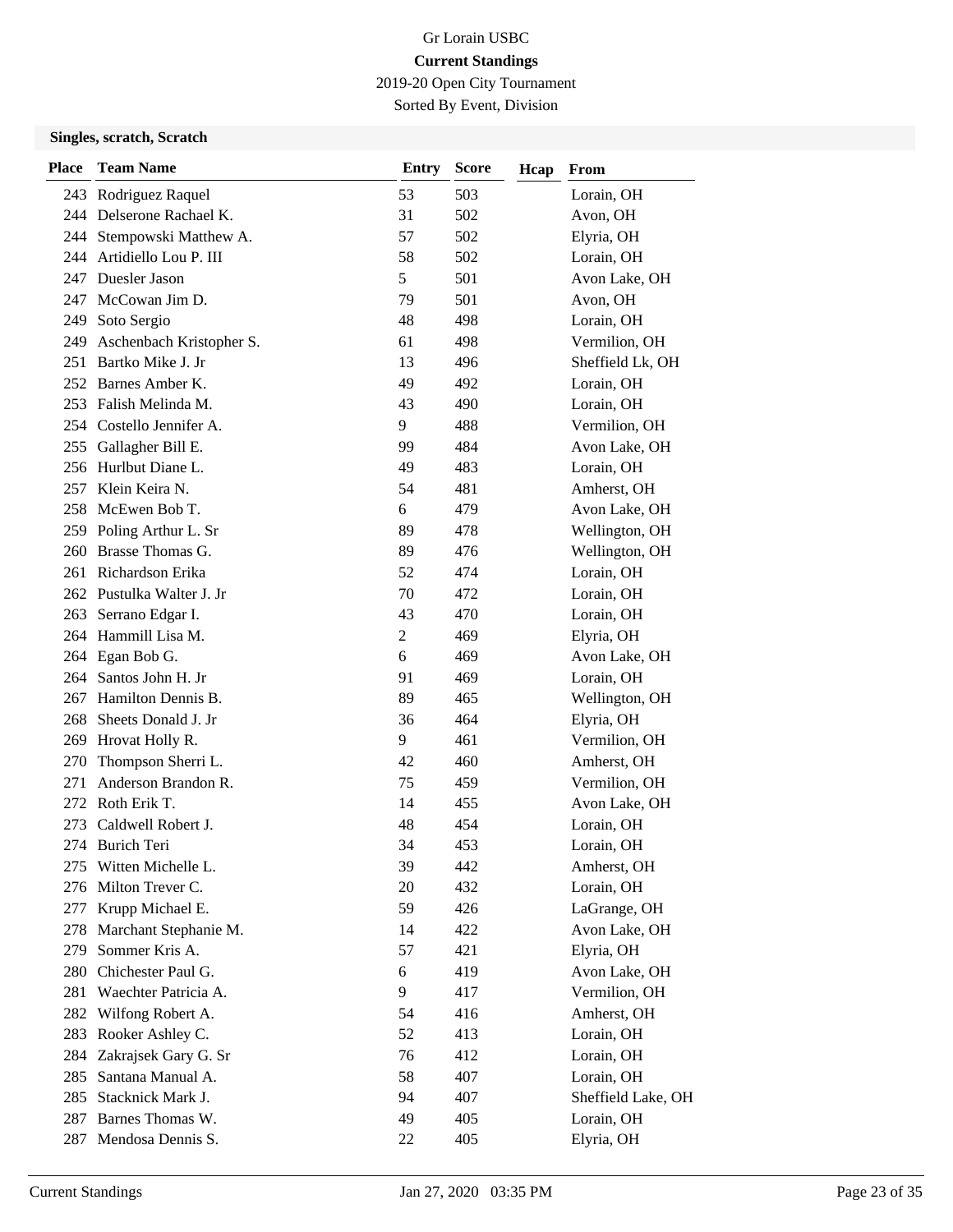# Gr Lorain USBC **Current Standings** 2019-20 Open City Tournament

Sorted By Event, Division

#### **Singles, scratch, Scratch**

| <b>Place</b> Team Name  | <b>Entry Score</b> |     | Hcap | From          |
|-------------------------|--------------------|-----|------|---------------|
| 289 Reddinger Donna E.  |                    | 385 |      | Elyria, OH    |
| 289 Costello Cynthia M. | 9                  | 385 |      | Vermilion, OH |
| 291 Czarney Michael J.  | 15                 | 331 |      | Lorain, OH    |
| 292 White Steve H.      |                    | 318 |      | Vermilion, OH |

The lowest score to cash is 827.

| <b>Place</b> | <b>Team Name</b>       | <b>Entry</b> | <b>Score</b> | Hcap             | From                 |
|--------------|------------------------|--------------|--------------|------------------|----------------------|
|              | 1 Clark Michael A. Jr  | 35           | 2,390        | $\boldsymbol{0}$ | N. Olmsted, OH       |
| 2            | Shawver Richard M. III | 97           | 2,261        | 129              | Lorain, OH           |
| 3            | Dumski Corey           | 57           | 2,228        | 663              | Elyria, OH           |
| 4            | Bartko Mike J. Sr      | 13           | 2,210        | 168              | Sheffield Lk, OH     |
| 5            | Loescher Scott M.      | 19           | 2,185        | 48               | Elyria, OH           |
| 6            | Vasquez Joshua N.      | 80           | 2,183        | $\boldsymbol{0}$ | Sheffield Village, C |
| 7            | Tarabek Brandon M.     | 80           | 2,159        | $\boldsymbol{0}$ | Sheffield Village, C |
| 8            | Schaefer Henry L. Jr   | 6            | 2,154        | 315              | Avon Lake, OH        |
| 9            | Cuevas Jesse           | 22           | 2,140        | 297              | Elyria, OH           |
| 10           | Caserta Patrick P. Jr  | 97           | 2,138        | 48               | Lorain, OH           |
| 11           | Marchand Dan J.        | 3            | 2,134        | 291              | Vermilion, OH        |
| 12           | Campo Jordan           | 38           | 2,132        | 135              | Avon Lake, OH        |
| 13           | Damasiewicz Jeff R.    | 27           | 2,131        | 192              | Bay Village, OH      |
| 14           | Hill Tracy L.          | 54           | 2,130        | 396              | Amherst, OH          |
| 15           | Wagner Seth J.         | 8            | 2,123        | $\boldsymbol{0}$ | Amherst, OH          |
| 16           | Camp Jeffery J. Jr     | 59           | 2,121        | 411              | LaGrange, OH         |
| 17           | Sabelli Griffin W.     | 19           | 2,111        | $\boldsymbol{0}$ | Elyria, OH           |
| 18           | Dubosh Chip E. Jr      | 40           | 2,106        | 153              | Avon Lake, OH        |
| 19           | St. Peter Chuck J.     | 42           | 2,105        | 24               | Amherst, OH          |
| 19           | Parschen Richard A.    | 66           | 2,105        | $\boldsymbol{0}$ | Elyria, OH           |
| 21           | Loschetter Chris J.    | 17           | 2,103        | $\boldsymbol{0}$ | Cleveland, OH        |
| 22           | Gutierrez Rebecca L.   | 52           | 2,102        | 405              | Lorain, OH           |
| 23           | Hronec Patty A.        | 65           | 2,095        | 330              | N. Ridgeville, OH    |
| 24           | Cahl Dan C.            | 59           | 2,093        | 315              | LaGrange, OH         |
| 25           | Frazier Al C. Jr       | 103          | 2,089        | $\boldsymbol{0}$ | Elyria, OH           |
| 26           | Taylor Steven M.       | 19           | 2,085        | 111              | Elyria, OH           |
| 27           | Costello Jeffery A.    | 9            | 2,083        | 72               | Vermilion, OH        |
| 28           | Spears Terry J.        | 37           | 2,078        | 315              | Sheffield Lake, OH   |
| 29           | Fluker Raymond Jr      | 84           | 2,076        | 216              | Elyria, OH           |
| 30           | Gray Brandon M.        | 31           | 2,074        | 63               | Avon, OH             |
| 31           | Metelsky Daniel G.     | 81           | 2,062        | 81               | Amherst, OH          |
| 32           | Muskiewicz Keith R.    | 36           | 2,061        | $\boldsymbol{0}$ | Elyria, OH           |
| 33           | Johns Steve            | 5            | 2,053        | 354              | Avon Lake, OH        |
| 33           | Durst Larry D.         | 18           | 2,053        | 297              | Elyria, OH           |
| 35           | Muskiewicz Kevin J.    | 36           | 2,051        | 30               | Elyria, OH           |
| 36           | Hood Charles W. Jr     | 45           | 2,050        | 6                | Vermilion, OH        |
| 36           | Willard Richard R. Jr  | 54           | 2,050        | 297              | Amherst, OH          |
|              | 38 Barnes Dale T.      | 49           | 2,046        | 105              | Lorain, OH           |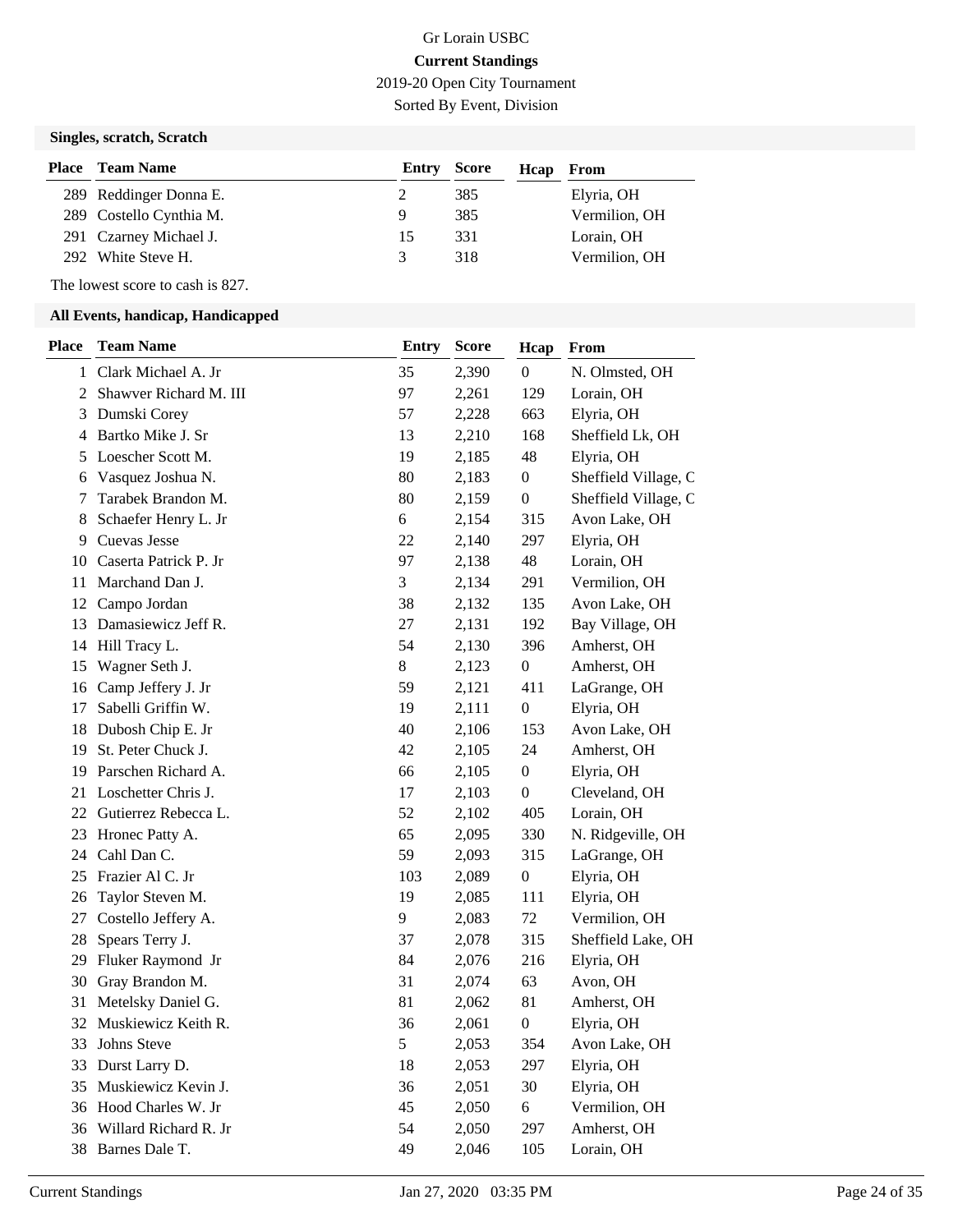2019-20 Open City Tournament

Sorted By Event, Division

| <b>Place</b> | <b>Team Name</b>                    | <b>Entry</b> | <b>Score</b>   | Hcap             | From                     |
|--------------|-------------------------------------|--------------|----------------|------------------|--------------------------|
| 39           | Malinowski Dale                     | 104          | 2,043          | 273              | Lorain, OH               |
| 40           | Perez Jesus M.                      | 29           | 2,041          | 492              | Lorain, OH               |
| 40           | Carey Timothy A.                    | 31           | 2,041          | 6                | Avon, OH                 |
|              | 42 Pagan Chris R.                   | 69           | 2,040          | 567              | Lorain, OH               |
| 43           | Hensley Brian R.                    | 3            | 2,039          | 81               | Vermilion, OH            |
| 44           | Davis William L.                    | 34           | 2,038          | 249              | Lorain, OH               |
| 45           | Shawver Richard M.                  | 74           | 2,033          | $\boldsymbol{0}$ | Amherst, OH              |
| 46           | Santana Manual A.                   | 58           | 2,032          | 648              | Lorain, OH               |
| 46           | Fisher Addison M.                   | 58           | 2,032          | 111              | Lorain, OH               |
| 48           | Pettry Brad M.                      | 47           | 2,031          | 186              | Vermilion, OH            |
| 49           | Duley Jeremy J.                     | 82           | 2,030          | $\boldsymbol{0}$ | Sheffield Lk, OH         |
| 50           | Ragnoni Chris J.                    | 8            | 2,029          | 15               | Amherst, OH              |
| 51           | Moats Tyler R.                      | 38           | 2,027          | 96               | Avon Lake, OH            |
| 52           | Cunningham Bradley W.               | 46           | 2,026          | 24               | Vermilion, OH            |
| 53           | Roseman Charles A.                  | 85           | 2,023          | 168              | Sheffield Lake, OH       |
| 53           | Shreve John H. Jr                   | 101          | 2,023          | $\boldsymbol{0}$ | Vermilion, OH            |
| 55           | Soto Sergio                         | 48           | 2,022          | 486              | Lorain, OH               |
| 56           | Wilt Jeremy A.                      | 70           | 2,021          | 96               | Lorain, OH               |
| 57           | Konya Mark A.                       | 40           | 2,020          | 210              | Avon Lake, OH            |
| 57           | Velasquez Collin A.                 | 71           | 2,020          | 72               | Lorain, OH               |
| 59           | Zakrajsek Rick                      | 76           | 2,018          | 6                | Lorain, OH               |
| 59           | Kazee James R.                      | 102          | 2,018          | $\boldsymbol{0}$ | Amherst, OH              |
| 61           | Goode Keith A.                      | 38           | 2,016          | 306              | Avon Lake, OH            |
| 61           | Casto Jacob A.                      | 47           | 2,016          | 63               | Vermilion, OH            |
| 63           | <b>Edwards Thomas</b>               | 83           | 2,013          | 186              | Elyria, OH               |
| 64           | Warren Bernard A.                   | 35           | 2,011          | $\boldsymbol{0}$ | N. Olmsted, OH           |
| 65           | Mixter Keith V.                     | 28           | 2,006          | $\boldsymbol{0}$ | Amherst, OH              |
| 65           | Burich Ryan K.                      | 34           | 2,006          | 54               | Lorain, OH               |
| 67           | Frazier Mark A.                     | 103          | 2,004          | $\boldsymbol{0}$ | Elyria, OH               |
| 68           | Hughart Robert G.                   | 23           | 2,003          | 87               | Lorain, OH               |
| 68           | Gallagher Bill E.                   | 99           | 2,003          | 258              | Avon Lake, OH            |
| 70           | Tibbitts Francis E.                 | 40           | 2,000          | 48               | Avon Lake, OH            |
|              | 70 Francis Glenn A.                 | 83           | 2,000          | 201              | Elyria, OH               |
| 72           | Jackson Marvin L. Sr                | 84           | 1,999          | 201              | Elyria, OH               |
| 73           | Heilman Michael L.                  | 104          | 1,997          | 234              | Lorain, OH               |
| 74           | Plumb Richard                       | 34           | 1,993          | 135              | Lorain, OH               |
| 74           | Hartman Matt A.                     | 60           | 1,993          | 306              | Oberlin, OH              |
| 76           | Falish Melinda M.                   | 43           | 1,991          | 324              | Lorain, OH               |
| 77           | Akers Michael A.                    | 9            | 1,989          | 162              | Vermilion, OH            |
| 77           | Zakutny Dennis M.                   | 40           | 1,989          | $\boldsymbol{0}$ | Avon Lake, OH            |
| 79           | Berner Joshua A.                    | 15           | 1,988          | 435              | Lorain, OH               |
| 79           | Barnes Amber K.<br>Presutto Rick J. | 49           | 1,988          | 501              | Lorain, OH               |
| 81<br>81     | Velasquez Anthony M.                | 15<br>76     | 1,987          | 105<br>87        | Lorain, OH<br>Lorain, OH |
| 83           | Dennis Nico J.                      | 12           | 1,987<br>1,981 | 144              | N. Ridgeville, OH        |
|              | Phillips Robert J. Jr               | 47           | 1,980          | 24               | Vermilion, OH            |
| 84           |                                     |              |                |                  |                          |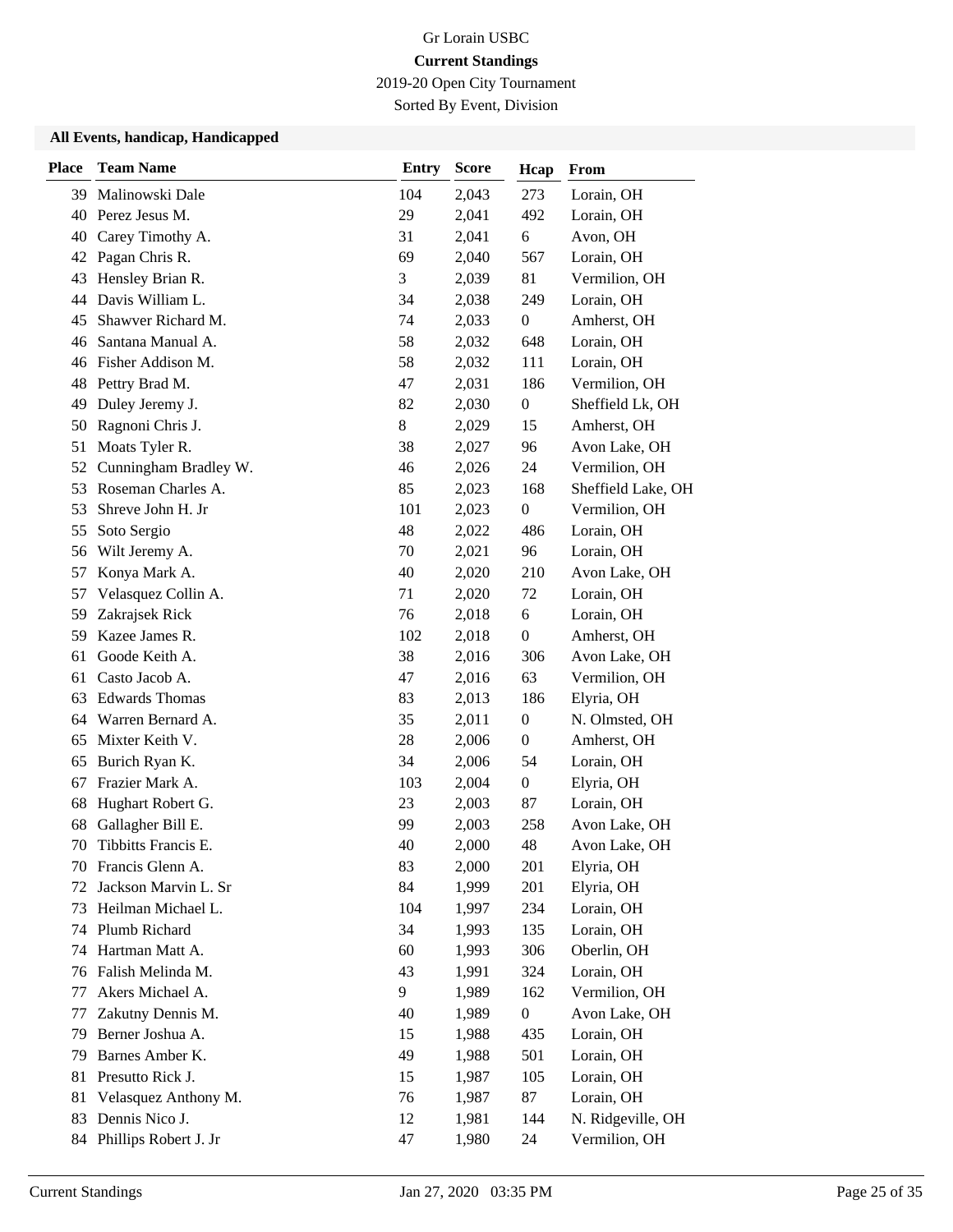2019-20 Open City Tournament

Sorted By Event, Division

| <b>Place</b> | <b>Team Name</b>          | <b>Entry</b>   | <b>Score</b> | Hcap             | From                |
|--------------|---------------------------|----------------|--------------|------------------|---------------------|
|              | 84 Hernandez Jesse Jr     | 74             | 1,980        | $\boldsymbol{0}$ | Amherst, OH         |
|              | 84 Bandersky Jay M.       | 85             | 1,980        | 111              | Sheffield Lake, OH  |
| 84           | Hamilton Dennis B.        | 89             | 1,980        | 492              | Wellington, OH      |
| 88           | Toth John A.              | 5              | 1,979        | 201              | Avon Lake, OH       |
| 88           | Thompson Courtney L.      | 32             | 1,979        | 105              | Amherst, OH         |
| 90           | Lewis Guy                 | 85             | 1,978        | 234              | Sheffield Lake, OH  |
| 91           | Haywood Timothy W.        | 17             | 1,977        | 39               | Cleveland, OH       |
|              | 92 Hurlbut Diane L.       | 49             | 1,976        | 654              | Lorain, OH          |
|              | 92 Piwowar Alex           | 72             | 1,976        | 216              | Vermilion, OH       |
| 94           | Brown Jeff A.             | 17             | 1,973        | $\boldsymbol{0}$ | Cleveland, OH       |
| 95           | Taylor Vern A.            | 3              | 1,972        | $\boldsymbol{0}$ | Vermilion, OH       |
| 96           | Carrion Ernie J.          | 42             | 1,969        | 144              | Amherst, OH         |
|              | 96 Loschetter Erin G.     | 71             | 1,969        | 87               | Lorain, OH          |
| 98           | Griffiths Jeremy R.       | 5              | 1,968        | 201              | Avon Lake, OH       |
| 98           | Baldwin Brian E.          | 20             | 1,968        | 129              | Lorain, OH          |
| 100          | Rolen Wayne A.            | 87             | 1,964        | 72               | Lorain, OH          |
| 101          | Mishak Adam J.            | 96             | 1,963        | 96               | North Ridgeville, O |
|              | 102 Konowal Ray R.        | 48             | 1,962        | 429              | Lorain, OH          |
| 102          | Jackson Robert A.         | 60             | 1,962        | 273              | Oberlin, OH         |
|              | 104 Kovacs Brian          | 85             | 1,961        | 111              | Sheffield Lake, OH  |
| 105          | Phillips Olivia L.        | 100            | 1,960        | 81               | Elyria, OH          |
| 106          | Plowman Andrew S. Jr      | 82             | 1,958        | $\boldsymbol{0}$ | Sheffield Lk, OH    |
| 107          | Moats Justin M.           | 38             | 1,957        | $\boldsymbol{0}$ | Avon Lake, OH       |
| 108          | Baker Richard W.          | 28             | 1,956        | $\boldsymbol{0}$ | Amherst, OH         |
|              | 109 Votruba Daniel F.     | 5              | 1,953        | 201              | Avon Lake, OH       |
| 110          | Barnes Thomas W.          | 49             | 1,952        | 744              | Lorain, OH          |
|              | 111 Ruehl Peter           | 18             | 1,950        | 234              | Elyria, OH          |
|              | 112 Mahnke Christopher J. | 81             | 1,947        | $\boldsymbol{0}$ | Amherst, OH         |
| 113          | Temple Michael S.         | 72             | 1,946        | 54               | Vermilion, OH       |
|              | 114 Pranckunas Beth       | $\mathbf{1}$   | 1,945        | 135              | Lorain, OH          |
| 115          | Sheets Donald J. Jr       | 36             | 1,944        | 111              | Elyria, OH          |
| 116          | Sanchez Amber             | 43             | 1,943        | 177              | Lorain, OH          |
|              | 117 Klein Keith D.        | 54             | 1,942        | 177              | Amherst, OH         |
| 118          | Jackson Richard T.        | 83             | 1,941        | 225              | Elyria, OH          |
| 119          | McKiel John J.            | 86             | 1,938        | $\boldsymbol{0}$ | Lorain, OH          |
| 120          | Rodriguez Raquel          | 53             | 1,936        | 459              | Lorain, OH          |
| 121          | Katynski Darion M.        | 20             | 1,935        | 24               | Lorain, OH          |
| 121          | Hromada Jerome M.         | 27             | 1,935        | 48               | Bay Village, OH     |
| 123          | Reddinger Ken E.          | $\overline{2}$ | 1,934        | 396              | Elyria, OH          |
| 123          | Barry Richard A. Jr       | 43             | 1,934        | $\boldsymbol{0}$ | Lorain, OH          |
| 125          | Biggins Rufus A. III      | 65             | 1,933        | $\boldsymbol{0}$ | N. Ridgeville, OH   |
| 126          | Krupp Michael E.          | 59             | 1,932        | 453              | LaGrange, OH        |
| 126          | Thomas Eugene R.          | 84             | 1,932        | 297              | Elyria, OH          |
| 128          | St Croix Brandon A.       | 83             | 1,931        | 135              | Elyria, OH          |
|              | 129 Price John F.         | 28             | 1,930        | 15               | Amherst, OH         |
| 130          | Chappo Marc               | 66             | 1,929        | 24               | Elyria, OH          |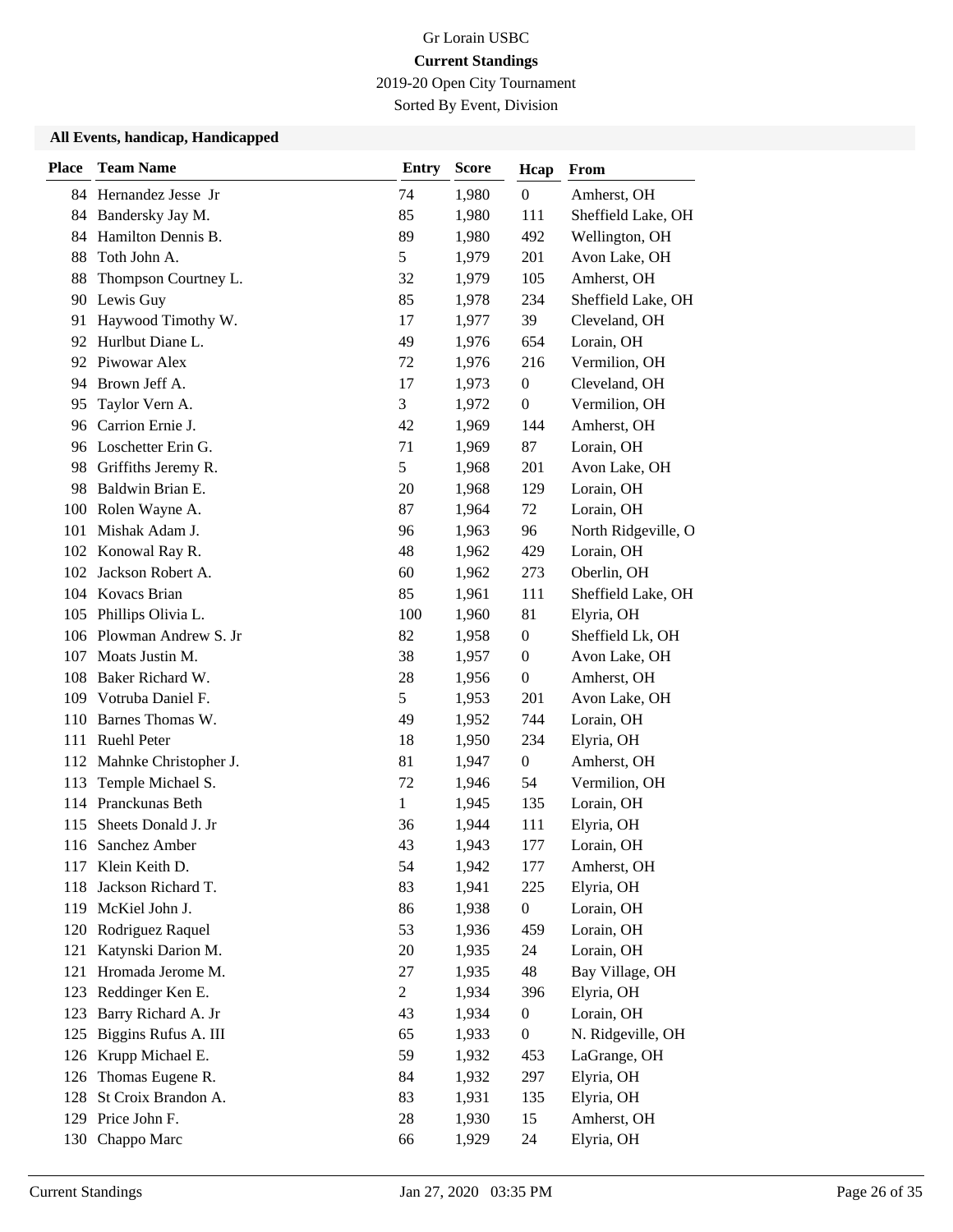2019-20 Open City Tournament

Sorted By Event, Division

| <b>Place</b> | <b>Team Name</b>                      | <b>Entry</b>   | <b>Score</b>   | Hcap             | From                        |
|--------------|---------------------------------------|----------------|----------------|------------------|-----------------------------|
|              | 131 Egan Bob G.                       | 6              | 1,928          | 501              | Avon Lake, OH               |
| 131          | Smith Shayne                          | 60             | 1,928          | 339              | Oberlin, OH                 |
| 133          | Roth Erik T.                          | 14             | 1,926          | 339              | Avon Lake, OH               |
|              | 134 Dominguez Joe L. Jr               | 22             | 1,923          | $\boldsymbol{0}$ | Elyria, OH                  |
| 134          | Schrift John G.                       | 40             | 1,923          | 267              | Avon Lake, OH               |
|              | 136 Muskiewicz Kevin J. Jr            | 36             | 1,922          | 144              | Elyria, OH                  |
| 137          | Sapienza Guy L.                       | 72             | 1,921          | 111              | Vermilion, OH               |
| 138          | DelMonico Lugino A.                   | $\mathfrak{Z}$ | 1,920          | $\boldsymbol{0}$ | Vermilion, OH               |
| 138          | Mead Bob J.                           | 5              | 1,920          | 153              | Avon Lake, OH               |
| 138          | Traxler James R.                      | 59             | 1,920          | 111              | LaGrange, OH                |
| 141          | Biro Christopher A. Jr                | 62             | 1,918          | $\boldsymbol{0}$ | Lorain, OH                  |
|              | 142 Durst Russell E.                  | 18             | 1,917          | 267              | Elyria, OH                  |
|              | 143 Pogorelc Chriss R.                | 23             | 1,915          | 96               | Lorain, OH                  |
| 144          | Sawyer William A. Jr                  | 54             | 1,913          | 15               | Amherst, OH                 |
| 145          | Truman Joshua P.                      | 8              | 1,910          | $\boldsymbol{0}$ | Amherst, OH                 |
|              | 146 Gaetz Jason E.                    | 19             | 1,909          | $\boldsymbol{0}$ | Elyria, OH                  |
| 147          | Sagert Don C.                         | 82             | 1,908          | $\boldsymbol{0}$ | Sheffield Lk, OH            |
| 148          | Rebman Rob D.                         | 104            | 1,906          | 81               | Lorain, OH                  |
| 149          | Flowers John A. II                    | 58             | 1,904          | 216              | Lorain, OH                  |
| 149          | Stacknick Crystal N.                  | 94             | 1,904          | 120              | Sheffield Lake, OH          |
| 151          | Scott William M.                      | 78             | 1,902          | 162              | Sheffield Lake, OH          |
| 152          | Carlton Perry N.                      | 55             | 1,901          | 96               | Lorain, OH                  |
| 153          | Gregory John D.                       | 100            | 1,900          | 48               | Elyria, OH                  |
|              | 154 Rooker Ashley C.                  | 52             | 1,899          | 477              | Lorain, OH                  |
|              | 155 Faria Kenneth                     | 29             | 1,895          | 282              | Lorain, OH                  |
|              | 155 Delserone Richard                 | 31             | 1,895          | $\boldsymbol{0}$ | Avon, OH                    |
| 155          | Gatten Stephen T.                     | 43             | 1,895          | 201              | Lorain, OH                  |
| 155          | Jackson Amos Jr                       | 84             | 1,895          | 249              | Elyria, OH                  |
| 159          | Costello Jennifer A.                  | 9              | 1,894          | 330              | Vermilion, OH               |
| 160          | Olexa Steven M.                       | 17             | 1,892          | 96               | Cleveland, OH               |
| 161          | Schefft Richard M.                    | 99             | 1,891          | 24               | Avon Lake, OH               |
|              | 162 Mannillo William R. Jr            | 96             | 1,890          | $\boldsymbol{0}$ | North Ridgeville, O         |
|              | 163 Reddinger Donna E.                | $\mathbf{2}$   | 1,887          | 768              | Elyria, OH                  |
| 163          | Ksenich Joseph C.                     | 86             | 1,887          | 6                | Lorain, OH                  |
| 165          | Diehl Matt B.                         | 32             | 1,886          | 258              | Amherst, OH                 |
|              | 166 Pelc Robert J.                    | 41             | 1,884          | 153              | Amherst, OH                 |
|              | 166 Biro Chris A. Sr                  | 62             | 1,884          | 405              | Lorain, OH                  |
| 168          | Budka Aaron O.<br>Burnsworth Shane M. | 46<br>101      | 1,883          | 87<br>48         | Vermilion, OH               |
| 169<br>170   | Reddinger Ryan K.                     | $\mathfrak{2}$ | 1,882<br>1,880 | 273              | Vermilion, OH<br>Elyria, OH |
| 170          | Goode Adam M.                         | 38             | 1,880          | 81               | Avon Lake, OH               |
| 170          | Renaldo Frank J.                      | 60             | 1,880          | 234              | Oberlin, OH                 |
| 173          | Costello Cynthia M.                   | 9              | 1,878          | 621              | Vermilion, OH               |
| 174          | Coursey Larry D.                      | 1              | 1,874          | 153              | Lorain, OH                  |
|              | 174 Diaz Kim A.                       | 52             | 1,874          | 378              | Lorain, OH                  |
| 176          | Swietyniowski Jordan D.               | 32             | 1,872          | 105              | Amherst, OH                 |
|              |                                       |                |                |                  |                             |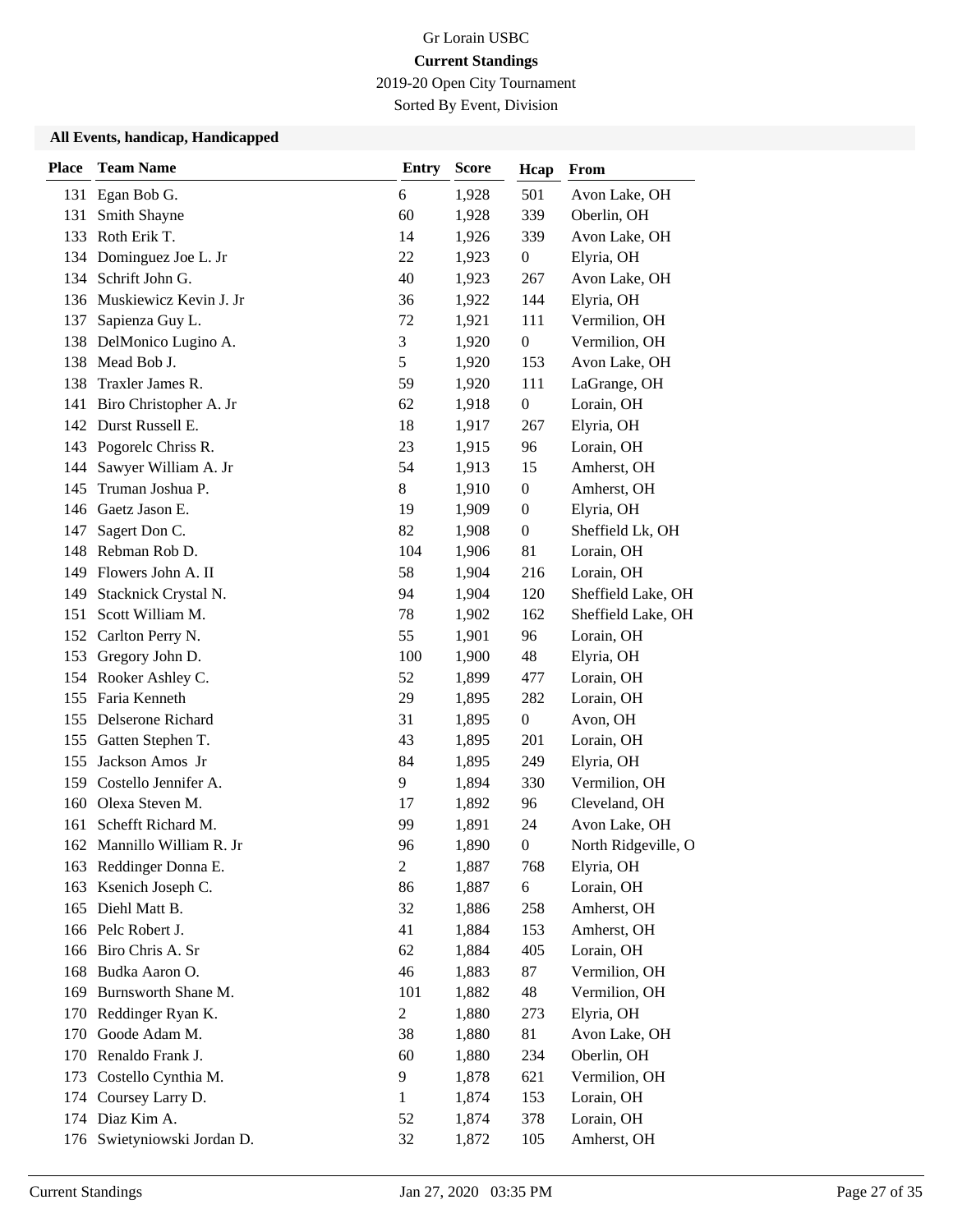2019-20 Open City Tournament

Sorted By Event, Division

| <b>Place</b> | <b>Team Name</b>          | <b>Entry</b>   | <b>Score</b> | Hcap             | From               |
|--------------|---------------------------|----------------|--------------|------------------|--------------------|
| 177          | Falish Jason P.           | 102            | 1,870        | 6                | Amherst, OH        |
| 178          | Artidiello Lou P. III     | 58             | 1,868        | 135              | Lorain, OH         |
| 179          | Citro Michael R. Jr       | 41             | 1,866        | $\boldsymbol{0}$ | Amherst, OH        |
| 180          | Zakrajsek Gary G. Sr      | 76             | 1,865        | 396              | Lorain, OH         |
| 181          | Collier Matthew S.        | 14             | 1,861        | 87               | Avon Lake, OH      |
| 181          | Gray Lindsey D.           | 69             | 1,861        | 420              | Lorain, OH         |
| 181          | Schefft Edward A.         | 99             | 1,861        | 273              | Avon Lake, OH      |
| 184          | <b>Burns Robin</b>        | 51             | 1,860        | 420              | Amherst, OH        |
| 185          | Nazario Saul R.           | 55             | 1,859        | 210              | Lorain, OH         |
| 186          | Wasilk Rachel E.          | 45             | 1,858        | 162              | Vermilion, OH      |
| 187          | Brown Keith J.            | 20             | 1,855        | 135              | Lorain, OH         |
| 187          | Poling Arthur L. Sr       | 89             | 1,855        | 420              | Wellington, OH     |
| 189          | <b>Groner Rusty</b>       | $\mathbf{1}$   | 1,852        | 177              | Lorain, OH         |
| 190          | Phillips Craig A.         | 25             | 1,851        | 87               | Vermilion, OH      |
| 190          | Richardson Erika          | 52             | 1,851        | 210              | Lorain, OH         |
| 190          | Brasse Thomas G.          | 89             | 1,851        | 435              | Wellington, OH     |
| 190          | Jacinto Brandon J.        | 76             | 1,851        | $\boldsymbol{0}$ | Lorain, OH         |
| 194          | Phillips Kenny A.         | 25             | 1,849        | 201              | Vermilion, OH      |
| 195          | Citro Michael A. Sr       | 41             | 1,845        | 210              | Amherst, OH        |
| 195          | Smith Brian L.            | 60             | 1,845        | 372              | Oberlin, OH        |
| 197          | Marchant Gerald L. III    | 14             | 1,842        | 225              | Avon Lake, OH      |
| 197          | Mihalko Robert A.         | 18             | 1,842        | 192              | Elyria, OH         |
| 199          | Duesler Jason             | 5              | 1,840        | 201              | Avon Lake, OH      |
|              | 200 Jesensky-Biro Jill M. | 62             | 1,838        | 273              | Lorain, OH         |
|              | 201 Harrell Randolph W.   | 3              | 1,834        | 63               | Vermilion, OH      |
| 201          | Criss Ken R.              | 45             | 1,834        | $\boldsymbol{0}$ | Vermilion, OH      |
| 203          | Morris Heather M.         | 61             | 1,833        | 216              | Vermilion, OH      |
| 203          | Gage Tim A.               | 62             | 1,833        | 54               | Lorain, OH         |
| 203          | Goers Chris D.            | 65             | 1,833        | 144              | N. Ridgeville, OH  |
| 206          | Delmonico Connie M.       | 1              | 1,832        | 267              | Lorain, OH         |
| 207          | Thompson Kayla M.         | 51             | 1,831        | 201              | Amherst, OH        |
|              | 208 Hammill Lisa M.       | $\mathfrak{2}$ | 1,827        | 558              | Elyria, OH         |
|              | 209 Donaldson Shawn D.    | 83             | 1,826        | 24               | Elyria, OH         |
|              | 210 Hamilton Dennis M.    | 89             | 1,825        | 258              | Wellington, OH     |
|              | 211 Lockhart Eric R.      | 53             | 1,822        | 144              | Lorain, OH         |
|              | 212 Chopcinski Antoni D.  | 15             | 1,817        | 81               | Lorain, OH         |
|              | 213 Dlugosz Nick E.       | 61             | 1,810        | 105              | Vermilion, OH      |
|              | 214 Pakish Frank W.       | 16             | 1,809        | 105              | Elyria, OH         |
| 215          | Thompson Sherri L.        | 42             | 1,806        | 291              | Amherst, OH        |
| 215          | Caldwell Robert J.        | 48             | 1,806        | 339              | Lorain, OH         |
| 217          | Mendosa Dennis S.         | 22             | 1,803        | 501              | Elyria, OH         |
| 218          | Hashier Philip M.         | 37             | 1,802        | $\boldsymbol{0}$ | Sheffield Lake, OH |
| 219          | Kozusko Douglas J.        | 34             | 1,801        | 162              | Lorain, OH         |
| 220          | Eischen David J.          | 8              | 1,796        | $\boldsymbol{0}$ | Amherst, OH        |
| 220          | Spalding Scott J.         | 48             | 1,796        | 96               | Lorain, OH         |
|              | 222 Plowman Andrew W. Sr  | 82             | 1,795        | 48               | Sheffield Lk, OH   |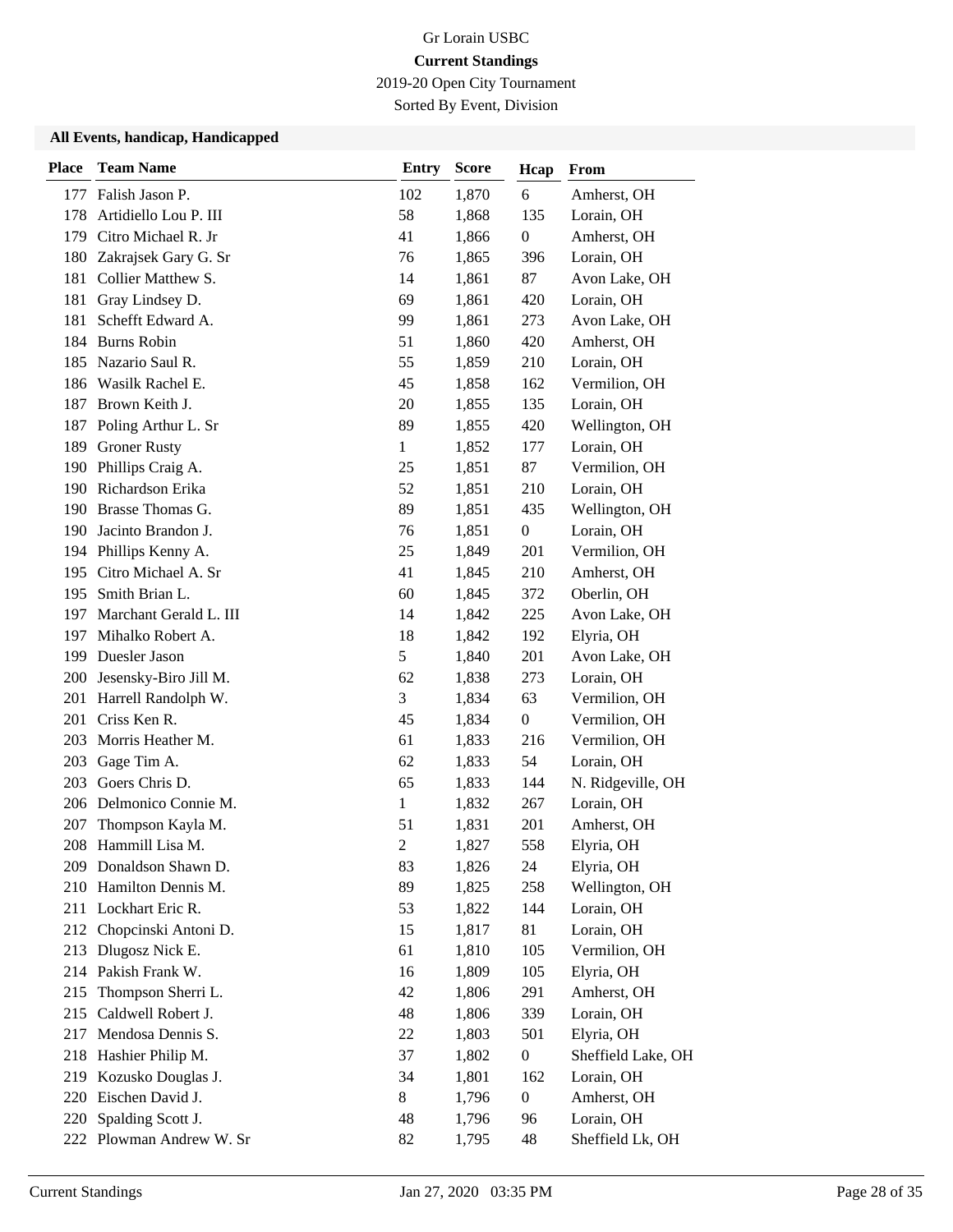2019-20 Open City Tournament

Sorted By Event, Division

#### **All Events, handicap, Handicapped**

| <b>Place</b> | <b>Team Name</b>         | <b>Entry</b> | <b>Score</b> | Hcap             | From               |
|--------------|--------------------------|--------------|--------------|------------------|--------------------|
|              | 223 Pettry Adam R.       | 45           | 1,794        | 30               | Vermilion, OH      |
| 223          | Pustulka Walter J. Jr    | 70           | 1,794        | 105              | Lorain, OH         |
| 225          | Henson Tyler M.          | 61           | 1,790        | 111              | Vermilion, OH      |
| 226          | McEwen Bob T.            | 6            | 1,786        | 477              | Avon Lake, OH      |
| 227          | Gomez Aaron D.           | 48           | 1,780        | 135              | Lorain, OH         |
| 227          | Esser Matthew J.         | 53           | 1,780        | 135              | Lorain, OH         |
| 229          | Czarney Michael J.       | 15           | 1,774        | 381              | Lorain, OH         |
| 230          | Serrano Edgar I.         | 43           | 1,771        | 162              | Lorain, OH         |
| 231          | Aschenbach Kristopher S. | 61           | 1,769        | 63               | Vermilion, OH      |
| 232          | Plumb Daniel C.          | 32           | 1,767        | $\theta$         | Amherst, OH        |
| 233          | McGinnis Eric E.         | 41           | 1,759        | 120              | Amherst, OH        |
| 234          | Gatten Matt P.           | 42           | 1,757        | $\boldsymbol{0}$ | Amherst, OH        |
| 235          | Kozel Steve A.           | 65           | 1,753        | 96               | N. Ridgeville, OH  |
| 235          | Spevock James S. II      | 99           | 1,753        | 129              | Avon Lake, OH      |
| 237          | Perkins Leonard A. IV    | 28           | 1,726        | 24               | Amherst, OH        |
| 238          | Hull Katelyn V.          | 47           | 1,723        | 30               | Vermilion, OH      |
| 239          | Milton Trever C.         | 20           | 1,721        | 201              | Lorain, OH         |
| 240          | Hrovat Holly R.          | 9            | 1,689        | 324              | Vermilion, OH      |
| 241          | Lorentzen Robert L. Jr   | 20           | 1,683        | 129              | Lorain, OH         |
| 242          | Wilfong Robert A.        | 54           | 1,672        | 249              | Amherst, OH        |
| 243          | Delserone Rachael K.     | 31           | 1,649        | 72               | Avon, OH           |
| 244          | Chichester Paul G.       | 6            | 1,645        | 315              | Avon Lake, OH      |
| 245          | White Steve H.           | 3            | 1,474        | 85               | Vermilion, OH      |
| 246          | Jackson Billy J.         | 53           | 1,310        | 118              | Lorain, OH         |
| 247          | Kovacs Eric L.           | 26           | 1,253        | 90               | Sheffield Lake, OH |
| 248          | Carek Ronald J.          | 104          | 1,238        | 172              | Lorain, OH         |
| 249          | Washington Jeffery C. Sr | 60           | 1,229        | 178              | Oberlin, OH        |
| 250          | Campo Jeff J.            | 38           | 1,185        | 112              | Avon Lake, OH      |
| 251          | Carek Richard A.         | 12           | 1,164        | 64               | N. Ridgeville, OH  |
|              | 252 Pinkerton James J.   | 83           | 704          | 116              | Elyria, OH         |
|              |                          |              |              |                  |                    |

The lowest score to cash is 2089.

| Place | <b>Team Name</b>       | Entry | <b>Score</b> | Hcap | From                 |
|-------|------------------------|-------|--------------|------|----------------------|
|       | 1 Clark Michael A. Jr  | 35    | 2,390        |      | N. Olmsted, OH       |
|       | 2 Vasquez Joshua N.    | 80    | 2,183        |      | Sheffield Village, C |
|       | 3 Tarabek Brandon M.   | 80    | 2,159        |      | Sheffield Village, C |
|       | 4 Loescher Scott M.    | 19    | 2,137        |      | Elyria, OH           |
| 5.    | Shawver Richard M. III | 97    | 2,132        |      | Lorain, OH           |
| 6     | Wagner Seth J.         | 8     | 2,123        |      | Amherst, OH          |
|       | Sabelli Griffin W.     | 19    | 2,111        |      | Elyria, OH           |
|       | 8 Parschen Richard A.  | 66    | 2,105        |      | Elyria, OH           |
| 9     | Loschetter Chris J.    | 17    | 2,103        |      | Cleveland, OH        |
| 10    | Caserta Patrick P. Jr  | 97    | 2,090        |      | Lorain, OH           |
| 11.   | Frazier Al C. Jr       | 103   | 2,089        |      | Elyria, OH           |
| 12    | St. Peter Chuck J.     | 42    | 2,081        |      | Amherst, OH          |
|       |                        |       |              |      |                      |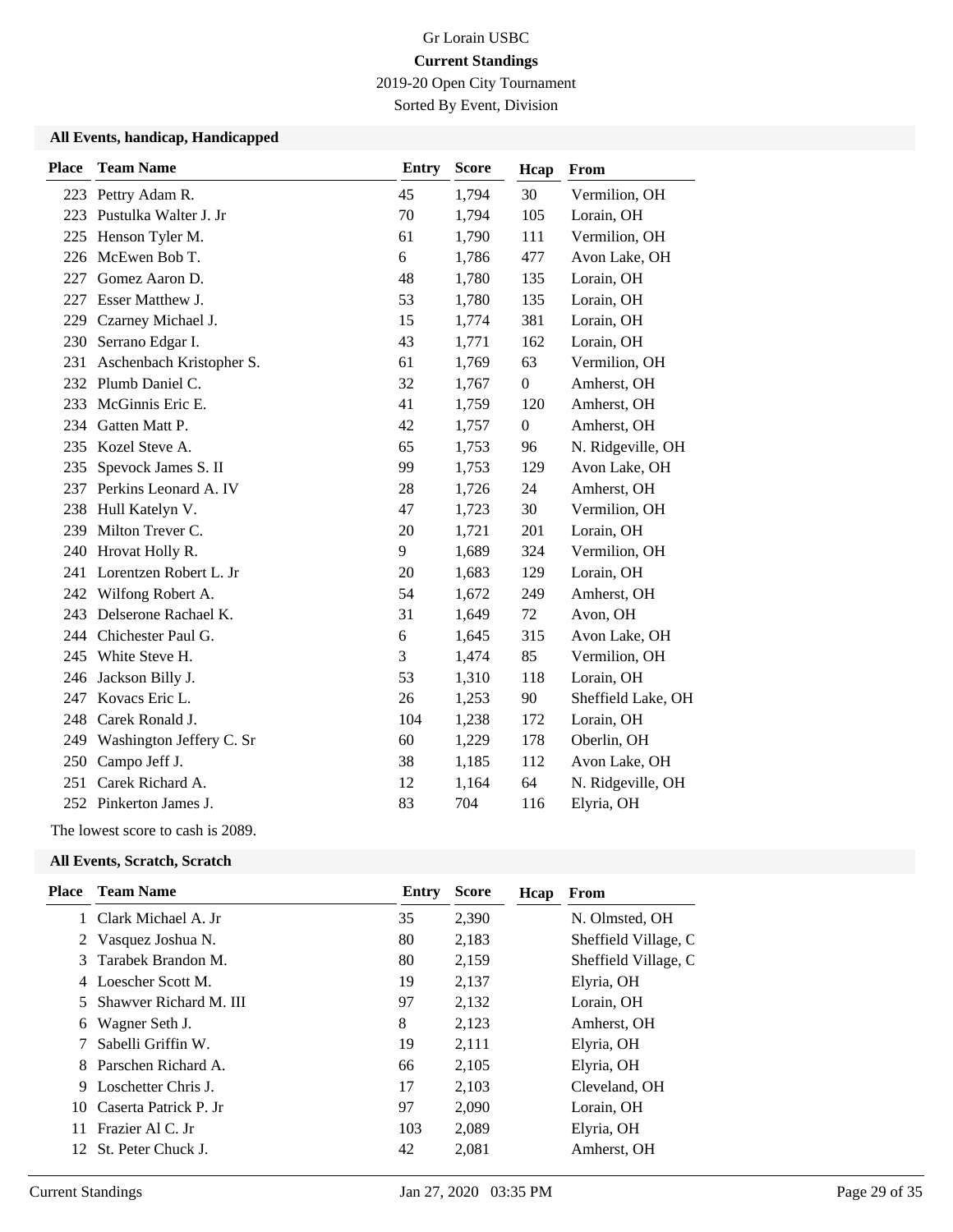2019-20 Open City Tournament

Sorted By Event, Division

| <b>Place</b> | <b>Team Name</b>      | <b>Entry</b> | <b>Score</b> | Hcap | From              |
|--------------|-----------------------|--------------|--------------|------|-------------------|
| 13           | Muskiewicz Keith R.   | 36           | 2,061        |      | Elyria, OH        |
| 14           | Hood Charles W. Jr    | 45           | 2,044        |      | Vermilion, OH     |
| 15           | Bartko Mike J. Sr     | 13           | 2,042        |      | Sheffield Lk, OH  |
| 16           | Carey Timothy A.      | 31           | 2,035        |      | Avon, OH          |
| 17           | Shawver Richard M.    | 74           | 2,033        |      | Amherst, OH       |
| 18           | Duley Jeremy J.       | 82           | 2,030        |      | Sheffield Lk, OH  |
| 19           | Shreve John H. Jr     | 101          | 2,023        |      | Vermilion, OH     |
| 20           | Muskiewicz Kevin J.   | 36           | 2,021        |      | Elyria, OH        |
| 21           | Kazee James R.        | 102          | 2,018        |      | Amherst, OH       |
| 22           | Ragnoni Chris J.      | 8            | 2,014        |      | Amherst, OH       |
| 23           | Zakrajsek Rick        | 76           | 2,012        |      | Lorain, OH        |
| 24           | Costello Jeffery A.   | 9            | 2,011        |      | Vermilion, OH     |
| 24           | Gray Brandon M.       | 31           | 2,011        |      | Avon, OH          |
| 24           | Warren Bernard A.     | 35           | 2,011        |      | N. Olmsted, OH    |
| 27           | Mixter Keith V.       | 28           | 2,006        |      | Amherst, OH       |
| 28           | Frazier Mark A.       | 103          | 2,004        |      | Elyria, OH        |
| 29           | Cunningham Bradley W. | 46           | 2,002        |      | Vermilion, OH     |
| 30           | Campo Jordan          | 38           | 1,997        |      | Avon Lake, OH     |
| 31           | Zakutny Dennis M.     | 40           | 1,989        |      | Avon Lake, OH     |
| 32           | Metelsky Daniel G.    | 81           | 1,981        |      | Amherst, OH       |
| 33           | Hernandez Jesse Jr    | 74           | 1,980        |      | Amherst, OH       |
| 34           | Taylor Steven M.      | 19           | 1,974        |      | Elyria, OH        |
| 35           | Brown Jeff A.         | 17           | 1,973        |      | Cleveland, OH     |
| 36           | Taylor Vern A.        | 3            | 1,972        |      | Vermilion, OH     |
| 37           | Hensley Brian R.      | 3            | 1,958        |      | Vermilion, OH     |
| 37           | Plowman Andrew S. Jr  | 82           | 1,958        |      | Sheffield Lk, OH  |
| 39           | Moats Justin M.       | 38           | 1,957        |      | Avon Lake, OH     |
| 40           | Baker Richard W.      | 28           | 1,956        |      | Amherst, OH       |
| 40           | Phillips Robert J. Jr | 47           | 1,956        |      | Vermilion, OH     |
| 42           | Dubosh Chip E. Jr     | 40           | 1,953        |      | Avon Lake, OH     |
| 42           | Casto Jacob A.        | 47           | 1,953        |      | Vermilion, OH     |
|              | 44 Burich Ryan K.     | 34           | 1,952        |      | Lorain, OH        |
| 44           | Tibbitts Francis E.   | 40           | 1,952        |      | Avon Lake, OH     |
| 46           | Velasquez Collin A.   | 71           | 1,948        |      | Lorain, OH        |
| 47           | Mahnke Christopher J. | 81           | 1,947        |      | Amherst, OH       |
| 48           | Barnes Dale T.        | 49           | 1,941        |      | Lorain, OH        |
| 49           | Damasiewicz Jeff R.   | 27           | 1,939        |      | Bay Village, OH   |
| 50           | Haywood Timothy W.    | 17           | 1,938        |      | Cleveland, OH     |
| 50           | McKiel John J.        | 86           | 1,938        |      | Lorain, OH        |
| 52           | Barry Richard A. Jr   | 43           | 1,934        |      | Lorain, OH        |
| 53           | Biggins Rufus A. III  | 65           | 1,933        |      | N. Ridgeville, OH |
| 54           | Moats Tyler R.        | 38           | 1,931        |      | Avon Lake, OH     |
| 55           | Wilt Jeremy A.        | 70           | 1,925        |      | Lorain, OH        |
| 56           | Dominguez Joe L. Jr   | 22           | 1,923        |      | Elyria, OH        |
| 57           | Fisher Addison M.     | 58           | 1,921        |      | Lorain, OH        |
| 58           | DelMonico Lugino A.   | 3            | 1,920        |      | Vermilion, OH     |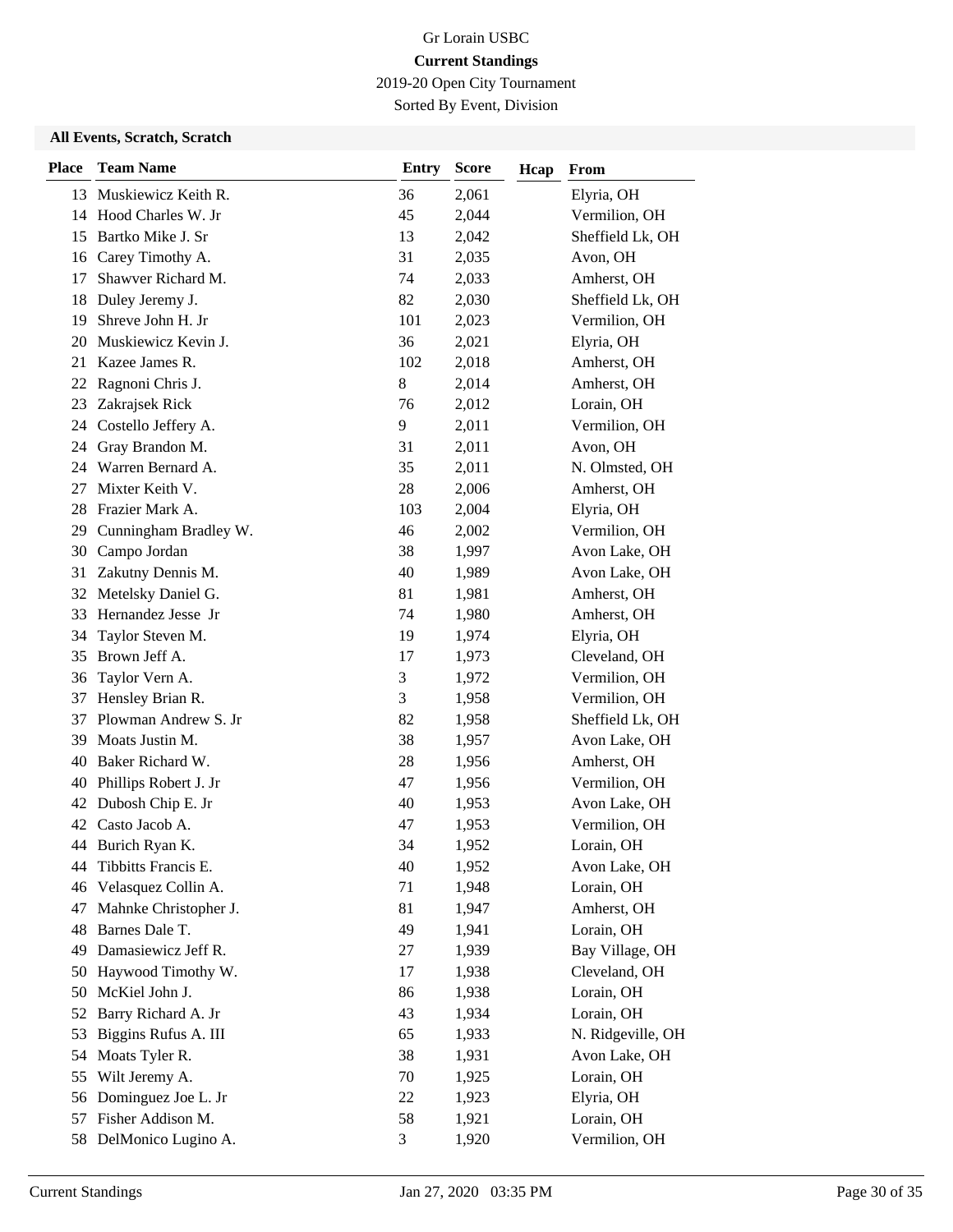2019-20 Open City Tournament

Sorted By Event, Division

| <b>Place</b> | <b>Team Name</b>       | <b>Entry</b> | <b>Score</b> | Hcap | From                |
|--------------|------------------------|--------------|--------------|------|---------------------|
| 59           | Biro Christopher A. Jr | 62           | 1,918        |      | Lorain, OH          |
| 60           | Hughart Robert G.      | 23           | 1,916        |      | Lorain, OH          |
| 61           | Price John F.          | 28           | 1,915        |      | Amherst, OH         |
| 62           | Katynski Darion M.     | 20           | 1,911        |      | Lorain, OH          |
| 63           | Truman Joshua P.       | 8            | 1,910        |      | Amherst, OH         |
| 64           | Gaetz Jason E.         | 19           | 1,909        |      | Elyria, OH          |
| 65           | Sagert Don C.          | 82           | 1,908        |      | Sheffield Lk, OH    |
| 66           | Chappo Marc            | 66           | 1,905        |      | Elyria, OH          |
| 67           | Velasquez Anthony M.   | 76           | 1,900        |      | Lorain, OH          |
| 68           | Sawyer William A. Jr   | 54           | 1,898        |      | Amherst, OH         |
| 69           | Delserone Richard      | 31           | 1,895        |      | Avon, OH            |
| 70           | Temple Michael S.      | 72           | 1,892        |      | Vermilion, OH       |
| 70           | Rolen Wayne A.         | 87           | 1,892        |      | Lorain, OH          |
| 72           | Mannillo William R. Jr | 96           | 1,890        |      | North Ridgeville, O |
| 73           | Hromada Jerome M.      | 27           | 1,887        |      | Bay Village, OH     |
| 74           | Presutto Rick J.       | 15           | 1,882        |      | Lorain, OH          |
| 74           | Loschetter Erin G.     | 71           | 1,882        |      | Lorain, OH          |
| 76           | Ksenich Joseph C.      | 86           | 1,881        |      | Lorain, OH          |
| 77           | Phillips Olivia L.     | 100          | 1,879        |      | Elyria, OH          |
| 78           | Thompson Courtney L.   | 32           | 1,874        |      | Amherst, OH         |
| 79           | Bandersky Jay M.       | 85           | 1,869        |      | Sheffield Lake, OH  |
| 80           | Mishak Adam J.         | 96           | 1,867        |      | North Ridgeville, O |
| 80           | Schefft Richard M.     | 99           | 1,867        |      | Avon Lake, OH       |
| 82           | Citro Michael R. Jr    | 41           | 1,866        |      | Amherst, OH         |
| 83           | Falish Jason P.        | 102          | 1,864        |      | Amherst, OH         |
| 84           | Fluker Raymond Jr      | 84           | 1,860        |      | Elyria, OH          |
| 85           | Plumb Richard          | 34           | 1,858        |      | Lorain, OH          |
|              | 86 Roseman Charles A.  | 85           | 1,855        |      | Sheffield Lake, OH  |
| 87           | Gregory John D.        | 100          | 1,852        |      | Elyria, OH          |
| 88           | Jacinto Brandon J.     | 76           | 1,851        |      | Lorain, OH          |
| 89           | Kovacs Brian           | 85           | 1,850        |      | Sheffield Lake, OH  |
|              | 90 Pettry Brad M.      | 47           | 1,845        |      | Vermilion, OH       |
| 91           | Marchand Dan J.        | 3            | 1,843        |      | Vermilion, OH       |
| 91           | Cuevas Jesse           | 22           | 1,843        |      | Elyria, OH          |
| 93           | Schaefer Henry L. Jr   | 6            | 1,839        |      | Avon Lake, OH       |
| 93           | Baldwin Brian E.       | 20           | 1,839        |      | Lorain, OH          |
| 95           | Dennis Nico J.         | 12           | 1,837        |      | N. Ridgeville, OH   |
| 96           | Criss Ken R.           | 45           | 1,834        |      | Vermilion, OH       |
| 96           | Burnsworth Shane M.    | 101          | 1,834        |      | Vermilion, OH       |
| 98           | Sheets Donald J. Jr    | 36           | 1,833        |      | Elyria, OH          |
| 99           | Akers Michael A.       | 9            | 1,827        |      | Vermilion, OH       |
| 99           | <b>Edwards Thomas</b>  | 83           | 1,827        |      | Elyria, OH          |
| 101          | Carrion Ernie J.       | 42           | 1,825        |      | Amherst, OH         |
| 101          | Rebman Rob D.          | 104          | 1,825        |      | Lorain, OH          |
|              | 103 Pogorelc Chriss R. | 23           | 1,819        |      | Lorain, OH          |
|              | 104 Pranckunas Beth    | $\mathbf{1}$ | 1,810        |      | Lorain, OH          |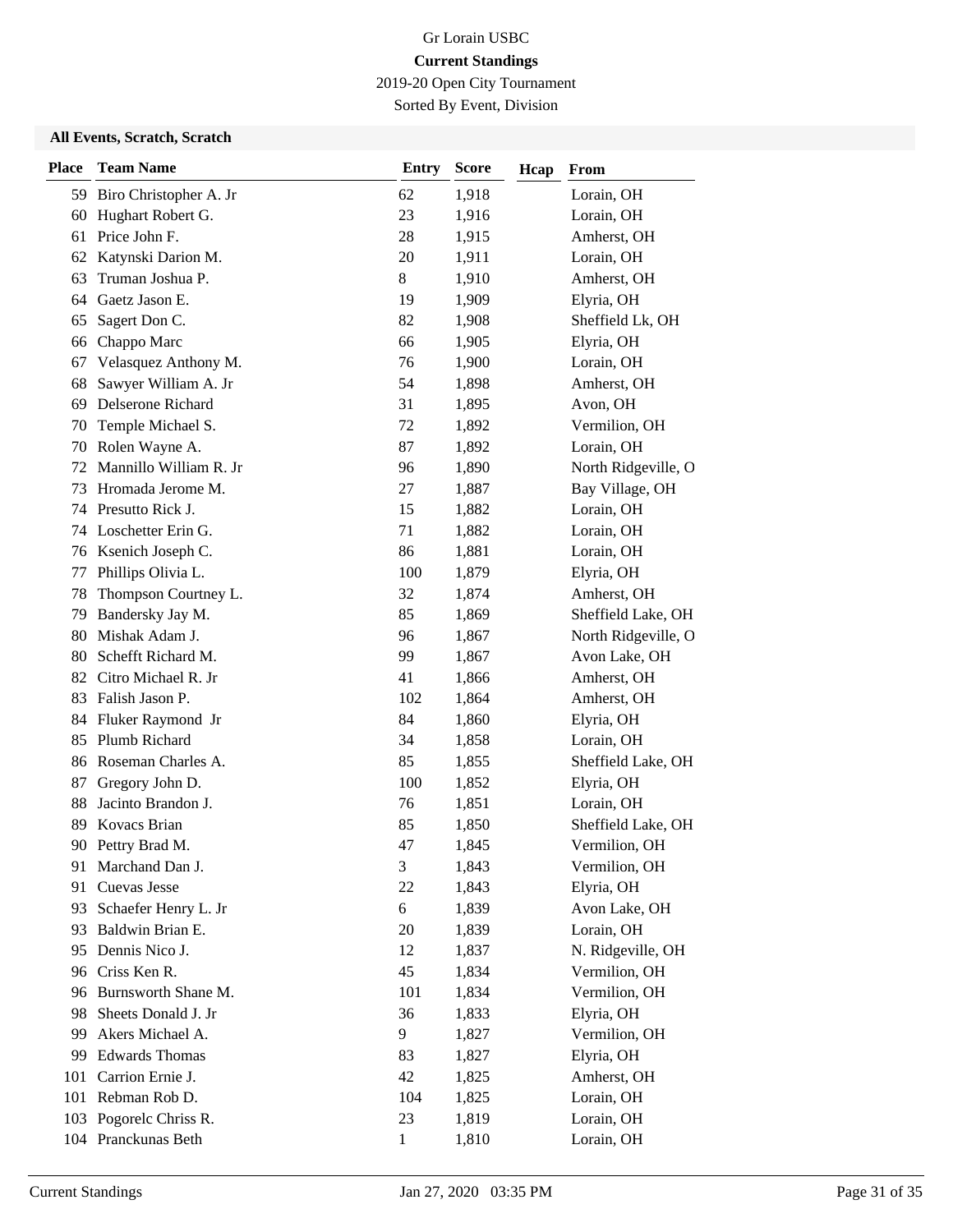2019-20 Open City Tournament

Sorted By Event, Division

| <b>Place</b> | <b>Team Name</b>          | <b>Entry</b> | <b>Score</b> | Hcap | From               |
|--------------|---------------------------|--------------|--------------|------|--------------------|
|              | 104 Konya Mark A.         | 40           | 1,810        |      | Avon Lake, OH      |
| 104          | Sapienza Guy L.           | 72           | 1,810        |      | Vermilion, OH      |
| 107          | Traxler James R.          | 59           | 1,809        |      | LaGrange, OH       |
|              | 108 Carlton Perry N.      | 55           | 1,805        |      | Lorain, OH         |
|              | 109 Hashier Philip M.     | 37           | 1,802        |      | Sheffield Lake, OH |
| 109          | Donaldson Shawn D.        | 83           | 1,802        |      | Elyria, OH         |
| 111          | Goode Adam M.             | 38           | 1,799        |      | Avon Lake, OH      |
|              | 111 Francis Glenn A.      | 83           | 1,799        |      | Elyria, OH         |
| 113          | Jackson Marvin L. Sr      | 84           | 1,798        |      | Elyria, OH         |
|              | 114 Eischen David J.      | 8            | 1,796        |      | Amherst, OH        |
| 114          | Olexa Steven M.           | 17           | 1,796        |      | Cleveland, OH      |
|              | 114 Budka Aaron O.        | 46           | 1,796        |      | Vermilion, OH      |
| 114          | St Croix Brandon A.       | 83           | 1,796        |      | Elyria, OH         |
| 118          | Davis William L.          | 34           | 1,789        |      | Lorain, OH         |
| 119          | Stacknick Crystal N.      | 94           | 1,784        |      | Sheffield Lake, OH |
| 120          | Gage Tim A.               | 62           | 1,779        |      | Lorain, OH         |
| 121          | Toth John A.              | 5            | 1,778        |      | Avon Lake, OH      |
| 121          | Muskiewicz Kevin J. Jr    | 36           | 1,778        |      | Elyria, OH         |
| 121          | Cahl Dan C.               | 59           | 1,778        |      | LaGrange, OH       |
|              | 124 Collier Matthew S.    | 14           | 1,774        |      | Avon Lake, OH      |
|              | 125 Harrell Randolph W.   | 3            | 1,771        |      | Vermilion, OH      |
|              | 126 Malinowski Dale       | 104          | 1,770        |      | Lorain, OH         |
| 127          | Griffiths Jeremy R.       | 5            | 1,767        |      | Avon Lake, OH      |
| 127          | Mead Bob J.               | 5            | 1,767        |      | Avon Lake, OH      |
| 127          | Swietyniowski Jordan D.   | 32           | 1,767        |      | Amherst, OH        |
| 127          | Plumb Daniel C.           | 32           | 1,767        |      | Amherst, OH        |
| 131          | Sanchez Amber             | 43           | 1,766        |      | Lorain, OH         |
|              | 132 Klein Keith D.        | 54           | 1,765        |      | Amherst, OH        |
|              | 132 Hronec Patty A.       | 65           | 1,765        |      | N. Ridgeville, OH  |
|              | 134 Phillips Craig A.     | 25           | 1,764        |      | Vermilion, OH      |
|              | 134 Pettry Adam R.        | 45           | 1,764        |      | Vermilion, OH      |
|              | 136 Spears Terry J.       | 37           | 1,763        |      | Sheffield Lake, OH |
|              | 136 Heilman Michael L.    | 104          | 1,763        |      | Lorain, OH         |
|              | 138 Piwowar Alex          | 72           | 1,760        |      | Vermilion, OH      |
| 139          | Gatten Matt P.            | 42           | 1,757        |      | Amherst, OH        |
|              | 140 Durst Larry D.        | 18           | 1,756        |      | Elyria, OH         |
|              | 141 Willard Richard R. Jr | 54           | 1,753        |      | Amherst, OH        |
|              | 142 Votruba Daniel F.     | 5            | 1,752        |      | Avon Lake, OH      |
|              | 143 Plowman Andrew W. Sr  | 82           | 1,747        |      | Sheffield Lk, OH   |
|              | 144 Gallagher Bill E.     | 99           | 1,745        |      | Avon Lake, OH      |
|              | 145 Lewis Guy             | 85           | 1,744        |      | Sheffield Lake, OH |
|              | 146 Scott William M.      | 78           | 1,740        |      | Sheffield Lake, OH |
| 147          | Chopcinski Antoni D.      | 15           | 1,736        |      | Lorain, OH         |
|              | 148 Hill Tracy L.         | 54           | 1,734        |      | Amherst, OH        |
| 149          | Artidiello Lou P. III     | 58           | 1,733        |      | Lorain, OH         |
|              | 150 Pelc Robert J.        | 41           | 1,731        |      | Amherst, OH        |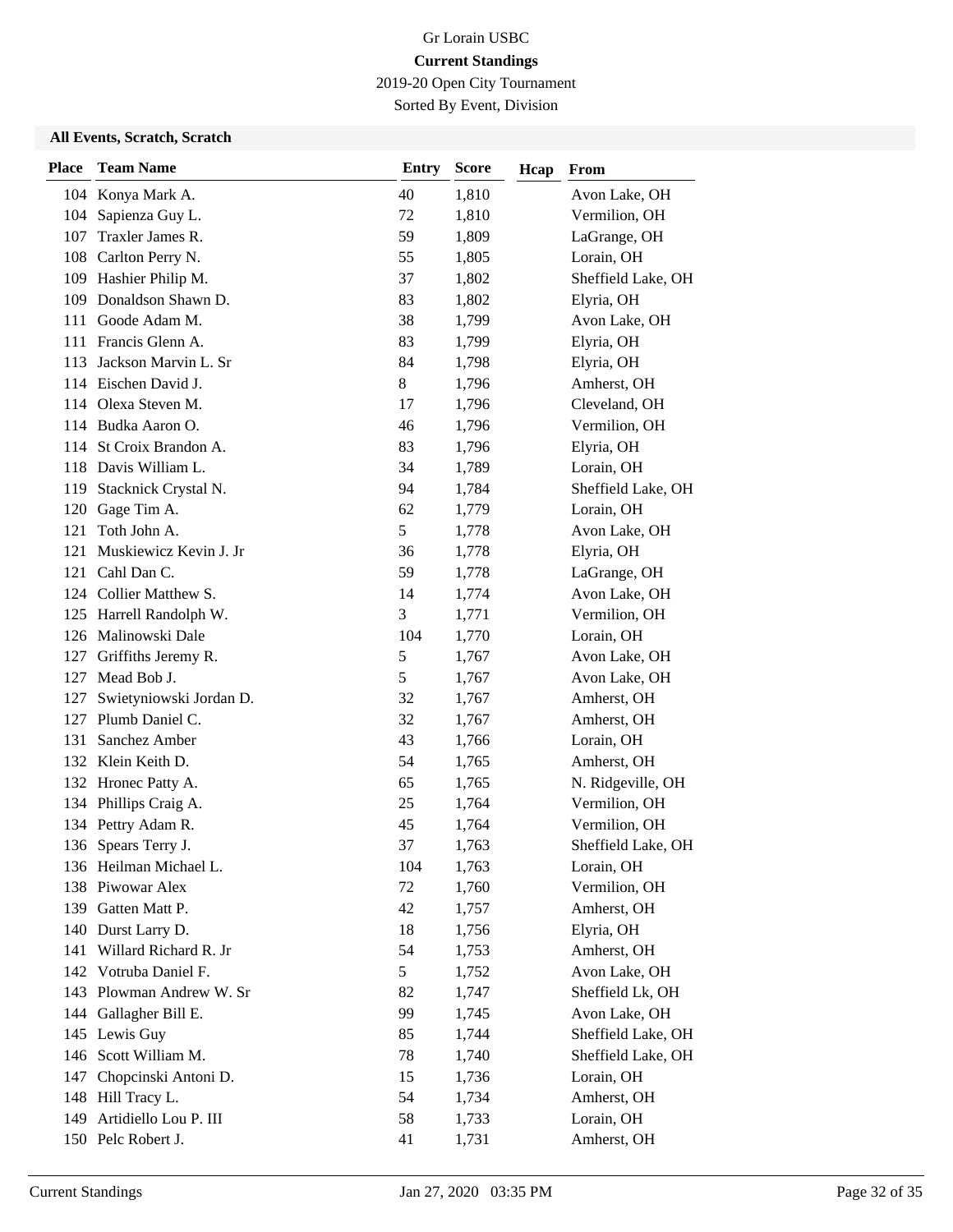2019-20 Open City Tournament

Sorted By Event, Division

| <b>Place</b> | <b>Team Name</b>          | <b>Entry</b> | <b>Score</b> | Hcap | From              |
|--------------|---------------------------|--------------|--------------|------|-------------------|
|              | 151 Coursey Larry D.      | 1            | 1,721        |      | Lorain, OH        |
|              | 152 Brown Keith J.        | 20           | 1,720        |      | Lorain, OH        |
|              | 153 Ruehl Peter           | 18           | 1,716        |      | Elyria, OH        |
| 153          | Jackson Richard T.        | 83           | 1,716        |      | Elyria, OH        |
|              | 155 Goode Keith A.        | 38           | 1,710        |      | Avon Lake, OH     |
|              | 155 Camp Jeffery J. Jr    | 59           | 1,710        |      | LaGrange, OH      |
| 157          | Aschenbach Kristopher S.  | 61           | 1,706        |      | Vermilion, OH     |
|              | 158 Dlugosz Nick E.       | 61           | 1,705        |      | Vermilion, OH     |
|              | 159 Pakish Frank W.       | 16           | 1,704        |      | Elyria, OH        |
|              | 160 Perkins Leonard A. IV | 28           | 1,702        |      | Amherst, OH       |
| 161          | Spalding Scott J.         | 48           | 1,700        |      | Lorain, OH        |
| 162          | Johns Steve               | 5            | 1,699        |      | Avon Lake, OH     |
| 163          | Gutierrez Rebecca L.      | 52           | 1,697        |      | Lorain, OH        |
| 164          | Wasilk Rachel E.          | 45           | 1,696        |      | Vermilion, OH     |
| 165          | Gatten Stephen T.         | 43           | 1,694        |      | Lorain, OH        |
|              | 166 Hull Katelyn V.       | 47           | 1,693        |      | Vermilion, OH     |
| 167          | Jackson Robert A.         | 60           | 1,689        |      | Oberlin, OH       |
| 167          | Goers Chris D.            | 65           | 1,689        |      | N. Ridgeville, OH |
|              | 167 Pustulka Walter J. Jr | 70           | 1,689        |      | Lorain, OH        |
| 170          | Flowers John A. II        | 58           | 1,688        |      | Lorain, OH        |
| 171          | Hartman Matt A.           | 60           | 1,687        |      | Oberlin, OH       |
| 172          | Henson Tyler M.           | 61           | 1,679        |      | Vermilion, OH     |
|              | 173 Lockhart Eric R.      | 53           | 1,678        |      | Lorain, OH        |
|              | 174 Groner Rusty          | $\mathbf{1}$ | 1,675        |      | Lorain, OH        |
| 175          | Falish Melinda M.         | 43           | 1,667        |      | Lorain, OH        |
|              | 176 Kozel Steve A.        | 65           | 1,657        |      | N. Ridgeville, OH |
| 177          | Schrift John G.           | 40           | 1,656        |      | Avon Lake, OH     |
| 178          | Mihalko Robert A.         | 18           | 1,650        |      | Elyria, OH        |
| 178          | Durst Russell E.          | 18           | 1,650        |      | Elyria, OH        |
|              | 180 Nazario Saul R.       | 55           | 1,649        |      | Lorain, OH        |
| 181          | Phillips Kenny A.         | 25           | 1,648        |      | Vermilion, OH     |
|              | 182 Renaldo Frank J.      | 60           | 1,646        |      | Oberlin, OH       |
|              | 182 Jackson Amos Jr       | 84           | 1,646        |      | Elyria, OH        |
| 184          | Gomez Aaron D.            | 48           | 1,645        |      | Lorain, OH        |
|              | 184 Esser Matthew J.      | 53           | 1,645        |      | Lorain, OH        |
|              | 186 Richardson Erika      | 52           | 1,641        |      | Lorain, OH        |
|              | 187 Duesler Jason         | 5            | 1,639        |      | Avon Lake, OH     |
| 187          | Kozusko Douglas J.        | 34           | 1,639        |      | Lorain, OH        |
| 187          | McGinnis Eric E.          | 41           | 1,639        |      | Amherst, OH       |
| 190          | Citro Michael A. Sr       | 41           | 1,635        |      | Amherst, OH       |
| 190          | Thomas Eugene R.          | 84           | 1,635        |      | Elyria, OH        |
| 192          | Thompson Kayla M.         | 51           | 1,630        |      | Amherst, OH       |
| 193          | Diehl Matt B.             | 32           | 1,628        |      | Amherst, OH       |
| 194          | Spevock James S. II       | 99           | 1,624        |      | Avon Lake, OH     |
| 195          | Marchant Gerald L. III    | 14           | 1,617        |      | Avon Lake, OH     |
|              | 195 Morris Heather M.     | 61           | 1,617        |      | Vermilion, OH     |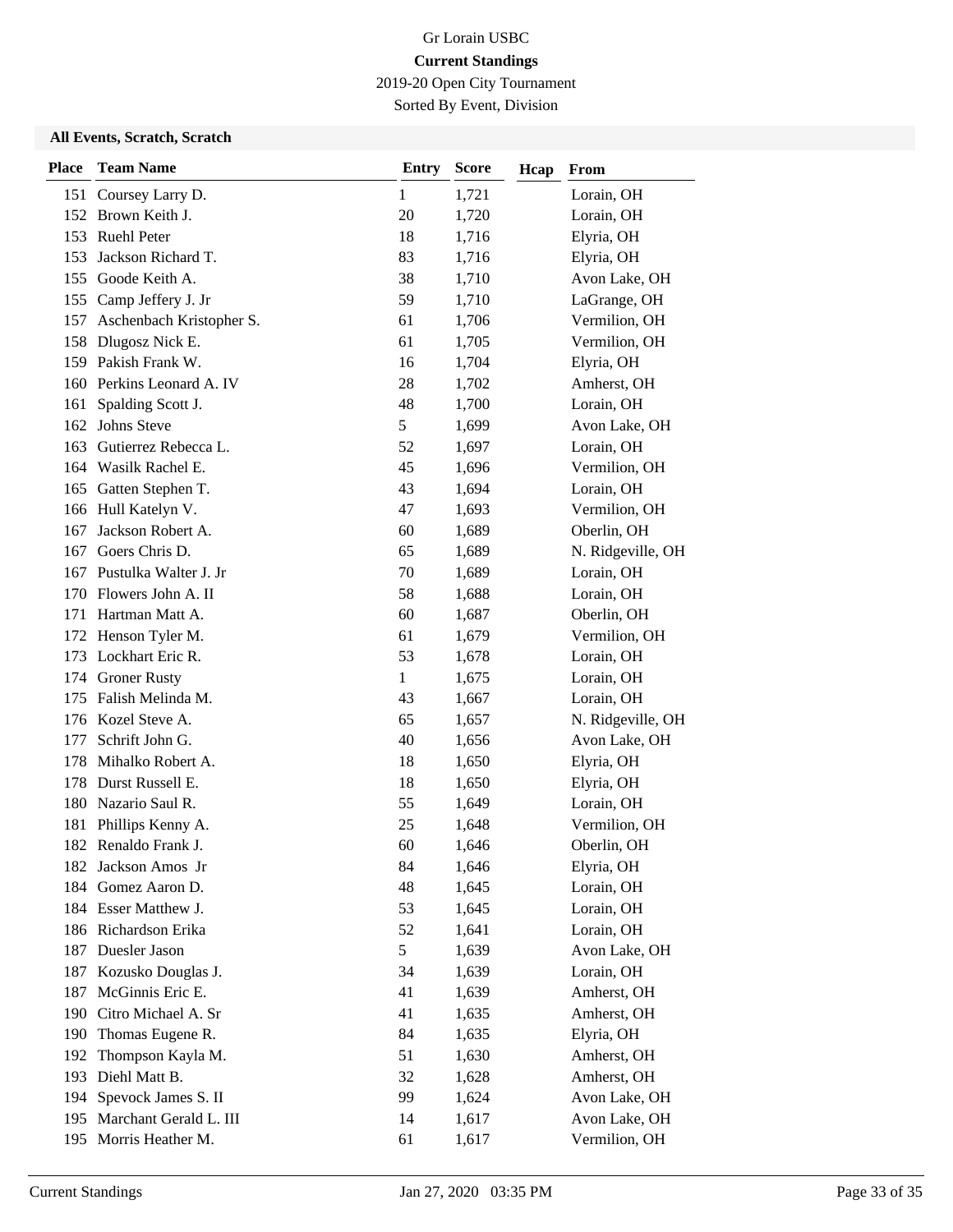2019-20 Open City Tournament

Sorted By Event, Division

| <b>Place</b> | <b>Team Name</b>           | <b>Entry</b>   | <b>Score</b> | Hcap | From           |
|--------------|----------------------------|----------------|--------------|------|----------------|
|              | 197 Faria Kenneth          | 29             | 1,613        |      | Lorain, OH     |
| 198          | Serrano Edgar I.           | 43             | 1,609        |      | Lorain, OH     |
| 199          | Reddinger Ryan K.          | $\overline{2}$ | 1,607        |      | Elyria, OH     |
| 200          | Smith Shayne               | 60             | 1,589        |      | Oberlin, OH    |
| 201          | Schefft Edward A.          | 99             | 1,588        |      | Avon Lake, OH  |
|              | 202 Roth Erik T.           | 14             | 1,587        |      | Avon Lake, OH  |
|              | 203 Delserone Rachael K.   | 31             | 1,577        |      | Avon, OH       |
|              | 204 Hamilton Dennis M.     | 89             | 1,567        |      | Wellington, OH |
|              | 205 Delmonico Connie M.    | 1              | 1,565        |      | Lorain, OH     |
|              | 205 Dumski Corey           | 57             | 1,565        |      | Elyria, OH     |
| 205          | Jesensky-Biro Jill M.      | 62             | 1,565        |      | Lorain, OH     |
|              | 208 Costello Jennifer A.   | 9              | 1,564        |      | Vermilion, OH  |
|              | 209 Lorentzen Robert L. Jr | 20             | 1,554        |      | Lorain, OH     |
|              | 210 Berner Joshua A.       | 15             | 1,553        |      | Lorain, OH     |
|              | 211 Perez Jesus M.         | 29             | 1,549        |      | Lorain, OH     |
|              | 212 Reddinger Ken E.       | $\overline{2}$ | 1,538        |      | Elyria, OH     |
| 213          | Soto Sergio                | 48             | 1,536        |      | Lorain, OH     |
|              | 214 Konowal Ray R.         | 48             | 1,533        |      | Lorain, OH     |
|              | 215 Milton Trever C.       | 20             | 1,520        |      | Lorain, OH     |
| 216          | Thompson Sherri L.         | 42             | 1,515        |      | Amherst, OH    |
|              | 217 Diaz Kim A.            | 52             | 1,496        |      | Lorain, OH     |
| 218          | Hamilton Dennis B.         | 89             | 1,488        |      | Wellington, OH |
|              | 219 Barnes Amber K.        | 49             | 1,487        |      | Lorain, OH     |
|              | 220 Krupp Michael E.       | 59             | 1,479        |      | LaGrange, OH   |
|              | 220 Biro Chris A. Sr       | 62             | 1,479        |      | Lorain, OH     |
| 222          | Rodriguez Raquel           | 53             | 1,477        |      | Lorain, OH     |
| 223          | Smith Brian L.             | 60             | 1,473        |      | Oberlin, OH    |
| 223          | Pagan Chris R.             | 69             | 1,473        |      | Lorain, OH     |
| 225          | Zakrajsek Gary G. Sr       | 76             | 1,469        |      | Lorain, OH     |
| 226          | Caldwell Robert J.         | 48             | 1,467        |      | Lorain, OH     |
| 227          | Gray Lindsey D.            | 69             | 1,441        |      | Lorain, OH     |
| 228          | <b>Burns Robin</b>         | 51             | 1,440        |      | Amherst, OH    |
|              | 229 Poling Arthur L. Sr    | 89             | 1,435        |      | Wellington, OH |
| 230          | Egan Bob G.                | 6              | 1,427        |      | Avon Lake, OH  |
| 231          | Wilfong Robert A.          | 54             | 1,423        |      | Amherst, OH    |
|              | 232 Rooker Ashley C.       | 52             | 1,422        |      | Lorain, OH     |
|              | 233 Brasse Thomas G.       | 89             | 1,416        |      | Wellington, OH |
|              | 234 Czarney Michael J.     | 15             | 1,393        |      | Lorain, OH     |
| 235          | White Steve H.             | 3              | 1,389        |      | Vermilion, OH  |
|              | 236 Santana Manual A.      | 58             | 1,384        |      | Lorain, OH     |
| 237          | Hrovat Holly R.            | 9              | 1,365        |      | Vermilion, OH  |
| 238          | Chichester Paul G.         | 6              | 1,330        |      | Avon Lake, OH  |
|              | 239 Hurlbut Diane L.       | 49             | 1,322        |      | Lorain, OH     |
|              | 240 McEwen Bob T.          | 6              | 1,309        |      | Avon Lake, OH  |
|              | 241 Mendosa Dennis S.      | 22             | 1,302        |      | Elyria, OH     |
|              | 242 Hammill Lisa M.        | $\overline{c}$ | 1,269        |      | Elyria, OH     |